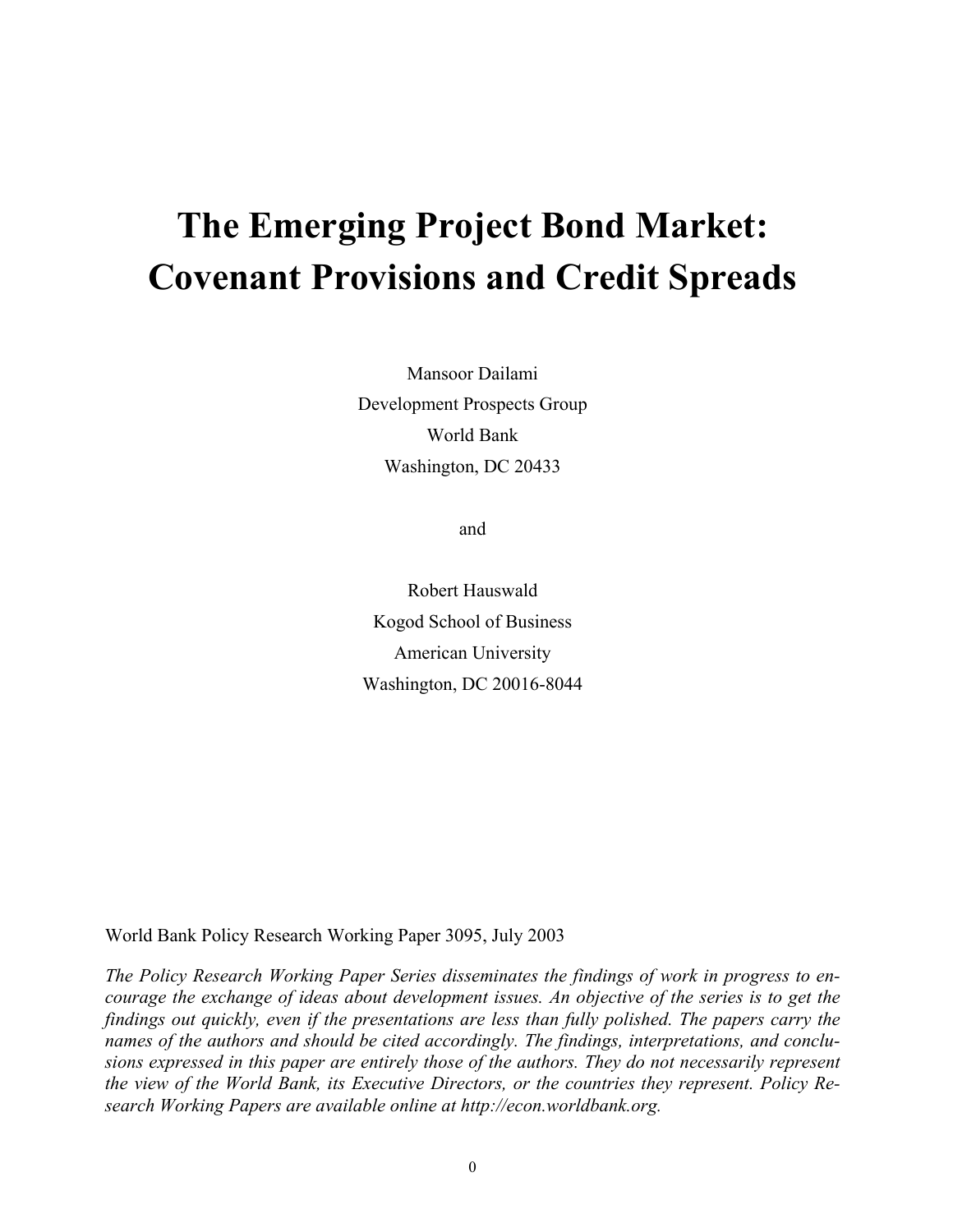#### **Abstract**

*The emergence in the 1990s of a nascent project bond market to fund long-term infrastructure projects in developing countries merits attention. This paper complies detail information on a sample of 105 bonds issued between January 1993 and March 2002 for financing infrastructure projects in developing , documents their contractual covenants ,and analyses their pricing determinants. It is found that on average, project bonds are issued at approximately 300 basis points above US Treasury securities, have a surprisingly high issue size of US\$278 million, a maturity of slightly under 12 years and are rated slightly below investment grade .In terms of geographic origin, projects in Latin America and Asia have issued more bonds than those located in other regions.* 

 *Much of the recent work relating the role of contractual covenants to the determination of bond prices has focused on the US corporate bond market with unique bankruptcy code ( Chapter 11) and well developed legal framework, recognizing the bond contract as the sole instrument of defining the rights and duties of various parties. In circumstances in which the underpinning legal and institutional frameworks governing contract formation and enforcement are not well developed, the link between bond pricing and legal framework becomes important, a finding confirmed by our econometric analysis of project bond pricing model. Hence, investors take into account the quality of host country legal framework and reward projects located in host countries that adhere to the rule of law with tighter credit spreads and lower funding costs*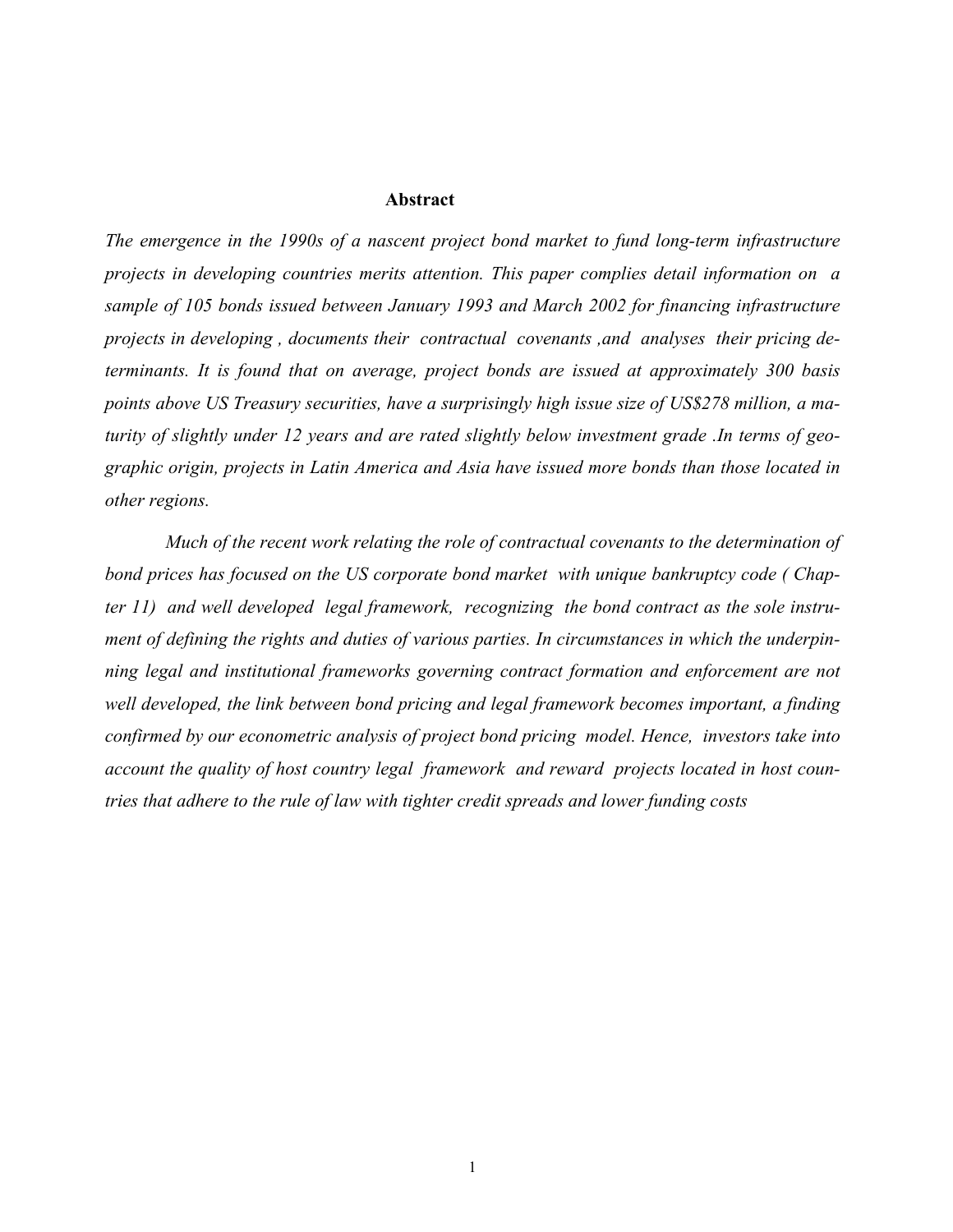## **Emerging Project Bond Market: Covenant Provisions and Credit Spreads**

## **I. Introduction**

 $\overline{a}$ 

The emergence in the 1990s of a nascent project bond market to fund long-term infrastructure projects in developing countries, such as electric power plants, roads, ports, airports, telecommunications networks, and water and waste water facilities, merits attention for several reasons. First, they highlight the attractiveness of such investment opportunities that are traditionally the preserve of the public sector for private sources of capital. Second, project bonds are potentially a major source of long-term private debt capital linked directly to economic growth and competitiveness. Third, they are a new asset class in the emerging market debt spectrum, offering asset diversification and investment opportunities particularly to institutional investors, such as insurance companies and pension funds whose long-term liabilities match the long-term tenor of project bonds. Finally, they mirror the shift in the pattern of capital flows from bank loans to publicly issued bonds $<sup>1</sup>$ </sup>

Although the volume of capital raised through international project bonds remains relatively small, the market has gained maturity in a very short time span, delivering a series of high profile transactions such as US\$1.2 billion issued by the Ras Laffan Liquefied Natural Gas project in Qatar, US\$1 billion issued by the Petrozuata heavy oil project in Venezuela,<sup>2</sup> and US\$125 million issued by the Quezon power project in the Philippines. Today, the market encompasses a broad range of project types, issue sizes, seniorities, and maturities. The total issuance volume worldwide has been on the order of US\$25 billion (2000-2001) of which about one third is attributed to bonds issued by projects located in developing countries. The market's long-term prospects, driven by the massive infrastructure needs in developing countries, look very promising.

<sup>1</sup> For more on global capital flows see the *World Bank Global Development Finance 2003*; capital flows to infrastructure development are discussed in Dailami and Leipziger (1998).<br><sup>2</sup> See Dailami and Hauswald (2001) for an in-denth analysis of the Ras

See Dailami and Hauswald (2001) for an in-depth analysis of the Ras Laffan project and the role that international bond finance played in its successful design and completion. Esty (1999) describes the Petrozuata project, a heavy-crude oil project in Venezuela that provides a complementary example to Dailami and Hauswald (2001) and shows how international bond finance could be accessed despite complex legal, contractual, and political risks.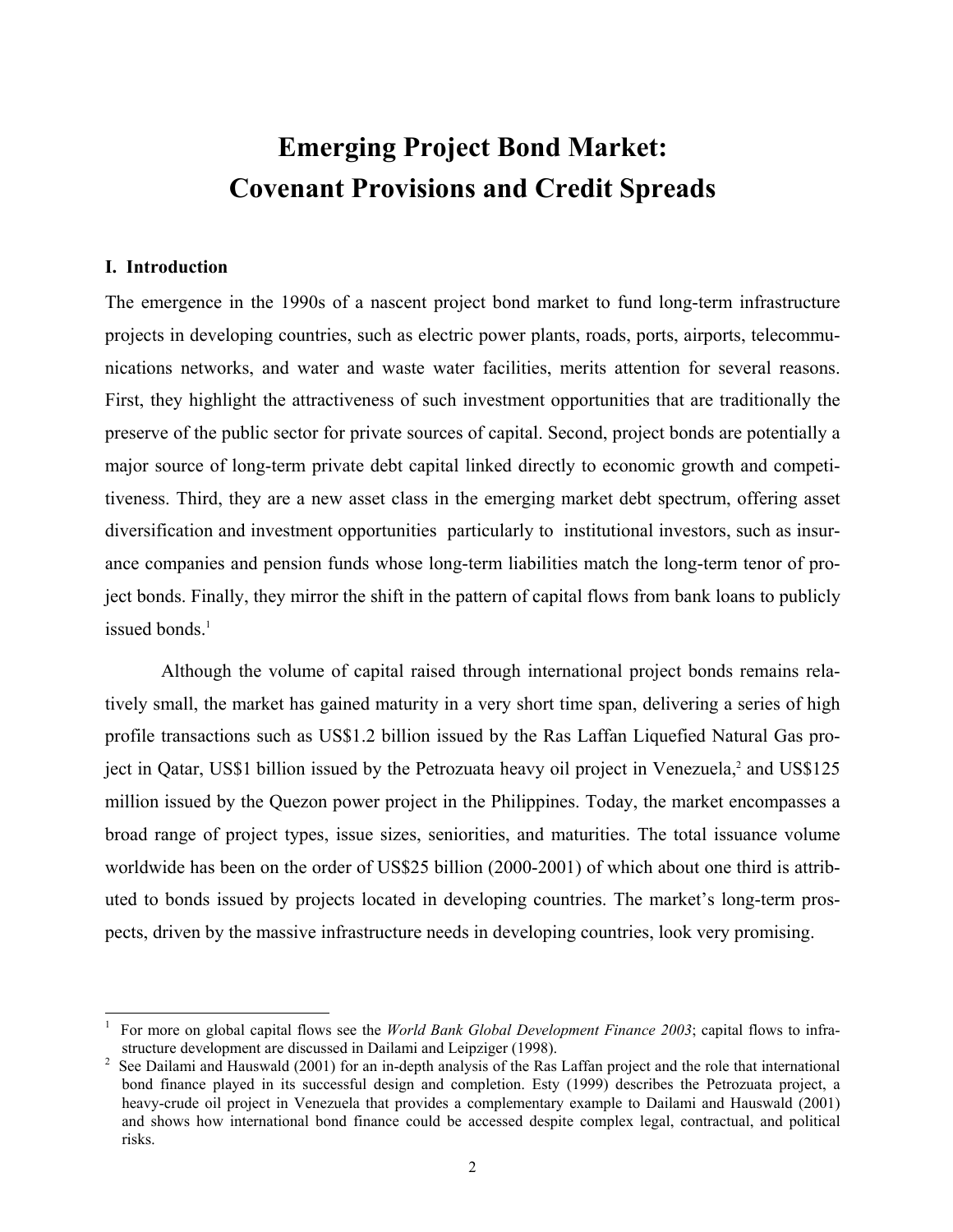

**Projet Bond, Emerging Sovereign, and 10Y US Treasury Yields**

Note: All yields are yields to maturity; the Emerging Market Sovereign yields are from the JP Morgan EMBI Global index.

This note examines the emergence and growth of this market as a new asset class within the emerging-market debt spectrum. The evolution of project bonds is benchmarked against the more established fixed income markets in terms of pricing (at-issue spreads) as well as legal structures and covenant provisions. An examination of a sample of such bonds issued between January 1993 and March 2002 reveals that project indentures contain the standard covenant provisions aimed at mitigating conflicts of interest between bondholders and shareholders that manifest themselves through asset substitution, dividend policies, claim dilution, and under investment (Warner and Smith 1997). In addition, project-bond indentures contain clauses that serve as commitment and incentive devices for host governments and other contracting parties to the project.

In terms of borrowing cost, we find that project bonds are priced at a considerable markup (average 300bps spread) over comparable US Treasury securities, but with a high degree of variation across bonds that depends on project-specific characteristics, bond features, and the quality of host-countries' legal institutions in determining investor rights and the degree of their protec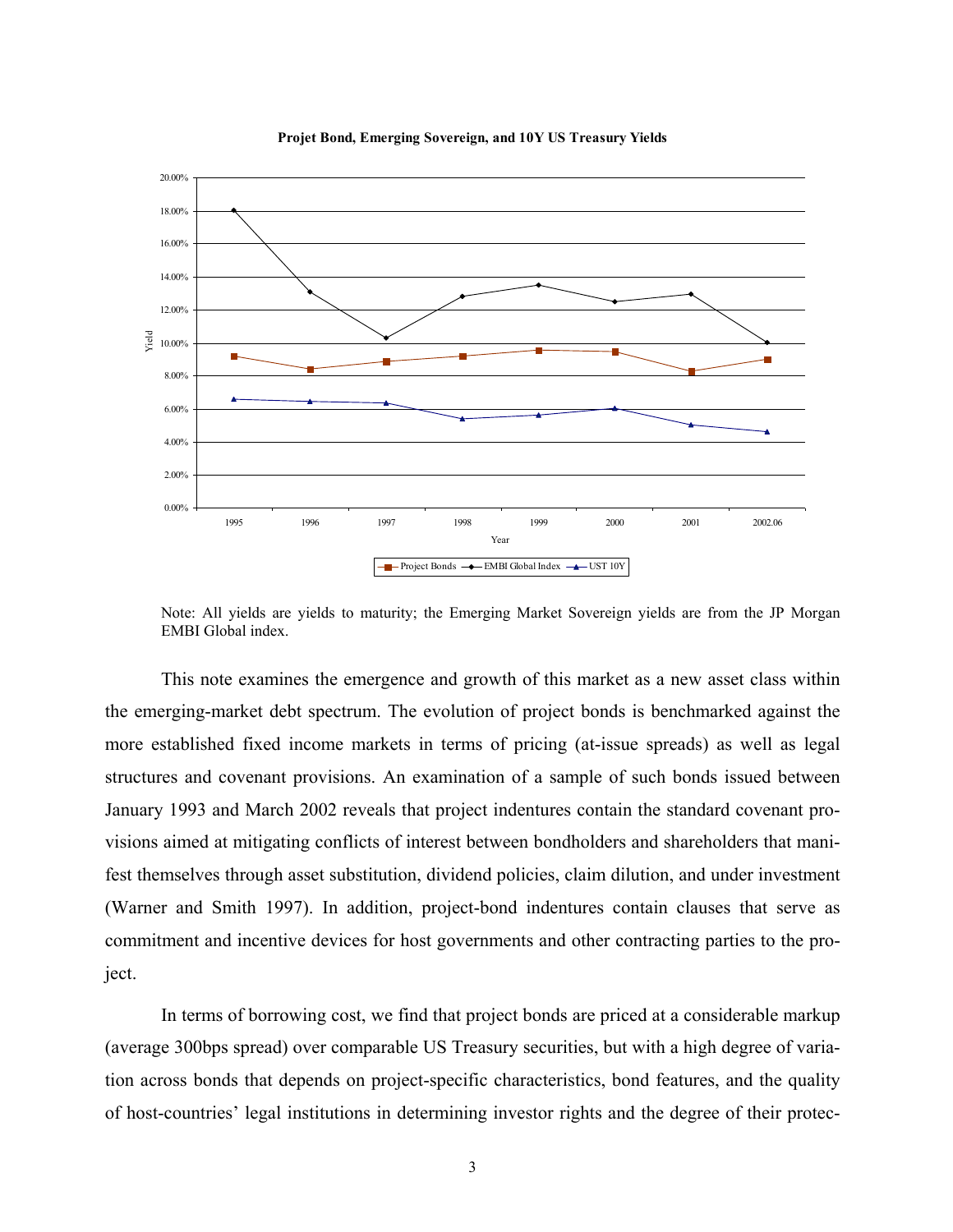tion. However, the preceding graph also shows that project bonds, despite wide variations in number of issues and their size, have consistently carried issue yields below comparable emerging-market sovereign yields (JP Morgan's EMBI Global Index). Two factors are at work. First and foremost, only the most creditworthy projects can tap the markets and, therefore, often carry a comparatively higher credit rating. Second, issuers take particular care in designing their projects' organizational, legal, and financial structure when they wish to fund them in public debt markets. Taken together, both forces suggest that the at-issue spread evolution depicted above is largely due to self-selection by borrowers: only high-quality and well-designed projects and their bonds come to market which then carry credit ratings and issue-yields below a much larger and diverse group of sovereign borrowers.

This note is organized as follows. We next discuss the key economic and financial issues in the international project-bond market before turning to the legal design of typical project bonds in Section III. Section IV summarizes our analysis of credit-spread determinants that highlight the importance of the ambient institutional development, and Section V concludes.

## **II. Key Characteristics of the Project-Bond Market**

 $\overline{a}$ 

Access to the international bond markets by infrastructure projects in emerging economies is a relatively new phenomenon, borne of the economic reforms, market liberalization, and financial innovations in the early 1990s. The world-wide move towards private participation in infrastructure (PPI) schemes that gained momentum in the early 1990s brought about fundamental changes in the traditional fiscal financing of infrastructure facilities.<sup>3</sup> It also ushered in structural changes in the way in which infrastructure was operated and managed as a pre-requisite for successful private funding or projects. For instance, the development of structured credit techniques, most prominently limited recourse project financing methods, along with various risk sharing and hedge devices (multilateral and export credit agencies (ECA) guarantees, private political risk insurance), were instrumental in containing projects' credit risk sufficiently to make them of interest to bond investors. At the same time, privatization, market liberalization, and regulatory reforms created an economic environment that could provide private investors with return potentials that could justify the considerable risks associated with debt investments in emerging market infrastructure.

<sup>&</sup>lt;sup>3</sup> Brealey, Cooper and Habib (1996) contains an excellent survey of the economic issues involved in project finance.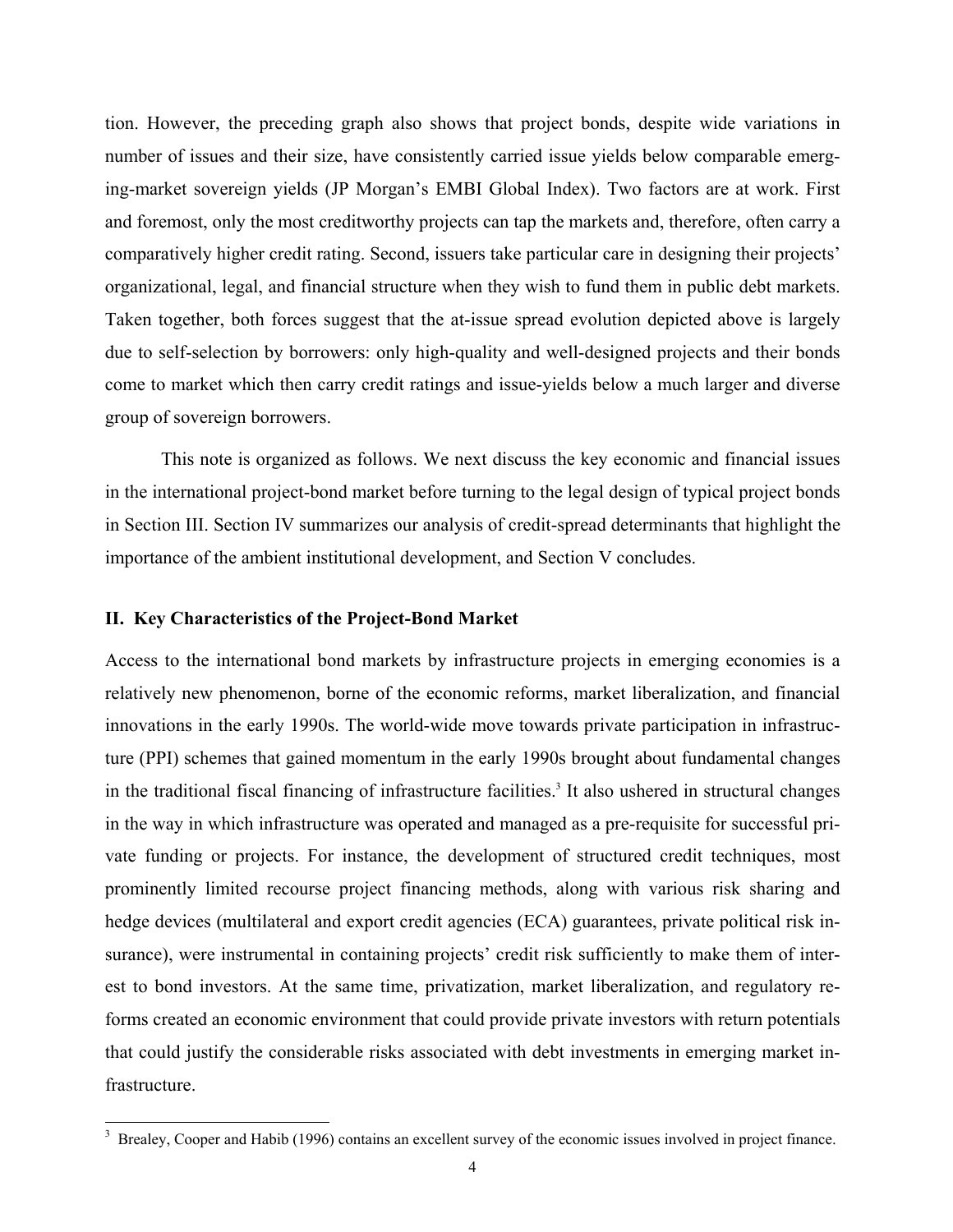An important factor contributing to investor interest has been the creative design of the debt securities' legal structures such as indenture, trust structure, selective guarantees, and covenant provisions to mitigate risks and provide contractual protection to bond holders. Financial economists have long recognized the adverse incentives that debt finance provides to shareholders and managers and the agency costs that those entail. Smith and Warner (1979) discuss how bond covenants typically attempt to address various conflicts of interest between different classes of claim holders while Green (1984) and John (1987) formally analyze the incentives that leverage creates for shareholders (project sponsors) to enhance their own returns by shifting risk to debtholders through project attribute selection.

While most project bonds are corporate bonds, the reverse is not true. There are subtle financial, economic, and analytical differences between the two segments that merit further attention in the context of an institutional analysis of the market. The dissimilarities primarily stem from the underlying economics of the borrower. In the case of a project, the issuer raises funds to finance a single indivisible large-scale capital investment project whose cash flows are the sole source to meet financial obligations and to provide returns to investors.<sup>4</sup> In the case of a typical corporate borrower, the security is typically issued against the firm's general credit and the underlying assets consist of multiple sources of cash flows. Hence, typical corporate bonds are secured by all the firm's various assets and cash flows that offer in themselves risk diversification and an important cross-insurance mechanism. If a certain set of cash flows becomes unavailable for debt service, firms typically have other sources of cash that might tide the issuer over the liquidity crisis.

No such cross-insurance exists in the case of project bonds: the moment the single source of cash flows ceases to exist, the issuer experiences a liquidity crisis that might force it to default on its bonds. In addition, projects suffer from asset-specificity (location and/or use of the assets), often ill-defined or ill-enforced property rights, and bilateral monopoly settings (dominant output buyer) that render them vulnerable to opportunistic behavior and unilateral contract renegotiation. Indeed, such opportunistic behavior coupled with shortcomings in the ambient legal institutions is often at the root of project's economic distress and, ultimately, financial distress.

 $\overline{a}$ 

<sup>4</sup> On the other hand, the single source of cash flows and limited number of contractual relations facilitated the analysis of project bonds.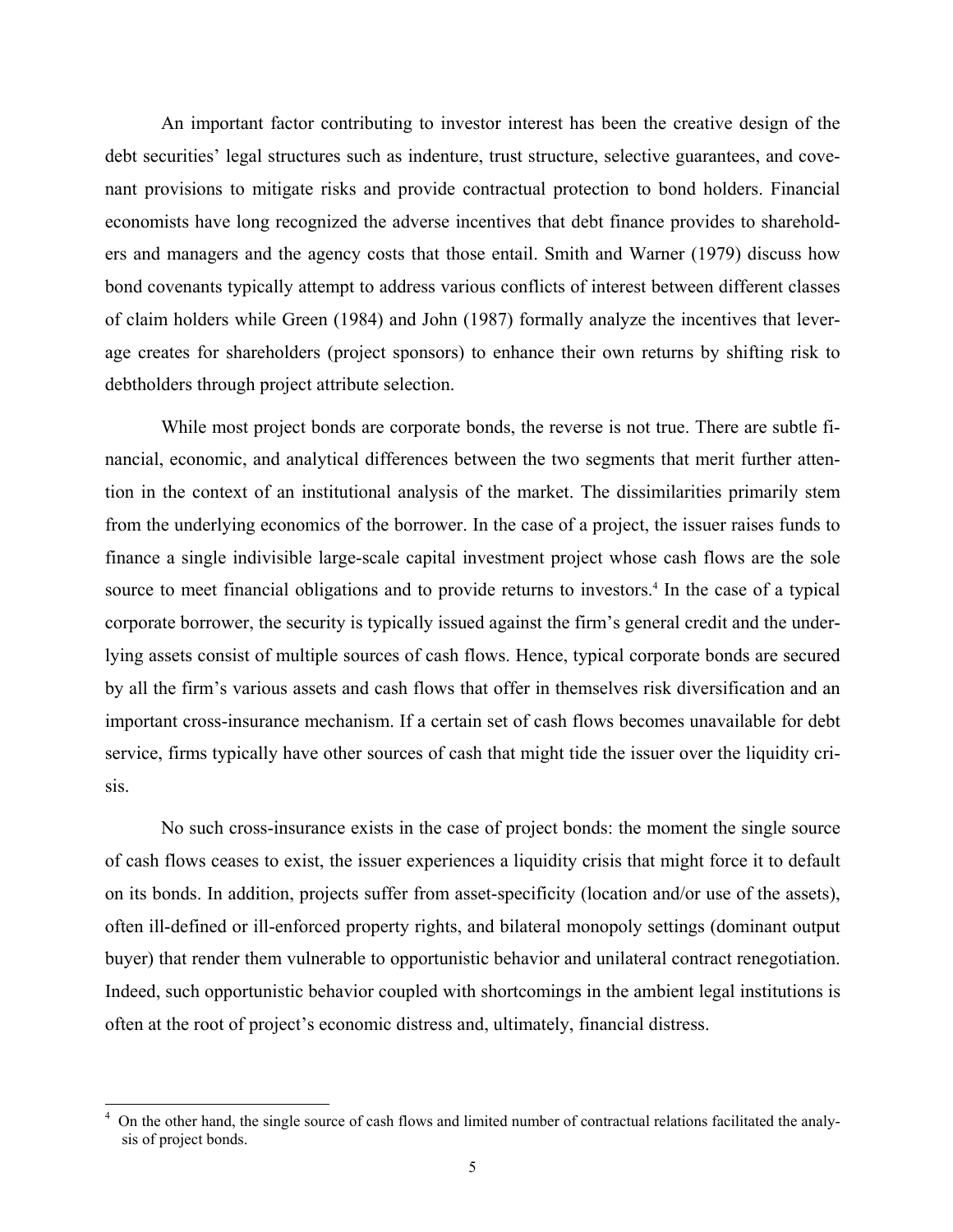These often overlooked, but crucial differences between project and general corporate bonds subtly affect investors' risk perceptions, the pricing of the bonds, and their legal structure. In particular, investors do not tend to view the underlying assets as "true security" even if they are pledged as such, but take into account and price factors, such as the creditworthiness of offtakers, third-party guarantees, the legal and institutional environment, and, ultimately, the quality of the cash flows. Put differently, investors in project bonds are much more cash-flow quality oriented than buyers of typical corporate bonds and tend to price factors that determine the underlying economics of the project. However, since projects and their securities demand much more careful analysis of the issuer's economic and legal structures, buyers of project bonds are mostly sophisticated institutional investors that have the requisite analytical expertise, rather than retail investors.

In order to document current trends and best practices in the international project-bond market, we collected a representative sample of 105 emerging market project bonds issued between January 1993 and March 2002. The issue information that we cross-checked with other data sources comes mainly from Bloomberg and Interactive Data Corporation (IDC). If the spread-at-issue over comparable US Treasury securities is not provided, we calculate it from the bond's issue yield and the yield of an interpolated maturity-matched Treasury security. Bond prospectuses and ratings studies from Moody's and Standard & Poors provide the necessary information on the projects' contractual structure, its off-take (output supply) agreement, the bond covenant, and legal terms and conditions.

Table 6 in the Appendix lists all our bonds by country and provides specific information on the terms and structure of each issue. Our sample reflects a broad cross-section of countries, project types, and sectors. International project bonds differ widely in their issue size, maturity, issue spread, host country sovereign spread, underlying project structure, legal characteristics, and covenants. Issue size ranges from US\$23 million (LIGHT, Brazil) to US\$1 billion (Kowloon-Canton Railway Corp., China, and Pemex Mexico) their rating by Moody's from AAA to B2, their maturity from less than three years (Transportadora de gas del Sur, Argentina) to 100 years (albeit callable after 30 years), and the yield at issue over US Treasuries from 10 basis points for a convertible bond by a Chinese issuer to 802 basis points for a South-African one. The following table summarizes typical characteristics of project bonds on the basis of our sample.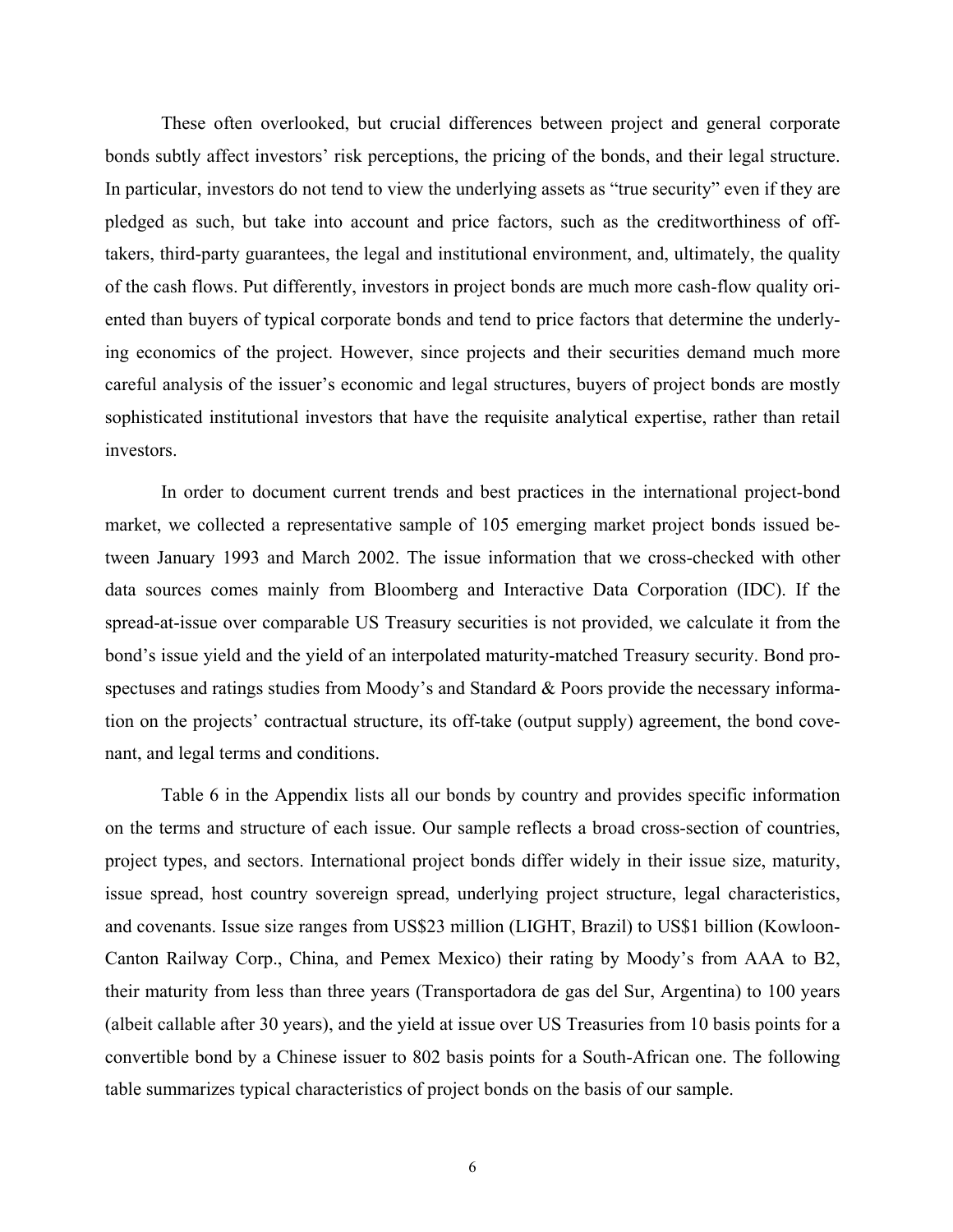| Characteristics                                    | Mean               | Std. Dev. | Min | Max    |
|----------------------------------------------------|--------------------|-----------|-----|--------|
| Spread over US Treasuries                          | 297.80             | 173.81    | 10  | 802.17 |
| Amount                                             | 278.07             | 201.62    | 23  | 1000   |
| Maturity (years)                                   | 11.82              | 10.50     | 297 | 100    |
| Rating classification (average of Moody's and S&P) | BBB/BBB- 3 notches |           | B   | AAA    |

*Based on a sample of 105 infrastructure-related, US dollar-denominated international bonds issued by projects in 20 emerging economies (Argentina, Brazil, Chile, China, Colombia, Czech Rep., Dominican Rep., Hong Kong, India, Indonesia, Malaysia, Mexico, Panama, Philippines, Qatar, Russia, South Africa, South Korea, Thailand, and Venezuela).* 

On average, emerging-economy project bonds are issued at approximately 300 basis points above US Treasury securities of comparable maturities, have a surprisingly high issue size of US\$278 million, a maturity of just under 12 years and are rated slightly below investment grade (exactly between BBB- and BBB). Most project bonds are senior debt or issued against a collection of project receivables as asset-backed securities (ABS). The latter type of debt, while not explicitly senior obligations of the project, are issued as *pari passu* instruments that will become de facto senior once other unsubordinated debt comes into existence.

Unsecured debt tends to be rated higher than secured debt, possibly reflecting the fact that higher rated projects can afford to provide less security to their investors. In terms of geographic origin, international project bonds from Latin America and Asia are more numerous than from Eastern Europe, the Middle East, and Africa. All major project types are represented albeit with a particular concentration of issues in the energy, power, telecom, and transport sectors.

## **III. Covenant Provisions**

A fruitful conceptual framework for analyzing projects and, in particular, their organizational, contractual, and financial design relies on the view of the firm as a nexus of contracts. First formulated in the seminal papers by Alchian and Demsetz (1972) and Jensen and Meckling (1976), it underlies much of modern corporate finance. The allocation of control rights and interaction of all constituent contracts of a firm (infrastructure project) motivate financing choices (Fama, 1990), determine corporate governance arrangements (Jensen and Meckling, 1976), and even provide a framework for project valuation (see Kaplan and Ruback, 1995 for an application in terms of discounted cash flows). Hence, we would expect bond covenants of projects that, by their very nature, most closely correspond to the stylized view of the firm as a nexus of contracts, to reflect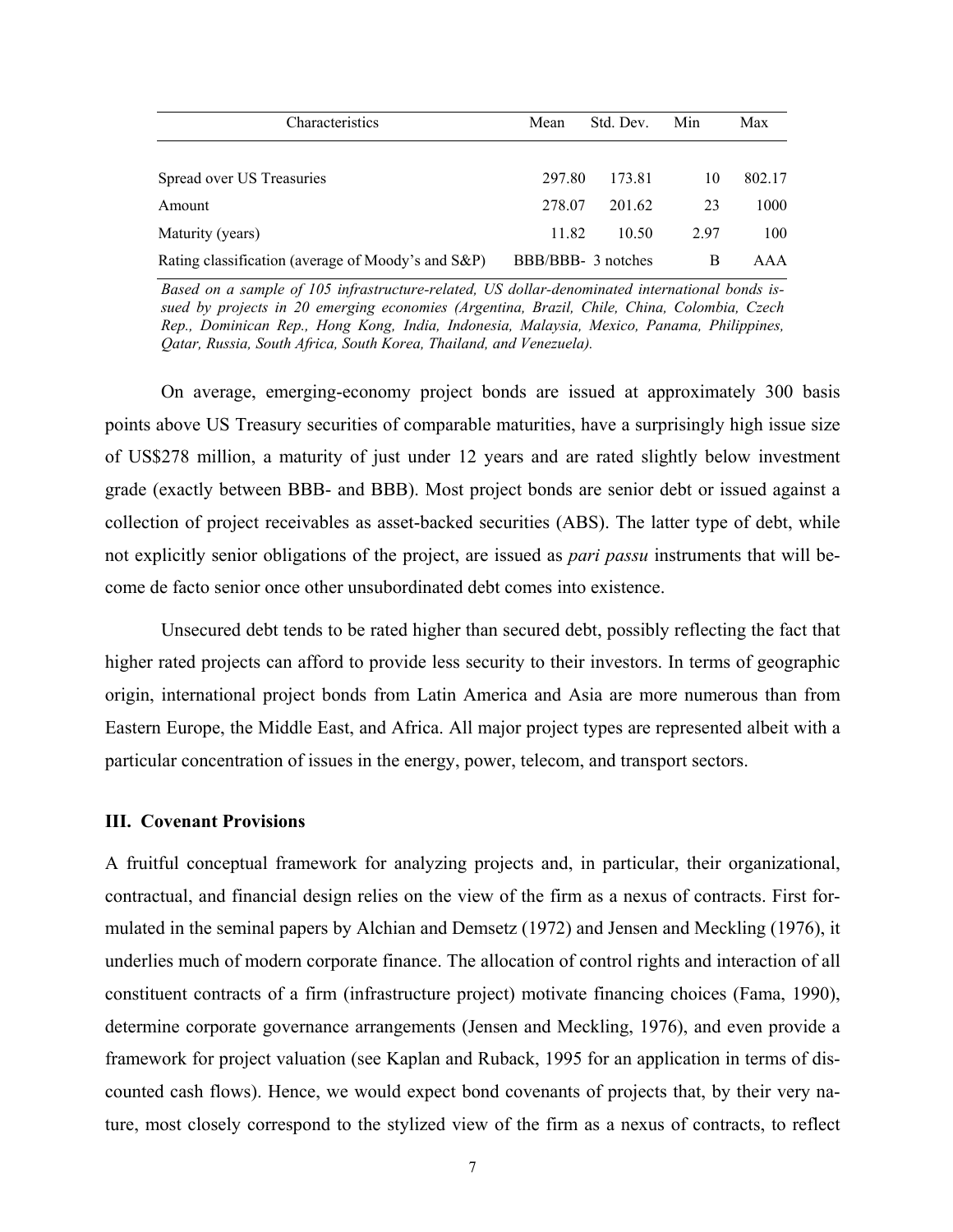and address conflicts of interests not only between different claimholders but also other stakeholders, such as host governments and customers, in the project.

Projects suffer from typical contracting problems arising from relationship specificity, sunk costs, and the associated "hold-up" problem that were first described in other areas of economics by Klein, Crawford, and Alchian (1978), and Williamson (1979, 1983). Three types of solutions have been proposed in the literature that balance incentives for *ex-ante* efficient investments and *ex-post* trade efficient: (i) writing contracts with proper legal remedies in case of breach of contract (Shavell, 1980 and 1984; Rogerson, 1984), (ii) agreeing on a rule for the renegotiation of contracts (Aghion, Dewatripont and Rey, 1994), and (iii) writing option contracts (Nöldeke and Schmidt, 1995). In addition, the parties can always attempt to write a self-enforcing contract so that, as Jensen and Meckling (1976) have argued, conflicts of interest between bondholder and stockholder are resolved through the contractual and financial design of firms. This insight underlies much of our analysis of project bond covenants that we can take to be the contractual responses to the afore-mentioned contracting problems.

Since the presence of risky debt in a firm's capital structure can lead to *ex post* conflicts of interests between the firm's equity holders and bondholders, contractual devices such as debt covenants have evolved to mitigate their adverse consequences. For instance, companies that issue bonds either on a project (non-recourse) or corporate (on-balance sheet) basis, be it in domestic or in international markets, generally agree to a set of contractual covenants requiring them to take or to refrain from taking certain specified actions. Such actions are designed fundamentally to protect the interest of bondholders—safety and seniority of their claims, repayment, and legal remedies in the event of default—after the bonds have been issued. Covenant provisions contained in bond indentures typically take the form of restrictions on dividend, M&A transactions, and asset disposals, limitations on indebtedness, requirements of third party guarantees, maintenance of good regulatory standing and, in certain circumstances, the establishment of offshore and debt service reserve accounts. Violations of such provisions usually trigger contractual penalties or renegotiation and might ultimately lead to default and court-supervised bankruptcy proceedings.

The ability to design and enforce solid bond covenants to protect the interest of bondholders is a critical factor for infrastructure projects located in developing countries in tapping offshore markets for financing. The complexity of infrastructure project finance transactions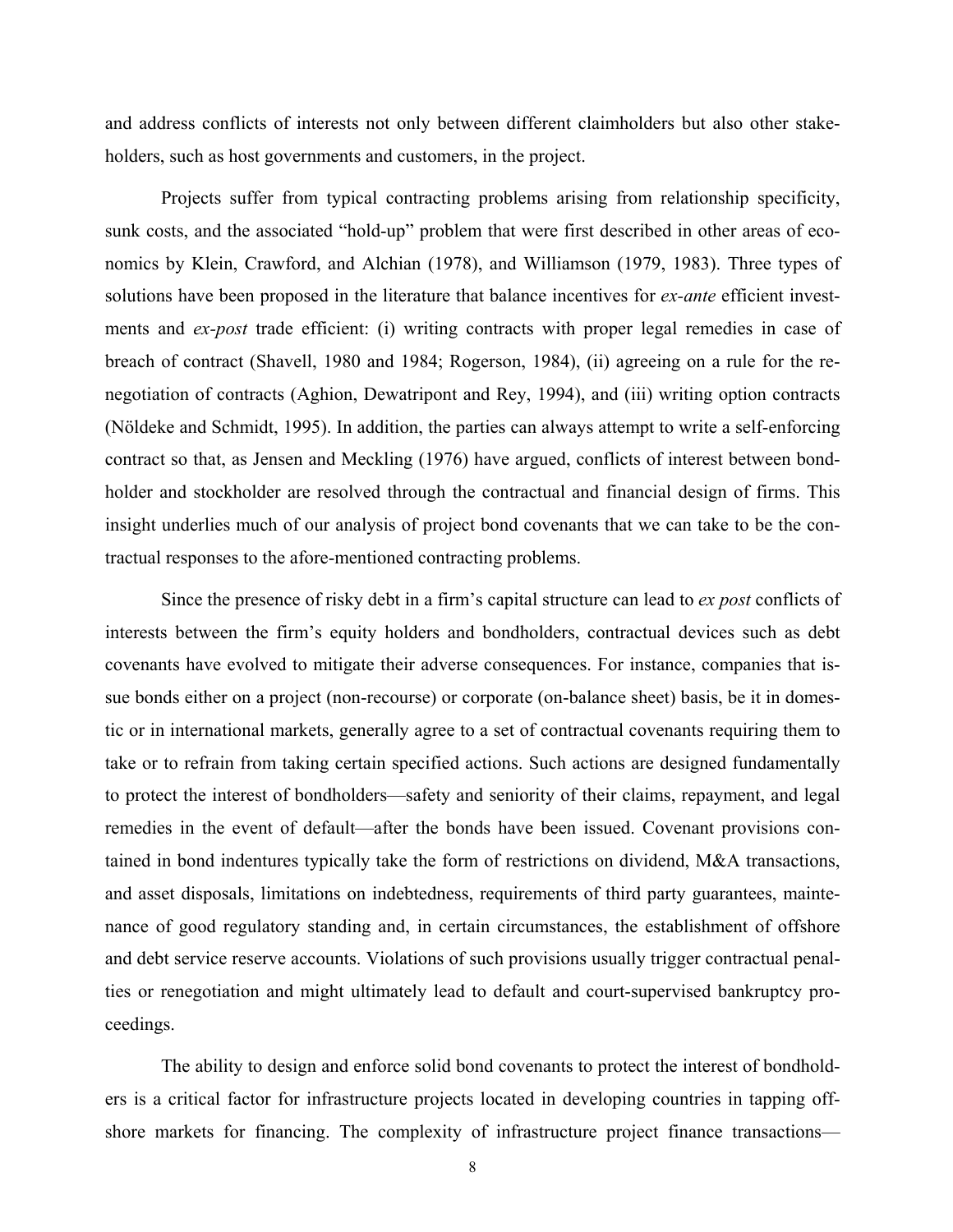involving multi-source financing structures, numerous public and private contracting parties, and intricate contractual arrangements and legal documentations, compounded by the weakness in the legal and institutional framework to protect investors interests—makes this task a challenging one.

The specific covenants included in a particular debt agreement and the extent to which such covenants effectively serve to protect the interests of creditors depend *inter alia* on the nature of the debt instruments, governing law, and the underpinning legal and institutional frameworks governing contract formation and enforcement. Given that the writing, negotiating, and monitoring of specific provisions are costly, two sets of considerations become relevant: the ease with which the stipulated covenants can be monitored, and the scope for potential opportunistic behavior that could lead to transfer of wealth from bondholders to shareholders.

More generally, investors are concerned about the availability of legal recourse that depends on the bond's terms and the quality of the legal and institutional environment in the host country. An examination of the project bond covenants in our sample reveals that project bond indentures contain the usual covenant provisions aimed at mitigating typical shareholderbondholder conflicts such as asset substitution, dividend policies, claim dilution, and underinvestment (Warner and Smith, 1997). In the absence of sufficient contractual protections, the outcome is likely to be an inefficiently low investment, often referred to as the under-investment phenomenon (Hart and Moore, 1988).

In addition, they contain two further categories of clauses that arise from the very specific nature of project finance. Project debt covenants include *incentive provisions* for the contractors, operators, and sponsors such as performance targets, mandatory penalties, and minimal equity participation in the project. They also contain *institutional environment provisions* that, in case of changes in the ambient regulatory, legal, or tax environment, trigger change of control and/or mandatory redemption of the debt that would assure bankruptcy and operating disruptions of the project. Akin to poison pills, such provisions strengthen the position of (foreign) creditors vis-àvis the host country and its policies.

From our 105 project bonds, we extract a subsample of 27 bonds for which we have detailed covenant information from offering circulars, regulatory filings, and rating analyses. As the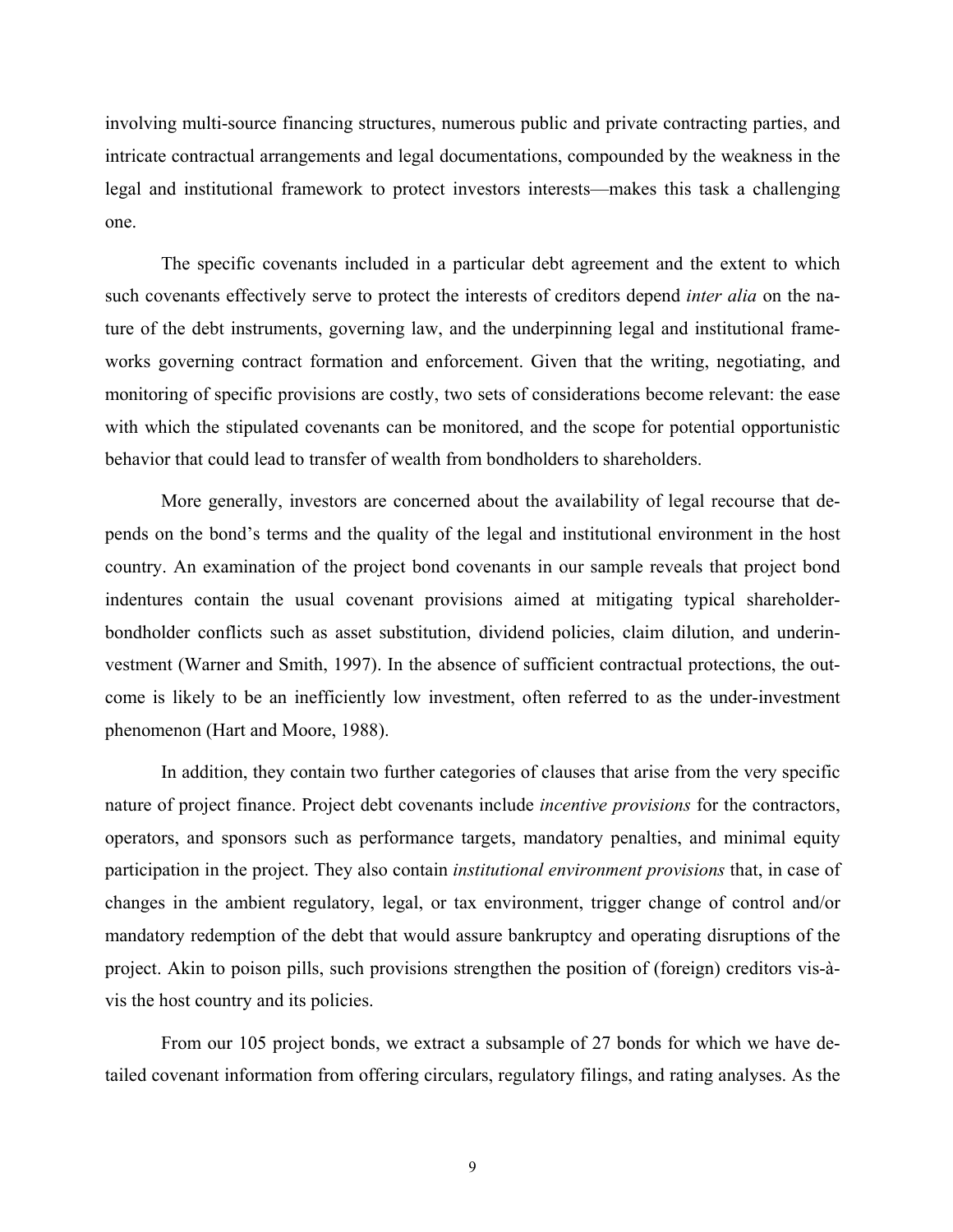following table shows, the summary statistics for the subsample mirror the financial characteristics of the full sample:

| Characteristics                                                         | Mean     | Std. Dev. | Min.   | Max.   |  |  |  |  |
|-------------------------------------------------------------------------|----------|-----------|--------|--------|--|--|--|--|
|                                                                         |          |           |        |        |  |  |  |  |
| Spread over US Treasuries                                               | 182      | 117       | 10     | 375    |  |  |  |  |
| Amount*                                                                 | 319.49   | 193.51    | 180.00 | 800.00 |  |  |  |  |
| Maturity (years) **                                                     | 10       | 3         | 5      | 18     |  |  |  |  |
| Rating classification (average of Moody's and S&P)***                   | BBB+/BBB | 2 notches | ΒB     | $A+$   |  |  |  |  |
| (*) Ras Laffan issued the largest and AES China the smallest amount     |          |           |        |        |  |  |  |  |
| (**) Ras Laffan has the longest and China Telecom the shortest maturity |          |           |        |        |  |  |  |  |

(\*\*\*) CEZ Finance has the highest and Fideicomiso Petacalco with the lowest credit rating

*Based on a subsample of infrastructure-related, USD-denominated international bonds issued by projects in 5*  emerging economies (Chile, China, the Czech Republic, Mexico, the Philippines, and Oatar) for which full covenant *information is available.* 

All project bonds in our sample are issued under New York Law. This particular segment of emerging market debt has often acted as an innovating force and contractual catalyst as the following example shows. While project bonds often contain collective action clauses such as qualified majority rules to limit inter-creditor conflicts of interests, comparable sovereign-bond indentures issued under New York law typically did not have such provisions until recently. However, established market practices seem to be changing as the Republic of Mexico recently offered a global bond with a qualified majority clause (February 2003) followed by Brazil (April 2003).<sup>5</sup> In some sense, sovereign borrowers from emerging economies follow more established corporate precedent in order to insure a better reception of the issue by investors.

A preliminary analysis shows that project covenant provisions differ widely in their stringency. The more projects are removed from their sponsors as measured by specific references to their limited-recourse status (about 52 percent), the more restrictive their covenants tend to be. As stand-alone investments representing a single source for cash flows, debtholders require additional assurance that cash flows (and operations) are not used to enhance shareholder value to their detriment.

 $\overline{a}$ 

<sup>5</sup> For more on the Mexican issue see Dailami and Kim, "Mexico's Collective Action Clause Bond," *International Finance Briefing Note* 24, March 7, 2003, The World Bank; the Brazilian issue is discussed in the *International Finance Review,* May 2003.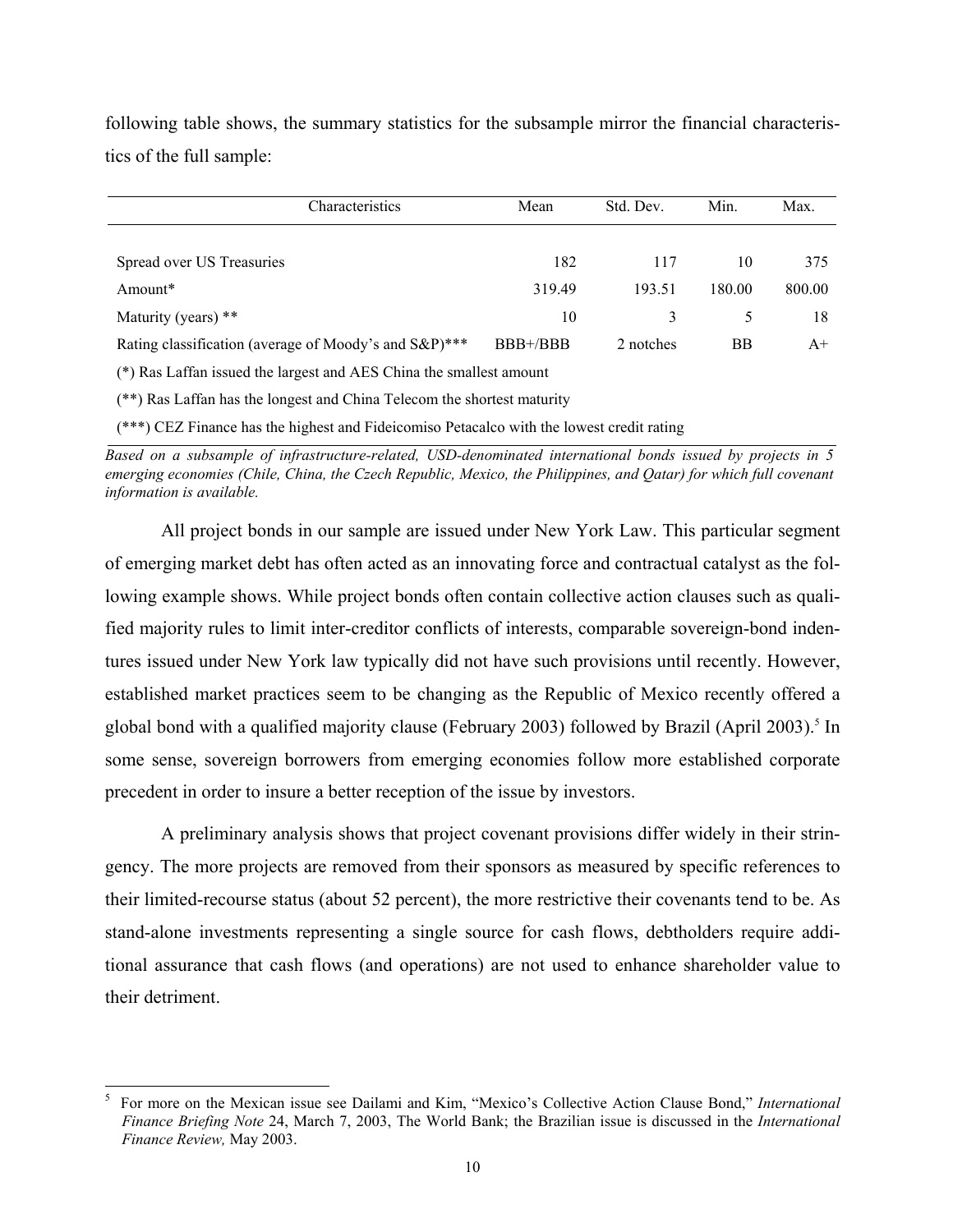| Category               | Provision/Restriction                                     | Type                    | Frequency |
|------------------------|-----------------------------------------------------------|-------------------------|-----------|
| Project driven         | Limited recourse status                                   |                         | 52.31%    |
|                        | Limited recourse definition                               |                         | 28.57%    |
|                        | Collateral                                                |                         | 33.33%    |
|                        |                                                           | Fixed asset             | 14.28%    |
|                        |                                                           | Receivables             | 38.09%    |
|                        |                                                           |                         |           |
|                        |                                                           | Off-shore trust account | 28.57%    |
|                        | Intercreditor Agreement                                   |                         | 9.52%     |
| Stakeholder incentives | Capitalization requirements                               |                         | 19.05%    |
|                        | Party-specific equity stakes                              |                         | 19.05%    |
|                        | Performance-contingent put provision                      |                         | 17.64%    |
|                        | Performance targets, penalties                            |                         | 4.76%     |
| Government incentives  | Mandatory redemption for concession cancellation          |                         | 23.80%    |
|                        | Redemption for change in tax law or regulation            |                         | 66.67%    |
|                        | Maintenance of government approval, regulatory compliance |                         | 19.04%    |
| Asset substitution     | Put provision                                             |                         | 9.52%     |
|                        | Contingent put provision                                  |                         | 17.64%    |
|                        | Cost overrun                                              |                         | 9.52%     |
|                        | Asset sale, lease-back                                    |                         | 85.71%    |
|                        | Transactions with affiliated firms                        |                         | 23.80%    |
|                        | Counter-party restrictions                                |                         | 9.52%     |
|                        | Nature of business                                        |                         | 42.85%    |
|                        | Use of funds                                              |                         | 23.80%    |
| Claim dilution         | Additional indebtedness                                   |                         | 73.68%    |
|                        | Lien limitations                                          |                         | 100%      |
|                        | M&A restrictions                                          |                         | 95.23%    |
|                        | Collateral value preservation                             |                         | 19.04%    |
|                        | Modification of indenture                                 |                         | 85.71%    |
|                        | Reporting requirements                                    |                         | 80.95%    |
|                        | Maintenance of insurance                                  |                         | 33.33%    |
|                        | Equity conversion                                         |                         | 5.00%     |
|                        | Permission of highly-leveraged transactions               |                         | 28.57%    |
| Payments               | Dividends, debt-service coverage ratio restrictions       |                         | 47.62%    |
|                        | Sinking fund                                              |                         | 35.00%    |
|                        | Third-party guarantees, debt service reserves             |                         | 26.31%    |
|                        | Default definition                                        |                         | 85.71%    |
| Underinvestment        | Call provisions                                           |                         | 26.67%    |
|                        | <b>Investment limitations</b>                             |                         | 33.33%    |

*Based on information extracted from the offering documents (registration filings, offering circulars, rating studies) available for a subsample of 27 infrastructure-related, USD-denominated international bonds. The* Frequency *column records the frequency of occurrence of the respective provision types in the bond covenants. In particular, we classified project-bond covenant provisions into 45 broad categories and seven instrument-specific classes and attributed for each bond indenture containing a particular clause or feature a 1, and 0 otherwise.* 

While all indentures contain sensibly the same standard provisions aimed at preventing asset substitution, claim dilution, cash payments, and underinvestment, two thirds of the bonds also include project-specific stipulations. Most telling are minimal ownership requirements (19 percent of covenants) for sponsors, operators, contractors, and off-takers. Clearly, such provisions are meant to align the interests of certain stakeholders crucial to the project's commercial success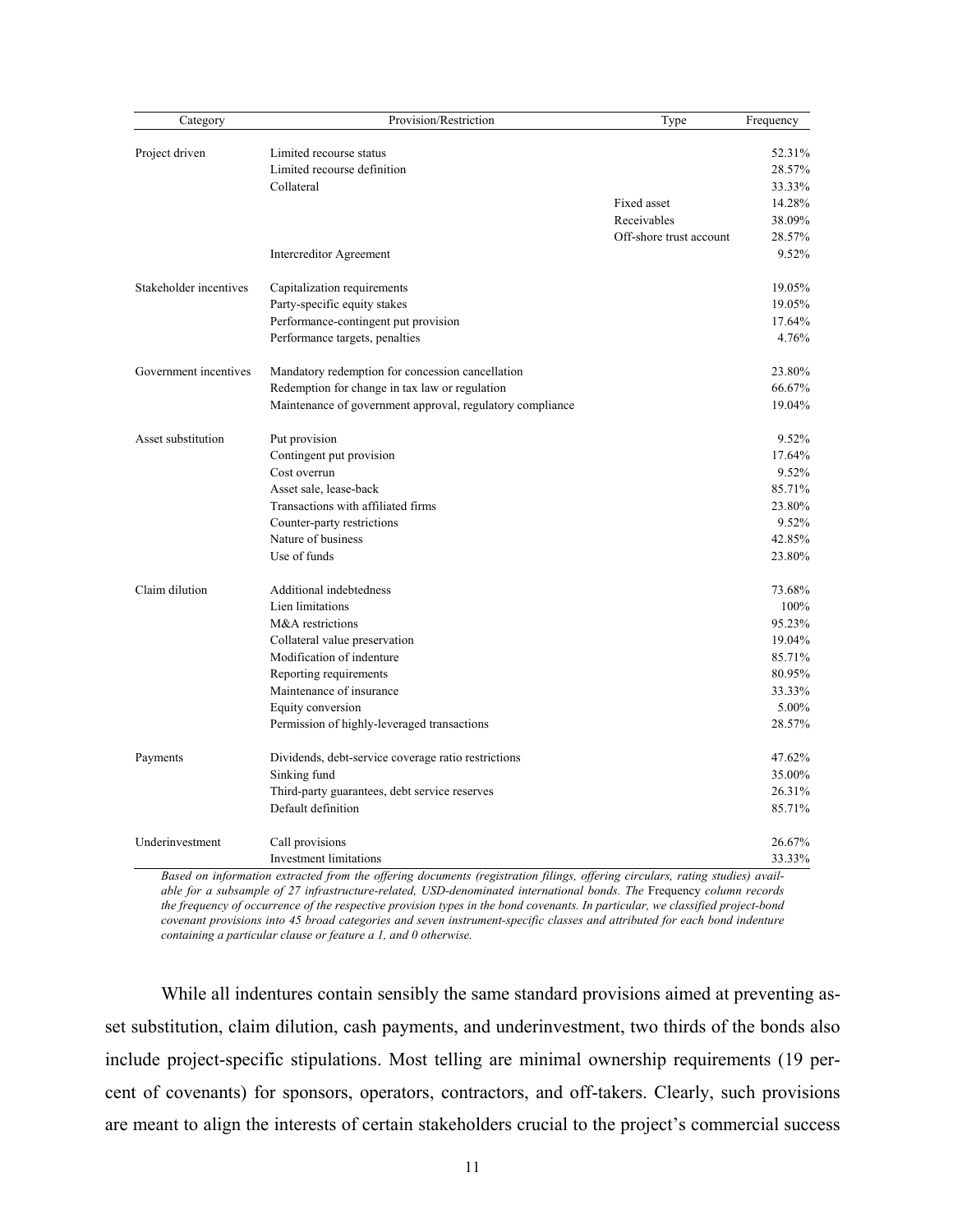with debtholders. Equity stakes act as commitment and incentive devices for key players. Provisions specifying remedies in case of cost overruns (24 percent of indentures), performance targets (5 percent), capitalization requirements (19 percent), and restrictions on counter-parties (10 percent) further protect the interests of debtholders.

A second set of covenant provisions address the institutional environment and possible opportunistic behavior by regulators and host governments. Roughly one quarter of indentures (24 percent) provide for mandatory debt redemption in case of concession cancellations (a further 17 percent offer optional redemption at the discretion of the bondholders in case of completion, financing, or operating problems). Conversely, 22 percent of covenants stipulate that the projects are to maintain government approval and comply with all laws, rules, and regulations applicable to the project. The objective is clear: on the one hand, the project is not to give the host country any reason to intervene. On the other, mandatory redemption in case of concession cancellations forces the project into bankruptcy so that the ensuing disruption of service is meant to dissuade the host country from unilateral regulatory actions. In the same vein, 77 percent of all indentures require mandatory or optional early redemption in case of changes in tax regulation.

## **IV. Determinants of Credit Spreads**

 $\overline{a}$ 

The cost of international bond financing for infrastructure projects in emerging economies is a key determinant of their tariff structure and, hence, economic viability. Our analysis of at-issue credit spreads of emerging market project bonds over US Treasuries reveals how legal, regulatory, economic, and financial institutions in host countries influence risk perceptions and, hence, the cost of debt for infrastructure development. We find that market risk perception in terms of atissue spreads over US Treasury bonds are a function of a project's contractual structure and its ambient institutions. Since it is nearly impossible to anticipate on all contingencies in writing the contract, and since parties might have an incentive for opportunistic behavior, contracts are always incomplete by their very nature and need to rely on other institutions for their execution.<sup>6</sup> It emerges that the quality of the ambient institutional environment is an important factor for market risk perceptions and the initial pricing of project bonds.

<sup>6</sup> According to the transaction-cost approach, contract incompleteness is attributed to high transaction costs of writing, negotiating of contracts, and costs associated with monitoring contractual performance; see, for instance, Joskow (1987, 1988), Hart (1988), and Aghion and Bolton (1992).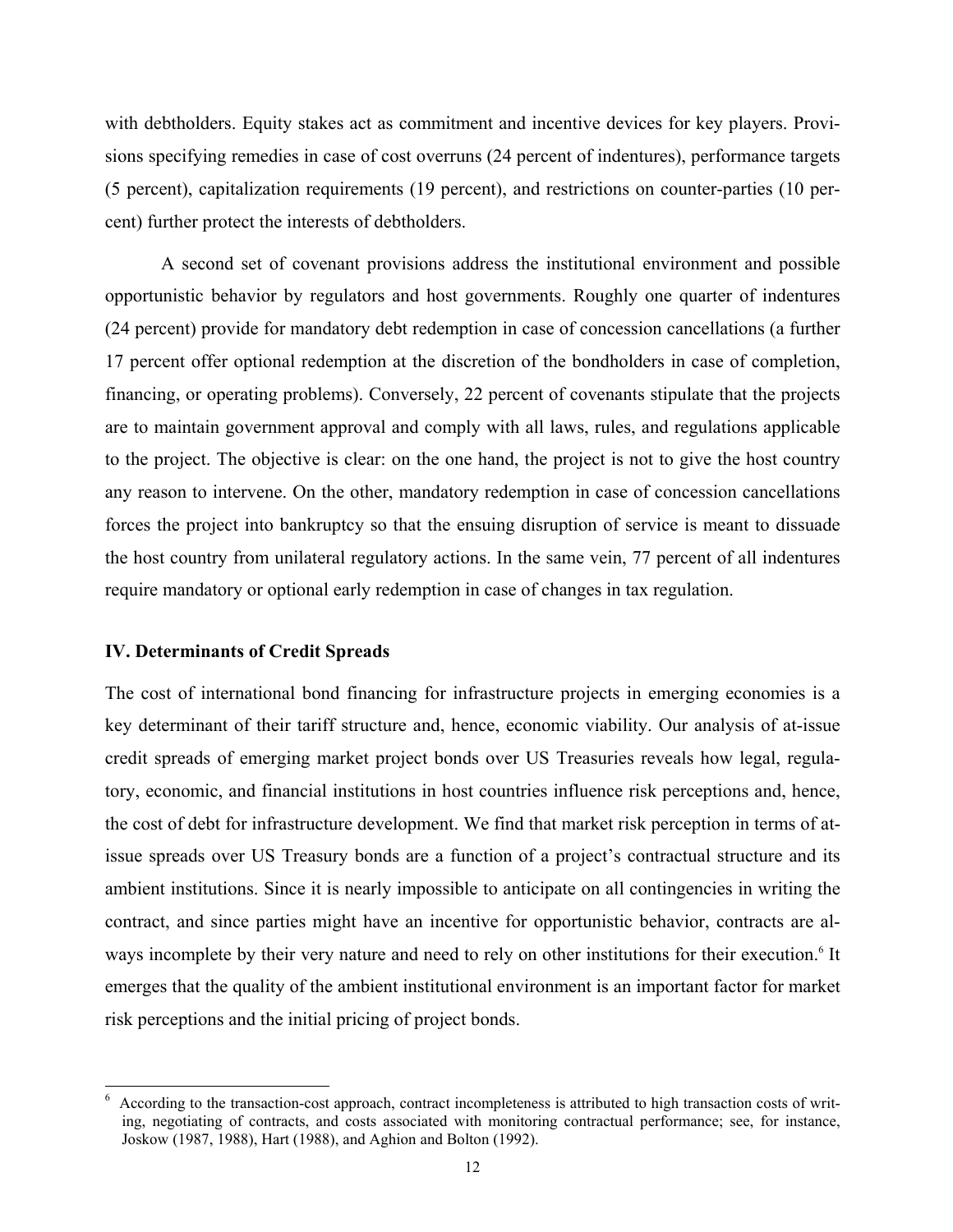In theory, the (second-best) optimal choice of debt contracts can mitigate some of these risks as long as investors can threaten the firm with a future cost that one could interpret as collateral realization (Diamond, 1984; Gale and Hellwig, 1985; or Bolton and Scharfstein, 1990), withholding of new financing (Gromb, 1999), or liquidation (Hart and Moore, 1994 and 1998). In practice, the effectiveness of such covenant provisions critically hinges on the quality of the ambient legal institutions required to make the investors' threat credible and, thus, the contract selfenforcing. Hence, we would expect pricing to be a function of the institutional environment and project attributes bonds in addition to the nature of their covenants.

The institutional, political, and economic environment feeds through to project-bond pricing through the market's collective assessment of the issue's systematic and idiosyncratic risks and, hence, the premium that bondholders demand over comparable default-free sovereign bonds. First and foremost, investors take into account the likelihood of debtor default and recovery in bankruptcy. In the context of project bonds, counter-party (off-take), price, and demand risk drive idiosyncratic risk perceptions, while political, macroeconomic, and institutional factors such as definition and enforcement of property rights determine the systematic ones. The institutional environment, often overlooked or taken for granted by researchers and practitioners alike, is of particular importance as it can mitigate or amplify the degree to which counter-party and political risks feed through to creditors. Put differently, deficiencies in the institutional development of a host country might exacerbate the market's perception of counter-party and other risk factors in pricing bonds. It also explains why project-rating analyses pay particular attention not only to the project's contractual structure but also to its ambient legal, regulatory, and political environment.

Traditionally, empirical studies of credit spreads have analyzed the dynamic aspects rather than cross-sectional ones such as the legal and institutional factors affecting corporate bonds (Longstaff and Schwartz, 1995 or Duffee, 1998), reflecting the focus of much of the theoretical work in this area. However, recent work by Madan and Unal (2000) linking default rates to structural factors implies that credit spreads are linearly related to firm-specific and exogenous variables. In contrast the recent theoretical literature (e.g., Duffie and Singleton, 1999), this approach provides a solid theoretical foundation for the nascent empirical literature on the cross-sectional determinants of credit spreads. Closest to our analysis are Elton *et al.* (2001) who relate the crosssectional variation of US corporate yield spreads to factors other than default expectations such as taxes and equity risk factors. However, they do not study the impact of issuer-specific contractual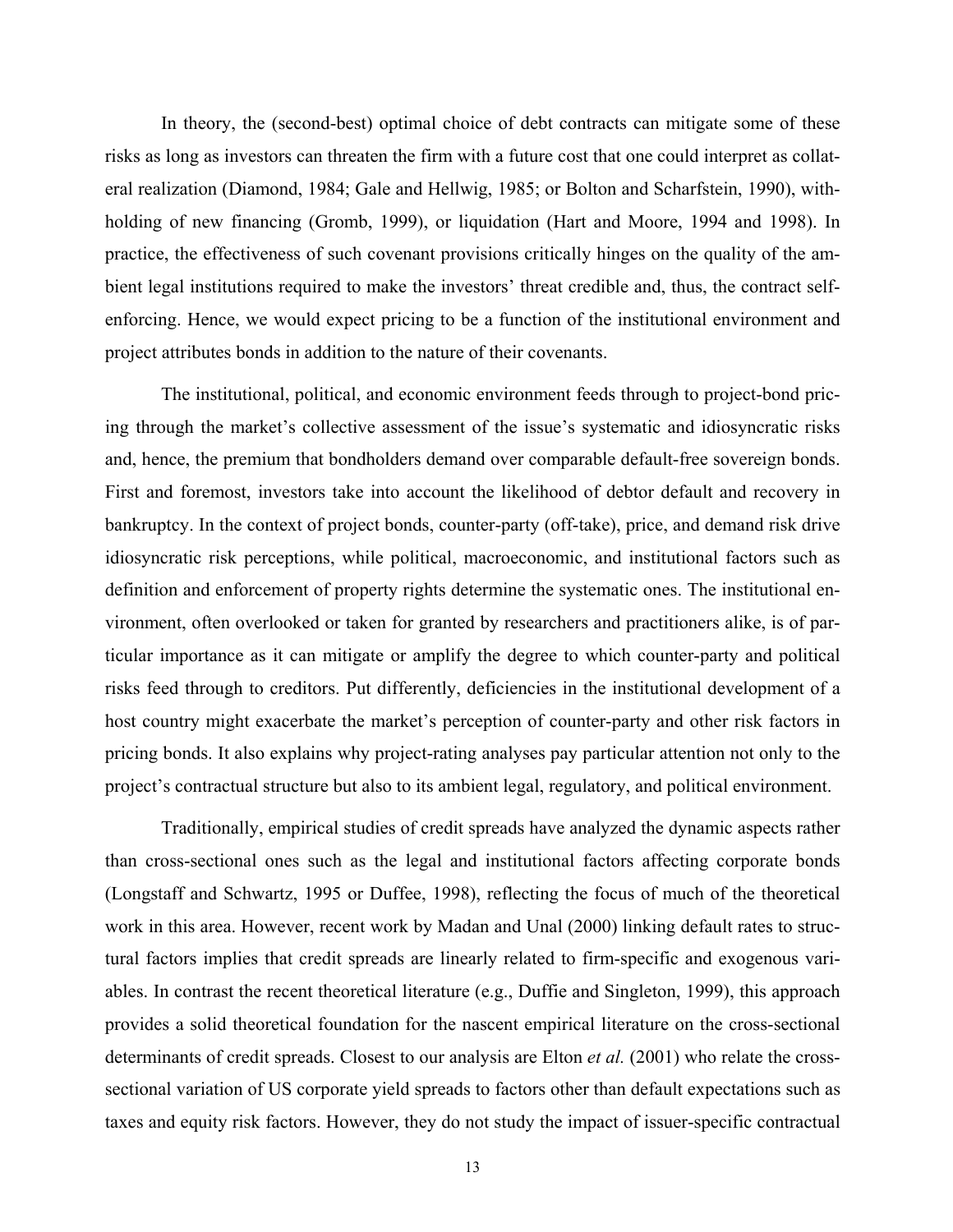and organizational design factors on credit spreads, nor the impact of institutional factors such as the quality of legal, regulatory, and political institutions.

In analyzing the determinants of (at–issue) spreads of project bonds, we relate project credit spreads over US Treasuries to the relevant issue information (amount, maturity, rating), a set of variables extracted from the bond's covenant provisions (seniority, collateral, etc.), industry indicator variables (energy, power, water, etc.), factors capturing financial and economic aspects of the underlying project, a set of host country economic indicators (GDP, growth, etc.), and a set of indices measuring a host country's quality of financial, legal, and political institutions in a cross-sectional random-effect regression framework. Tables 2 and 3 contain detailed summary statistics on our explanatory variables while table 5 describes the institutional variables in more detail.

More precisely, we estimate the following linear cross-sectional model of project credit spreads by random country-effects regressions:

$$
SPREAD_{i} = \beta_{0} + \sum_{1 \le k \le K_{1}} \beta_{k} \text{ISSUE}_{ki} + \sum_{K_{1} < k \le K_{2}} \beta_{k} \text{BCOV}_{ki} + \sum_{K_{2} < k \le K_{3}} \beta_{k} 1_{IND_{ki}} + \sum_{K_{3} < k \le K_{4}} \beta_{k} \text{PROJ}_{ki} + \sum_{K_{4} < k \le K_{5}} \beta_{k} X_{kj} + \sum_{K_{5} < k \le K_{6}} \beta_{k} \text{NST}_{kj} + \sum_{K_{6} < k \le K_{7}} \beta_{k} \text{BCOV}_{kj} \cdot \text{INST}_{kj} + v_{ij}, \ v_{ij} = e_{ij} + u_{ij}
$$

where the dependent variable *SPREAD* is the at-issue spread over US Treasuries of project *i*'s bond, *ISSUE* the relevant issue information (amount, maturity, rating), *BCOV* a set of variables the bond's covenant provisions (seniority, collateral, etc.), *IND* industry indicator variables (energy, power, water, etc.), *PROJ* capturing financial and economic aspects of the underlying project, *x* a set of host country *j* economic indicators (GDP, growth, etc.), *INST* indices measuring host country *j*'s quality of financial, legal, and political institutions, and the last term interacts covenant provisions and institutional variables. While table 4 in the Appendix provides detailed results of our empirical analysis, the following diagrams summarize our findings in terms of the institutional, issue terms, and sector effects.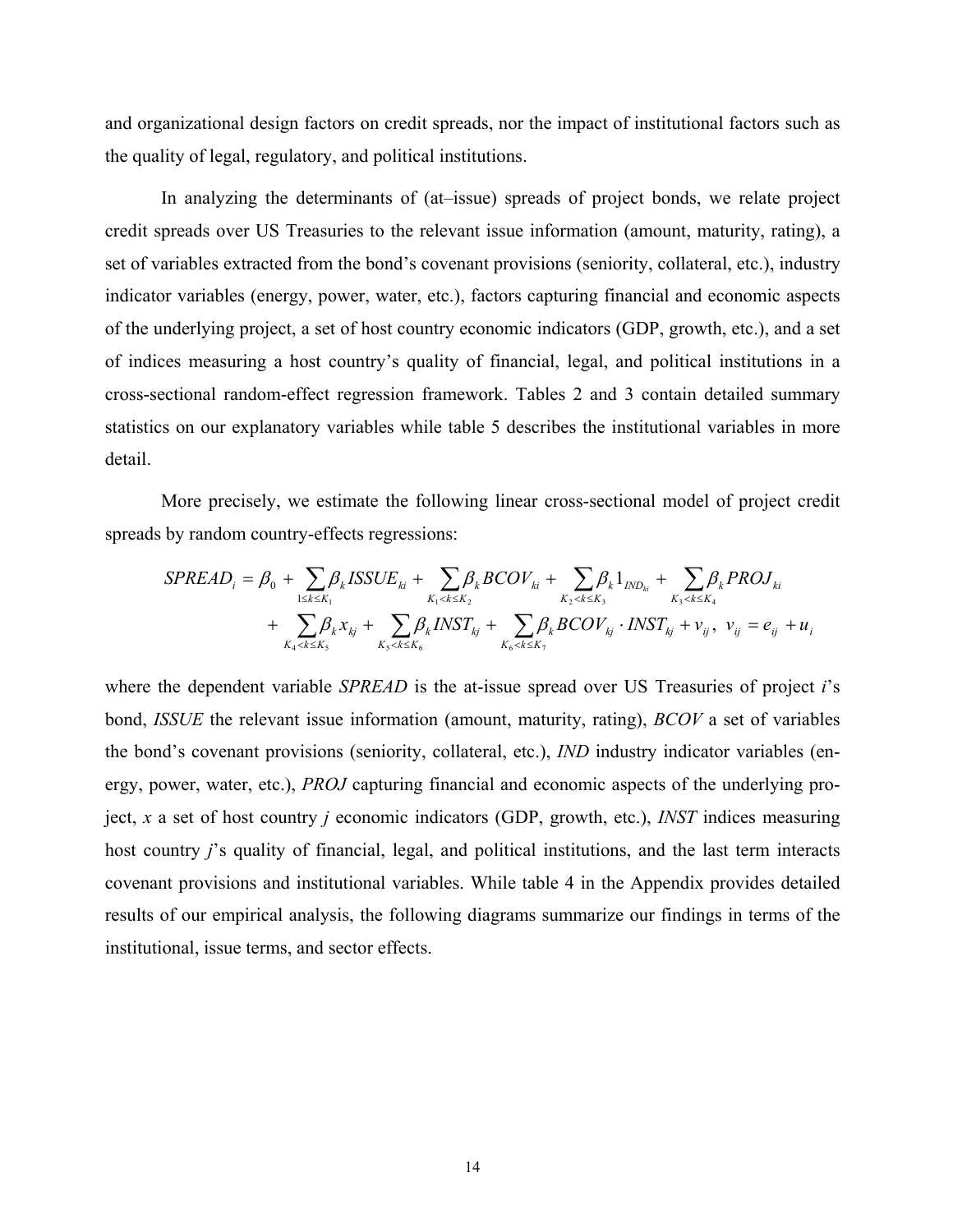#### **Institutional Framework**



*Results from cross-sectional regression analysis of the at-issue credit spreads of 105 international project bonds from emerging economies suppressing various control variables. Institutional variables derived from the 1996/97 and 2000/01 Business Environment Surveys conducted by the World Bank. The bars represent the effect on credit spreads of an increase by one category in an institution perceived as an obstacle to business (e.g., going from minor to moderate obstacle) with dark bars representing variables statistically significant at the 1 percent or 5 percent level.* 

Among the institutional variables, legal and regulatory obstacles have the largest and statistically most significant effect: an increase of 1 in the obstacle score for the judiciary increases at-issue spreads by 144 basis points (bpts), for the regulatory and tax variable by 159 bpts (see specification 1 in table 4). Similarly, a 10 point increase in the ICRG composite risk index (e.g., from low to moderate country risk) increases project bond credit spreads by 150 bpts. Insufficient financial development also widens at-issue spreads but the effect is not statistically significant: the recourse to global debt market helps to overcome financing constraints that local firms typically face as an institutional impediment. These findings underline the importance of the ambient legal framework and institutional development for access to external financing, first pointed out by La Porta *et al.* (1997 and 1998). Similarly, Modigliani and Perrotti (1998) argue that quality of legal enforcement is a determinant of the form of debt borrowers choose.

Regarding bond and project characteristics (specification 2 in table 4) it emerges that maturity and credit ratings are two very significant determinants of at-issue spreads: one additional year of maturity increases spreads by 2 bpts. A decrease in project rating by one notch (e.g., from BBB+ to BBB) increases spreads by 31 bpts, a similar decrease in the host country's rating by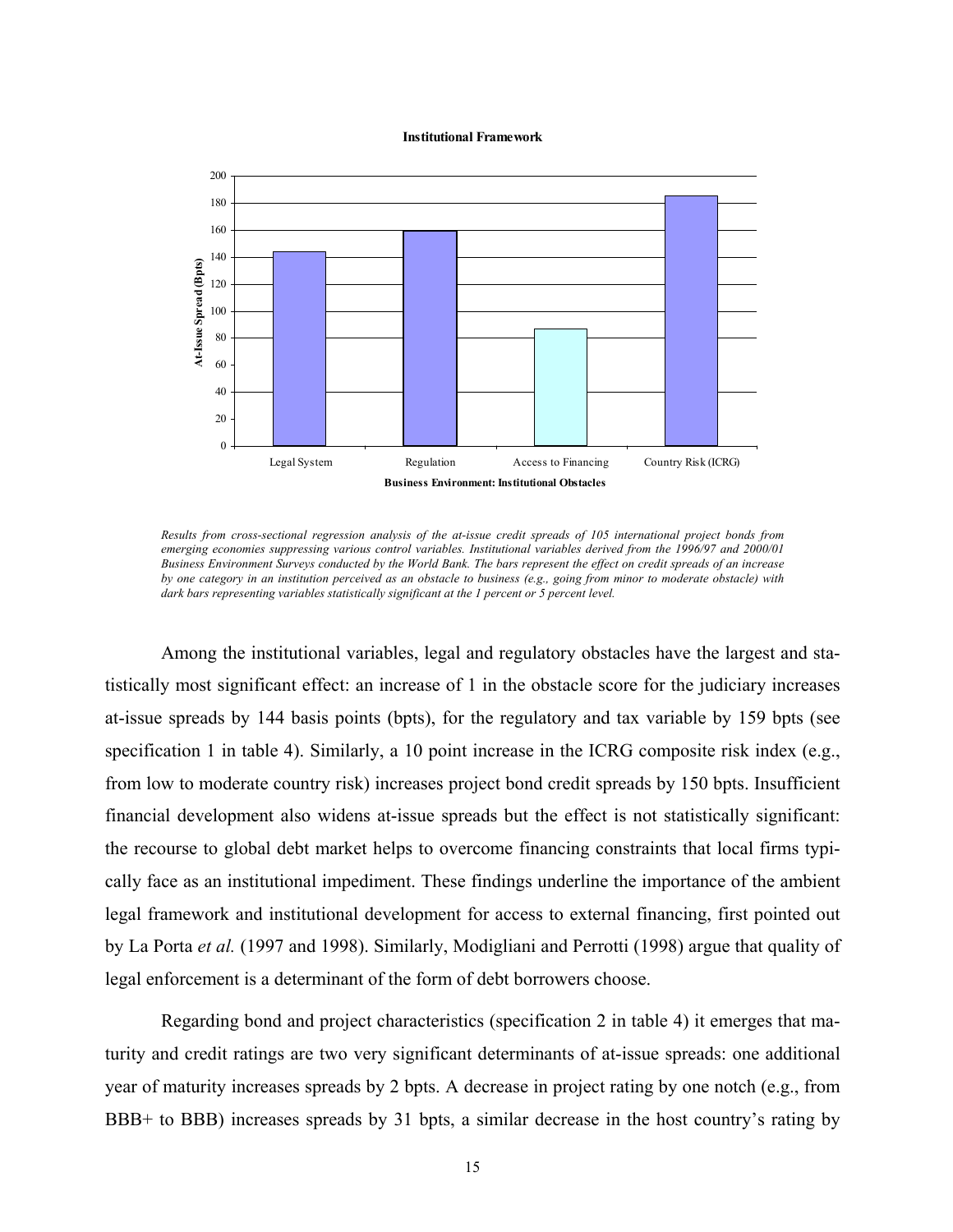24 bpts. Since project and host country ratings often go hand in hand, the combined effect is a substantial 54 basis points. These findings mirror the results of King and Khang (2002) who, in their analysis of US corporate yield spreads, establish similar rating effects in addition to typical financial determinants such as leverage and free-cash flow quality, in themselves factors affecting credit ratings.



**Spread Determinants: Bond Terms**

In terms of project type, water and transportation projects come to the market at, respectively, 135 and 233 bpts higher than other projects. A possible explanation might lie in the fact that these two types of projects are particularly vulnerable in terms of asset-specificity, unilateral redefinition of property rights, and demand risk.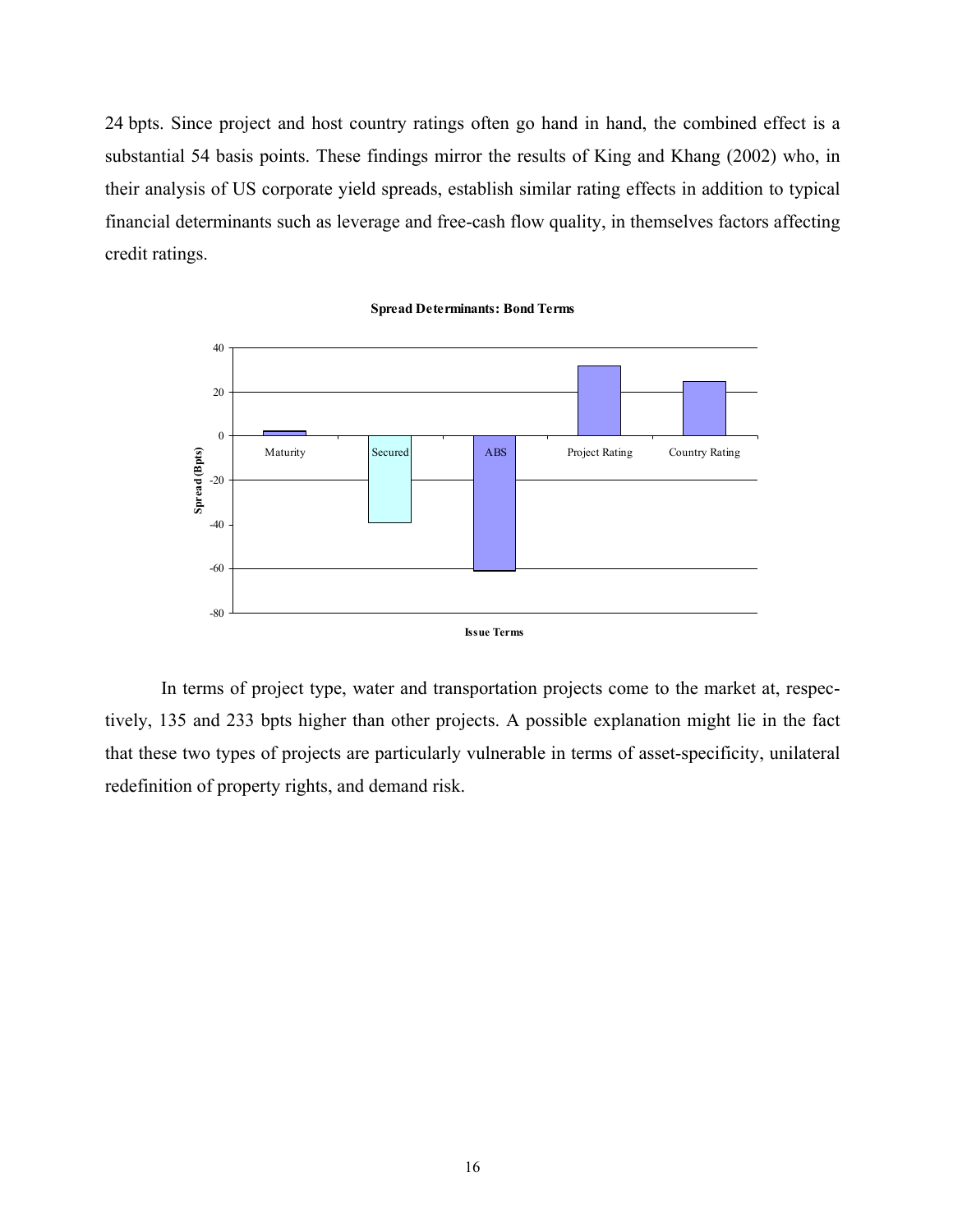





The analysis suggests that covenant protection and, more generally, contractual devices alone are insufficient to overcome shortcomings in the host country's legal, financial, and political institutions. Investors, through their pricing behavior, take into account the quality of the ambient institutional environment. Given the very specific nature of the assets, the scope for opportunistic behavior and the concentrated nature of economic and financial risk inherent in project finance, well-functioning legal, economic, and political institutions provide better investor protection than bond covenants. Bondholders, in turn, reward projects located in host countries that adhere to the rule of law with tighter credit spreads and, hence, lower funding costs. Instead, covenants can serve as incentive devices to all stakeholders in a project including host governments and regulators. Built around easily understood and enforced standard provisions, they include provisions that make it very costly for local parties—government and direct stakeholders—to enhance their own stakes in the project to the detriment of bondholders.

Our findings mirror the results of Elton *et al.* (2001) who show for a sample of US corporate bonds that expected default accounts for a surprisingly small fraction of the credit spread. While tax effects explain a substantial portion of the spread, the authors find that factors explaining risk premia for common stock also drive credit spreads.

## **V. Discussion and Conclusion**

This note highlights several important characteristics of international project bond markets. It provides an empirical perspective on typical project-bond covenant provisions on the basis of a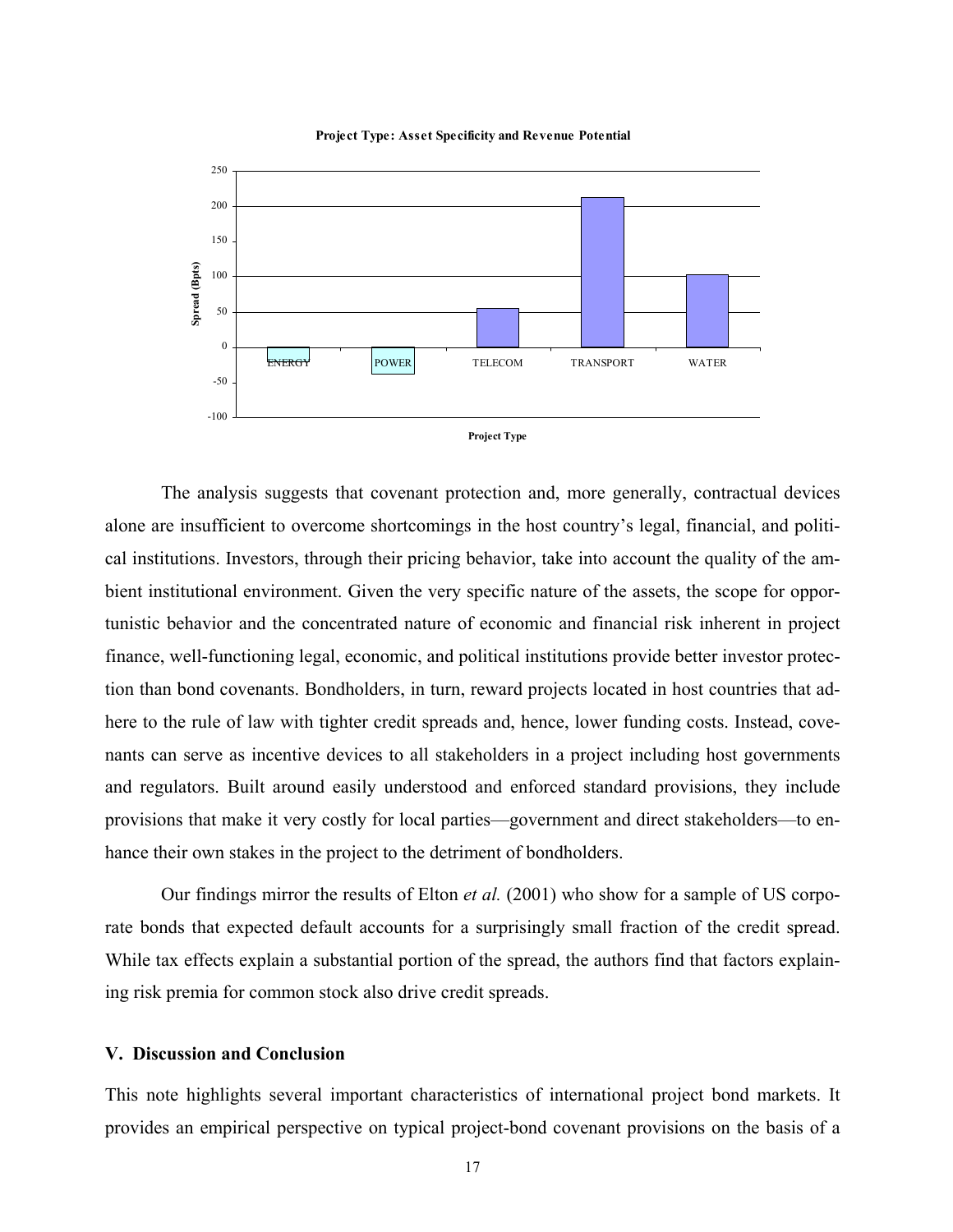sample of project-related fixed income securities issued in international capital markets from January 1993 to March 2002. Furthermore, we complement the discussion of covenant provisions with an analysis of the degree to which the level of institutional development of the projects' host countries matters for the pricing of the bonds.

We find that fixed income investors price both the contractual design of the actual debt security and its ambient institutional environment. As a more detailed analysis of typical projectbond covenants reveals, issuers anticipate concerns by lenders that arise from the particular nature of infrastructure projects, i.e., the assets' location specificity, threat of renegotiation, unilateral regulatory changes, and unilateral redefinition of property rights. At the same time, covenants also strive to implement managerial incentives for owners and operators of project that, hitherto, was thought of as falling into the domain of shareholders. Hence, we conclude that bondholders play a much more active role in the design and governance of project bonds than is the case for traditional corporate bonds.

Our analysis also shows that one cannot view the contractual arrangements of project in isolation from the ambient legal and regulatory environment. Controlling for economic and financial development of the host country, we find that the level of institutional development and, especially, proxies for the rule of law significantly affect market risk perceptions and project-bond pricing. This find is hardly surprising in light of our covenant analysis. In the last consequence, private contracting—rarely able to specify a complete contract—needs to rely on host-country legal institutions to enforce local provisions, contracts and property rights. Hence, two conclusions emerge. First, private contractual arrangements and ambient legal institutions are complements rather than substitutes. Second, investing in building appropriate institutions can decrease the cost of infrastructure development beyond their immediate benefits for society at large.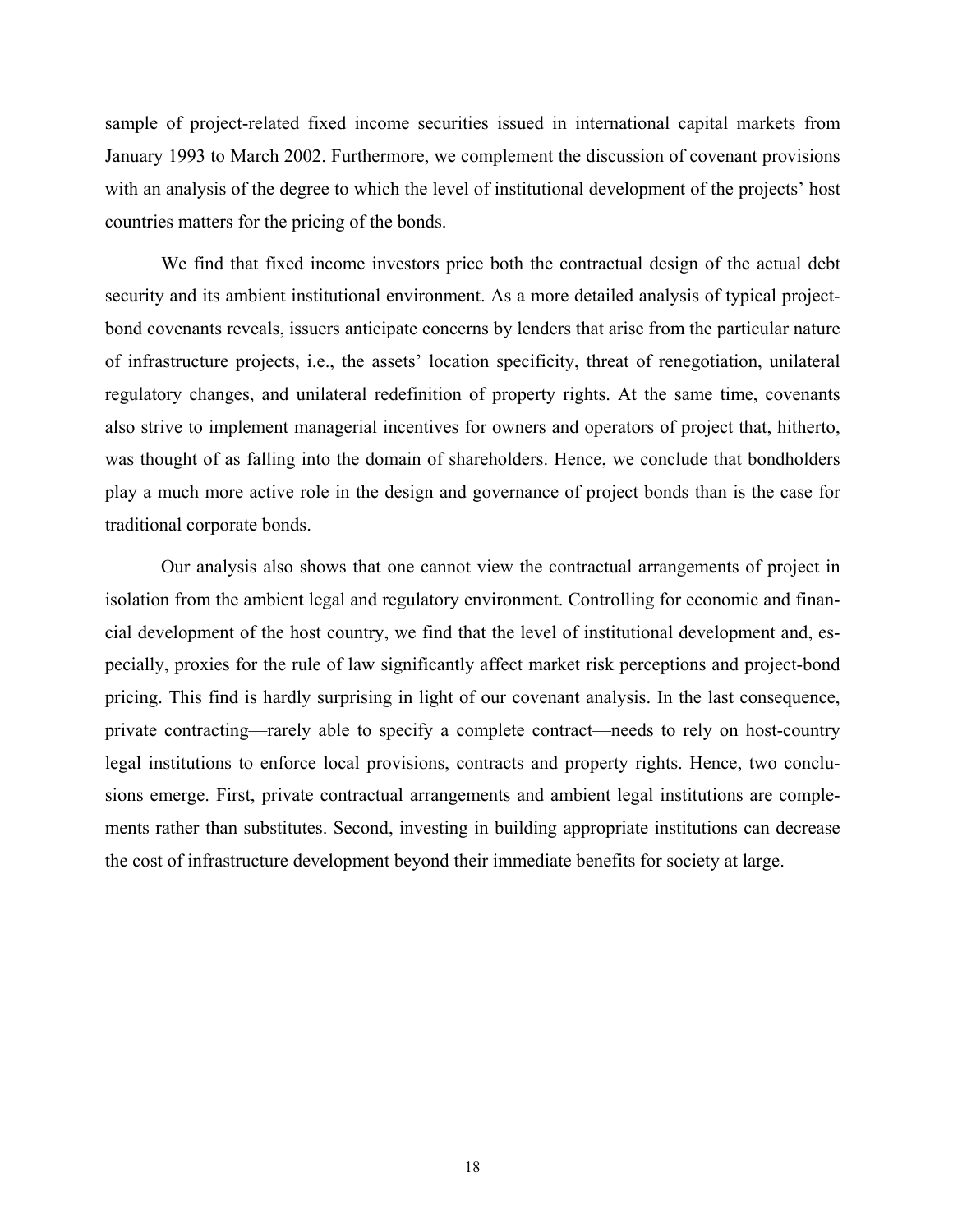## **References**

- Aghion, P. and Patrick Bolton (1992), "An Incomplete Contracts Approach to Financial Contracting," *Review of Economic Studies* 59(3): 473–494.
- Agion, P., M. Dewatripont, and P. Ray, 1994. "Renegotiation Design with Unverifiable Information," *Econometrica*, Vol. 62, No.2, March 1994, pp. 257-282.
- Brealey, R.A., I. A. Cooper, and M.A. Habib (1996), "Using Project Finance to Fund Infrastructure Investments," *Journal of Applied Corporate Finance* 9: 25-38.
- Dailami, M. and R. Hauswald (2001), "Credit Spread Determinants and Interlocking Contracts: A Clinical Study of the Ras Gas Project," mimeo, The World Bank.
- Dailami, M., and D. Leipziger. (1998), "Infrastructure Project Finance and Capital Flows: A New Perspective." *World Development*, (Vol. 26, No. 7), July 1998.
- Duffee, G.R. (1998), "Treasury Yields and Corporate Bond Yield Spreads: An Empirical Analysis," *Journal of Finance* 53: 2225-2242.
- Duffie, D. and K.J. Singleton (1999), "Modelling Term Structures of Defaultable Bonds," *Review of Financial Studies* 12: 687-720.
- Elton, E., M. Gruber, D Agrawal, and C. Mann (2001), "Explaining the Rate Spread on Corporate Bonds," *Journal of Finance* 56: 247-277.
- Esty, B.C. (1999), "Petrozuata: A Case Study of the Effective Use of Project Finance," *Journal of Applied Corporate Finance* 12: 26-42.
- Fama, E.F. (1990), "Contract Costs and Financing Decisions," *Journal of Business* 63: 71-91.
- Green, Richard C. 1984. "Investment Incentives, Debt, and Warrants," 13 *Journal of Financial Economics, March,* 115-136.
- Jensen, M. and W. Meckling (1976), "Theory of the Firm: Managerial Behavior, Agency Costs, and Capital Structure." *Journal of Financial Economics* 3 (1976), 305-60.
- John, K., 1987, "Risk-Shifting Incentives and Signalling through Corporate Capital-Structure", *Journal of Finance*, July, 623-641.
- Joskow, Paul L., 1987. "Contract Duration and Transactions Specific Investment: Empirical Evidence from Coal Markets," 77 *American Economic Review* 168.
- Joskow, Paul L. (1988), "Asset Specificity and the Structure of Vertical Relationships: Empirical Evidence," in *Journal of Law, Economics, and Organization,* Vol. 4, No. 1, Spring 1988.
- Kaplan, S.K. and R. Ruback (1995), "The Valuation of Cash Flow Forecasts: An Empirical Analysis," *Journal of Finance* 50: 1059-1093.
- King, T. and K. Khang (2002), "On the Cross-sectional and Time-series Relation between Firm Characteristics and Corporate Bond Yield Spreads," mimeo, University of Wisconsin-Milwaukee.
- Klein, B., R. Crawford, and A. Alchian. 1978. "Vertical Integration, Appropriate Rents, and the Competitive Contracting Process." *Journal of Law and Economics*, 21:297-326.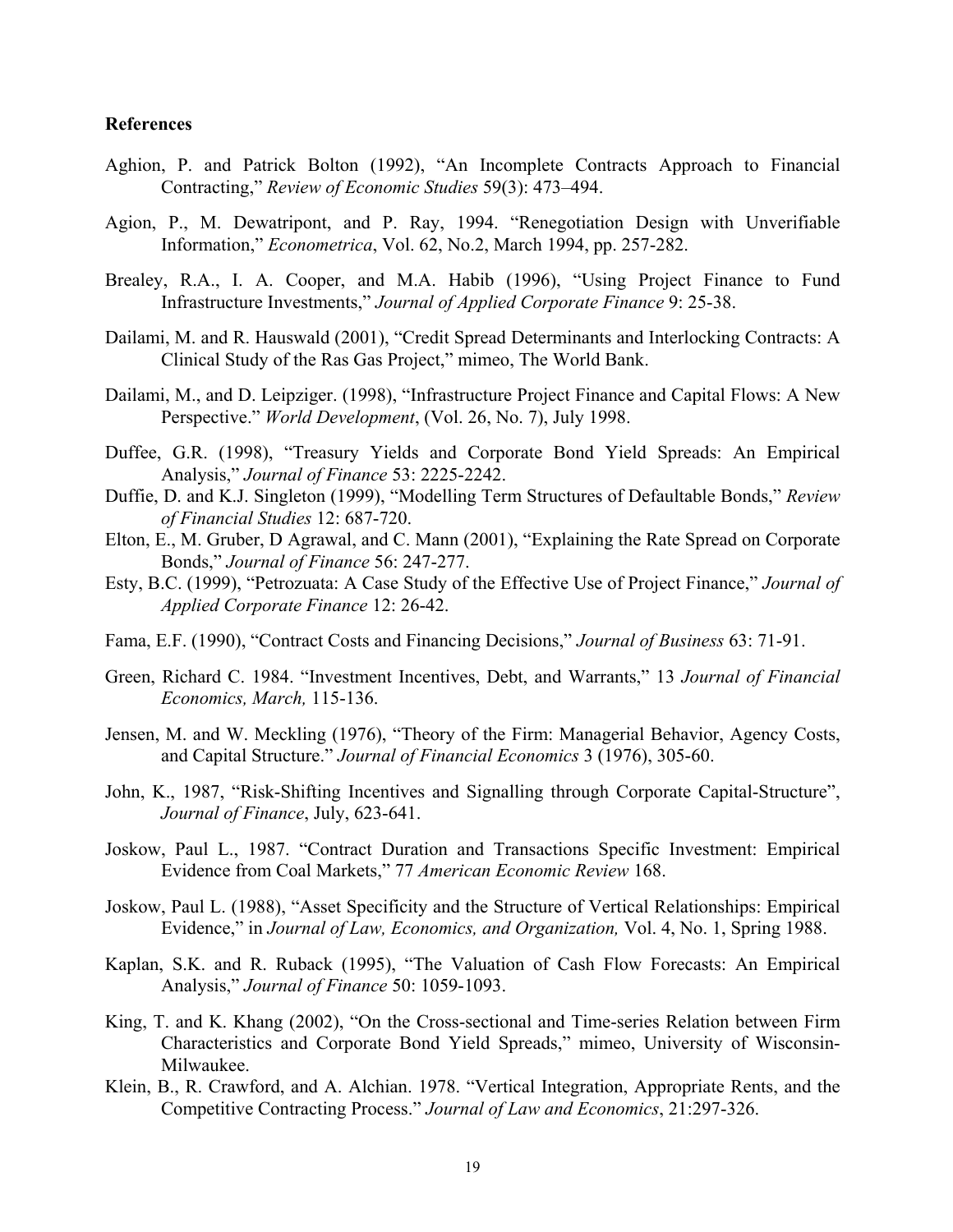- La Porta, Rafael; Lopez-de-Silanes, Florencio; Shleifer, Andrei; and Vishny, Robert W. 1998, Law and Finance, Journal of Political Economy 106, 1113-1155.
- La Porta, Rafael; Lopez-de-Silanes, Florencio; Shleifer, Andrei; and Vishny, Robert W. 1997, Legal Determinants of External Finance, *Journal of Finance* 52, 1131-1150.
- Longstaff, Francis A. and Eduardo S. Schwartz (1995), "A Simple Approach to Valuing Risky Fixed and Floating Rate Debt," *Journal of Finance* 50: 789-819.
- Madan, D. and H. Unal (2000), "A Two-Factor Hazard Rate Model for Pricing Risky Debt and the Term Structure of Credit Spreads," *Journal of Financial and Quantitative Analysis* 35: 43-65.
- Modigliani, Franco and Enrico Perotti (1998), "Security versus Bank Finance: the Importance of a Proper Enforcement of Legal Rules," mimeo, MIT.
- Nöldeke, G. and K. Schmidt, 1995, "Option Contracts and Renegotiation: A Solution to the Hold-Up Problem," *Rand Journal of Economics*, Vo. 26, No. 2, Summer 1995, pp. 163-179.
- Randolph, G. and A. Schrantz (1997), "The Use of the Capital Markets to Fund the Ras Gas Project," *Journal of Project Finance* 3 (2).
- Rogerson, W.P. 1984, "Efficient Reliance and Damage Measures for Breach of Contract," *Rand Journal of Economics,* Vol. 15 (1984), pp. 39-53.
- Schwartz, Alan, 1997, "Contracting About Bankruptcy", *The Journal of Law, Economics and Organization,* V. 13, No. 1, pp. 127-146.
- Smith, Clifford W., Jr., and Jerold B. Warner (1979), "On Financial Contracting: An Analysis of Bond Covenants," 7 *Journal of Financial Economics* 1979: 117-161.
- Williamson, O. 1979. "Transaction-Cost Economics: The Governance of Contractual Relations." *Journal of Law and Economics*. Vol. 22 (1979), pp. 233-261.
- Williamson, O. 1983. "Credible Commitments: Using Hostages to Support Exchange." *The American Economic Review*. Sept. 1983.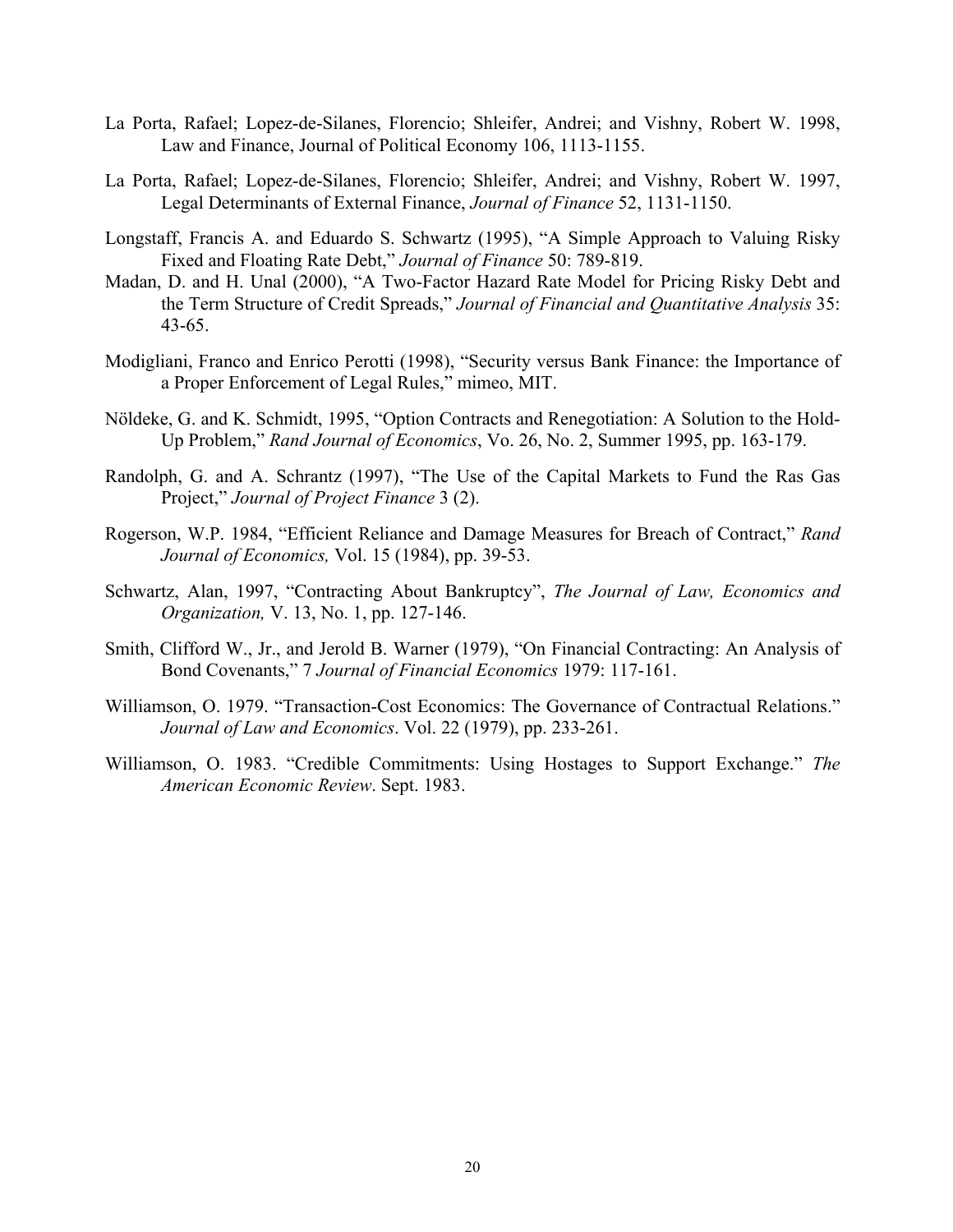## **APPENDIX**

## **Table 1**

## **Project Bonds Summary Statistics**

This table presents summary statistics of various attributes of the global project bonds represented in our sample that are primarily drawn from emerging economies by issue type.

| Type                         | ${\bf N}$        | Spread | Amount  | Maturity | Moody's<br>Rating |
|------------------------------|------------------|--------|---------|----------|-------------------|
| Emerging economies           | 105              | 297.80 | 278.07  | 11.82    | Baa3              |
| Latin America                | 56               | 333.64 | 233.40  | 10.46    | Baa3              |
| Asia                         | 43               | 251.94 | 322.91  | 13.38    | Baa3              |
| Europe                       | 3                | 208.33 | 200     | 7.33     | Baa3              |
| Middle-East and North Africa | $\boldsymbol{2}$ | 162.5  | 600     | 13.77    | A3                |
| Africa                       | $\mathbf{1}$     | 802.17 | 396.825 | 30       | Baa1              |
| Fixed rate                   | 98               | 296.43 | 287.14  | 12.27    | Baa2              |
| Variable rate                | $\boldsymbol{7}$ | 316.96 | 171.86  | 5.52     | A3                |
| Senior                       | 94               | 293.11 | 289.75  | 12.5     | Baa3              |
| Secured                      | 34               | 343.46 | 237.20  | 12.4     | Ba1               |
| Unsecured                    | 62               | 276.10 | 307.98  | 11.69    | Baa2              |
| Asset-backed                 | 42               | 312.07 | 248.73  | 12.30    | Baa2              |
| Chemical                     | $\mathbf{1}$     | 227.30 | 250.00  | 22       | Baa3              |
| Energy                       | 39               | 312.60 | 322.42  | 11.4     | Baa1              |
| Power                        | 38               | 254.50 | 227.90  | 13.1     | Baa1              |
| Telecom                      | 12               | 310.40 | 286.67  | 9.01     | Baa2              |
| Transmission                 | 6                | 359.80 | 181.50  | 8.36     | Baa1              |
| Transport                    | 9                | 432.20 | 321.20  | 13.1     | Ba1               |
| Water                        | 4                | 418.50 | 192.88  | 9.86     | Ba2               |
| Other                        | 3                | 230.20 | 201.17  | 8.95     | Ba1               |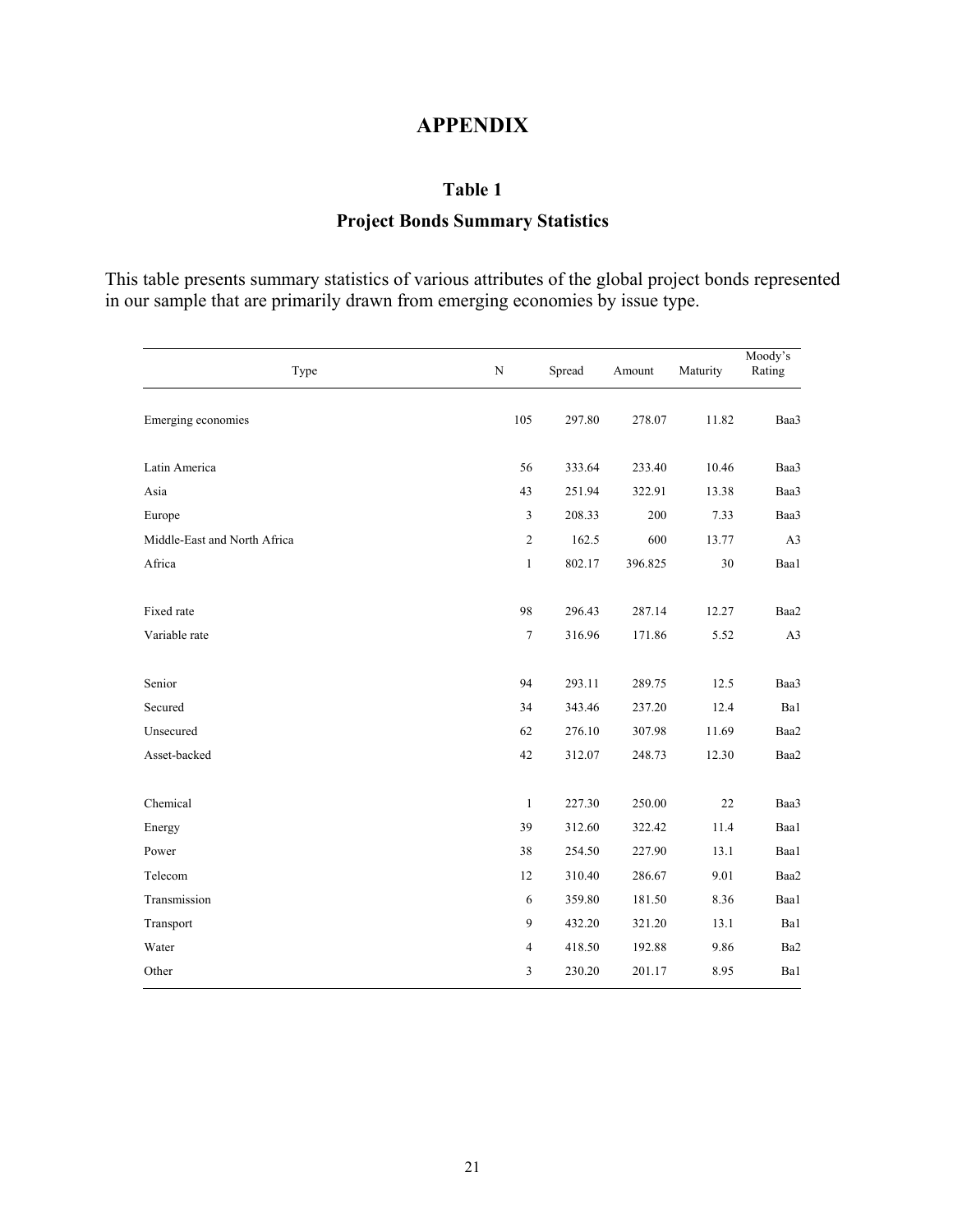## **Economic Indicators and Institutional Environment**

The country variables are 1995-1999 averages where per capita GDP is real GDP per capita in USD, Inflation log difference of the consumer price index, Growth the GDP growth rate in current USD, and Financing, Legal, and Corruption Obstacle are summary business environment variables from firm responses to the World Business Environment Survey (WBES). They take integer values 1 to 4, with higher values indicating greater obstacles. Firm variables are averaged over all firms in each country. The last table provides more detailed variable definitions and explanations.

|                    |                |           |                  | <b>ICRG</b>          |           |                             |       |                     |  |
|--------------------|----------------|-----------|------------------|----------------------|-----------|-----------------------------|-------|---------------------|--|
| Country            | GDP per capita | Inflation | Growth           | <b>Credit Rating</b> | Composite | Financing Obst. Legal Obst. |       | Corruption<br>Obst. |  |
| Argentina          | 7990           | 0.06      | $\mathbf{1}$     | Ba3/B1               | 73.21     | 2.990                       | 2.327 | 2.622               |  |
| <b>Brazil</b>      | 4486           | 16.07     | $.8\,$           | B2                   | 65.19     | 2.692                       | 2.543 | 2.490               |  |
| Chile              | 5001           | 5.97      | 4.4              | Baa1                 | 78.42     | 2.410                       | 1.990 | 1.867               |  |
| China              | 677            | 4.74      | 7.6              | A <sub>3</sub>       | 73.42     | 3.347                       | 1.564 | 2.031               |  |
| Colombia           | 2383           | 16.67     | $-0.6$           | Baa3                 | 60.74     | 2.640                       | 2.370 | 2.780               |  |
| Czech Republic     | 5170           | 7.37      | 1.6              | A1                   | 79.79     | 3.136                       | 2.126 | 2.136               |  |
| Dominican Republic | 1742           | 7.11      | 5.2              | B1                   | 69.89     | 2.640                       | 2.482 | 2.936               |  |
| Hong Kong          | 22619          | 3.75      | $\boldsymbol{0}$ | A <sub>3</sub>       | 80.08     | 1.859                       | 1.323 | 1.250               |  |
| India              | 414            | 8.32      | 4.6              | Ba1                  | 66.82     | 2.548                       | 2.011 | 2.797               |  |
| Indonesia          | 1044           | 17.56     | $\boldsymbol{0}$ | B <sub>3</sub>       | 60.69     | 2.860                       | 2.198 | 2.630               |  |
| Korea              | 11480          | 4.29      | 3.8              | Baa2                 | 78.51     | 2.291                       | 1.905 | 2.161               |  |
| Malaysia           | 4539           | 3.40      | 2.6              | A1                   | 76.53     | 2.316                       | 1.685 | 1.852               |  |
| Mexico             | 3395           | 21.70     | 1.4              | Ba2                  | 68.55     | 3.192                       | 2.835 | 3.327               |  |
| Panama             | 3124           | 0.98      | 1.6              | Baa1                 | 69.45     | 2.101                       | 2.474 | 2.859               |  |
| Philippines        | 127            | 7.45      | 1.4              | Ba1                  | 69.91     | 2.680                       | 2.283 | 3.110               |  |
| Qatar              |                | 3.58      |                  | Ba1                  | 70.05     | 2.915                       | 1.659 | 3.149               |  |
| Russia             | 2222           | 49.40     | $-1$             | Ba2                  | 59.99     | 3.210                       | 2.130 | 2.553               |  |
| South Africa       | 3936           | 7.07      | 0.6              | Baa3                 | 72.75     | 2.382                       |       | 2.598               |  |
| Thailand           | 2839           | 4.83      | $\mathbf{1}$     | A2                   | 73.16     | 3.112                       | 2.125 | 3.471               |  |
| Venezuela          | 3483           | 41.55     | $-1.2$           | Ba3                  | 65.73     | 2.566                       | 2.719 | 3.031               |  |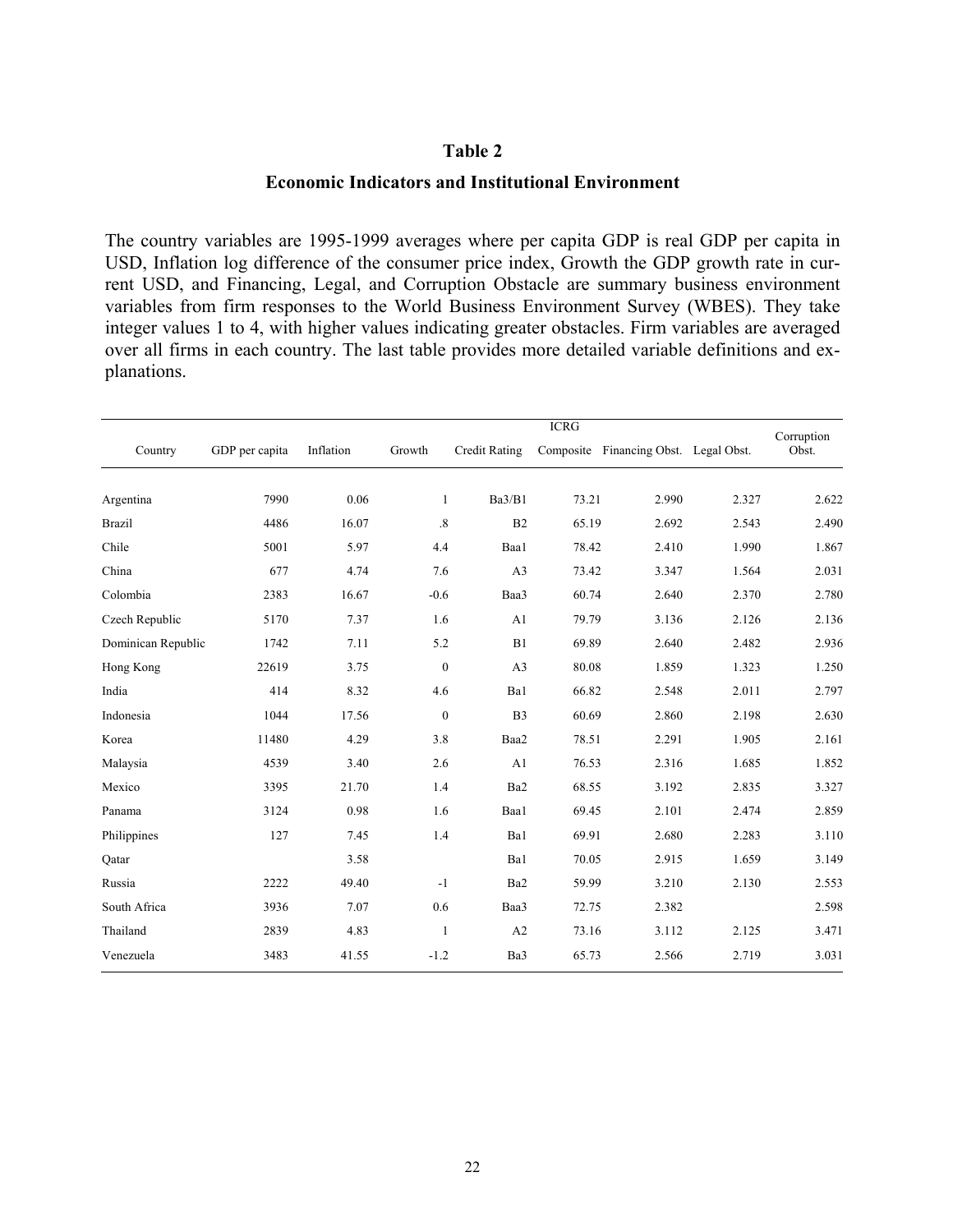## **Summary Statistics and Correlations**

Summary statistics are presented in Panel A and correlations are presented in Panel B. N refers to the number of bonds, countries, or WBES firm-level observations for the 20 countries represented in our sample. GDP, Inflation, Growth, and Financing, Legal, and Corruption Constraints are as previously defined. The various other financing, legal, and corruption variables are average responses by firms to the WBES questionnaire. Higher numbers indicate greater obstacles, with the exception of "Firms have to make 'additional payments' to get things done" and "Firms know the amount of 'additional payments' in advance". Detailed variable definitions and sources are contained in the last table.

| Variable                           | Label          | Obs. | Mean    | Std. Dev. | Min      | Max            |
|------------------------------------|----------------|------|---------|-----------|----------|----------------|
| Spread over US Treasuries          | <b>SPREAD</b>  | 105  | 297.80  | 173.81    | 10       | 802.172        |
| Amount issued                      | <b>AMOUNT</b>  | 105  | 278.07  | 201.62    | 23       | 1000           |
| Maturity (years)                   | <b>MAT</b>     | 105  | 11.82   | 10.5      | 2.97     | 100            |
|                                    |                |      |         |           |          |                |
| Credit rating index                | <b>CRI</b>     | 105  | 8.57    | 3.22      | $\bf{0}$ | 14             |
|                                    |                |      |         |           |          |                |
| Country credit rating index        | <b>CCRI</b>    | 105  | 9.06    | 3 notches | A1       | B <sub>3</sub> |
| Inflation                          | <b>INF</b>     | 105  | 11.96   | 11.39     | .61      | 49.40          |
| GDP per capita                     | <b>GDPCAP</b>  | 105  | 3905.42 | 3397.53   | 414      | 22618.60       |
| GDP (million \$)                   | <b>GDP</b>     | 105  | 280.3   | 266.05    | 8.8      | 870.2          |
| Economic growth                    | <b>GROWTH</b>  | 105  | 2.15    | 2.40      | $-1.2$   | 7.6            |
|                                    |                |      |         |           |          |                |
| Infrastructure development         | <b>INFRA</b>   | 105  | 2.21    | 0.38      | 1.35     | 3.23           |
| Financing                          | <b>FINANCE</b> | 105  | 2.79    | 0.38      | 1.86     | 3.35           |
| Exchange rate                      | <b>FXRATE</b>  | 105  | 2.65    | 0.65      | 1.38     | 3.63           |
| Quality of Legal Institutions      | LEGAL          | 105  | 2.19    | 0.50      | $\bf{0}$ | 2.84           |
| Corruption                         | <b>CORRUPT</b> | 105  | 2.60    | 0.60      | 1.25     | 3.47           |
| Taxes & regulation                 | <b>TREG</b>    | 105  | 2.76    | 0.60      | 1.50     | 3.61           |
| Policy instability and uncertainty | <b>POLINST</b> | 105  | 2.86    | 0.57      | 1.47     | 3.64           |

#### **Panel A: Summary Statistics**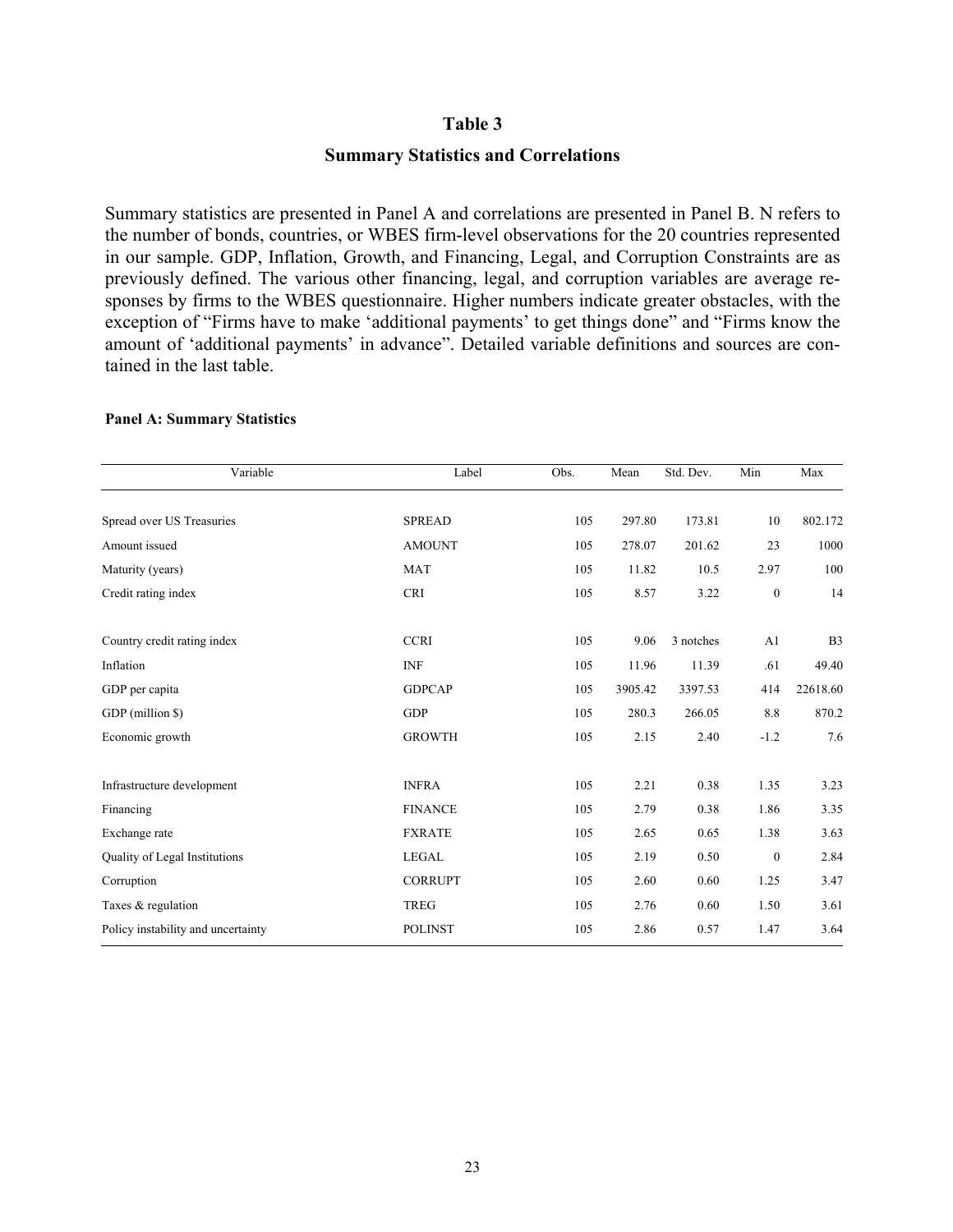## **Panel B: Correlation Matrix of Key Variables**

|                            | Spread   |         |          |                             | <b>CCRI</b> |            |            |         | Infrastruct. |          |           |          | Taxes $\&$ |      |            |
|----------------------------|----------|---------|----------|-----------------------------|-------------|------------|------------|---------|--------------|----------|-----------|----------|------------|------|------------|
|                            |          | Amount  | Maturity | $\ensuremath{\mathsf{CRI}}$ |             | $GDP(\$))$ | GDP/capita | Growth  | Inflation    |          | Financing | FX Rate  | Legal      | Reg. | Corruption |
|                            |          |         |          |                             |             |            |            |         |              |          |           |          |            |      |            |
| Amount                     | $-0.23$  |         |          |                             |             |            |            |         |              |          |           |          |            |      |            |
|                            |          |         |          |                             |             |            |            |         |              |          |           |          |            |      |            |
| Maturity                   | $-0.15$  | $-0.01$ |          |                             |             |            |            |         |              |          |           |          |            |      |            |
| CRI                        | $0.46\,$ | $-0.05$ | $-0.07$  |                             |             |            |            |         |              |          |           |          |            |      |            |
|                            |          |         |          |                             |             |            |            |         |              |          |           |          |            |      |            |
| $\ensuremath{\text{CCRI}}$ | 0.47     | $-0.30$ | $-0.14$  | $0.08\,$                    |             |            |            |         |              |          |           |          |            |      |            |
| $GDP(\$))$                 | 0.41     | $-0.11$ | $-0.19$  | $-0.03$                     | 0.29        |            |            |         |              |          |           |          |            |      |            |
|                            |          |         |          |                             |             |            |            |         |              |          |           |          |            |      |            |
| GDP/cap                    | $-0.03$  | 0.13    | $-0.11$  | $-0.06$                     | $-0.07$     | $-0.11$    |            |         |              |          |           |          |            |      |            |
|                            |          |         |          |                             |             |            |            |         |              |          |           |          |            |      |            |
| Growth                     | $-0.31$  | 0.14    | 0.03     | $-0.14$                     | $-0.32$     | 0.14       | $-0.05$    |         |              |          |           |          |            |      |            |
| Inflation                  | $-0.04$  | $-0.08$ | 0.19     | $0.02\,$                    | 0.41        | $-0.12$    | $-0.20$    | $-0.26$ |              |          |           |          |            |      |            |
|                            |          |         |          |                             |             |            |            |         |              |          |           |          |            |      |            |
| Infrastructure             | 0.27     | $-0.28$ | 0.06     | 0.21                        | $0.38\,$    | $-0.09$    | $-0.47$    | $-0.45$ | 0.40         |          |           |          |            |      |            |
| Financing                  | 0.33     | $-0.26$ | $-0.21$  | $-0.11$                     | 0.31        | $0.58\,$   | $-0.16$    | $-0.13$ | 0.12         | 0.29     |           |          |            |      |            |
|                            |          |         |          |                             |             |            |            |         |              |          |           |          |            |      |            |
| FX Rate                    | 0.25     | $-0.17$ | 0.02     | $0.17\,$                    | 0.44        | $-0.11$    | $-0.33$    | $-0.45$ | 0.57         | 0.79     | 0.24      |          |            |      |            |
|                            |          |         |          |                             |             |            |            |         |              |          |           |          |            |      |            |
| Legal Obst.                | 0.33     | $-0.26$ | $-0.03$  | $-0.01$                     | 0.78        | $0.09\,$   | $-0.20$    | $-0.39$ | 0.63         | 0.53     | 0.43      | 0.66     |            |      |            |
| Taxes & Reg.               | $0.46\,$ | $-0.28$ | $-0.20$  | $0.01\,$                    | 0.79        | 0.21       | $0.01\,$   | $-0.51$ | 0.33         | 0.51     | $0.52\,$  | $0.60\,$ | 0.76       |      |            |
|                            |          |         |          |                             |             |            |            |         |              |          |           |          |            |      |            |
| Corruption                 | 0.32     | $-0.28$ | $0.02\,$ | $0.00\,$                    | 0.63        | $0.07\,$   | $-0.37$    | $-0.42$ | 0.54         | $0.80\,$ | 0.54      | 0.75     | $0.86\,$   | 0.69 |            |
|                            |          |         |          |                             |             |            |            |         |              |          |           |          |            |      |            |
| Policy Inst.               | 0.35     | $-0.32$ | $-0.09$  | $-0.03$                     | $0.80\,$    | $0.16\,$   | $-0.17$    | $-0.55$ | 0.63         | $0.60\,$ | 0.45      | 0.71     | $0.88\,$   | 0.87 | 0.81       |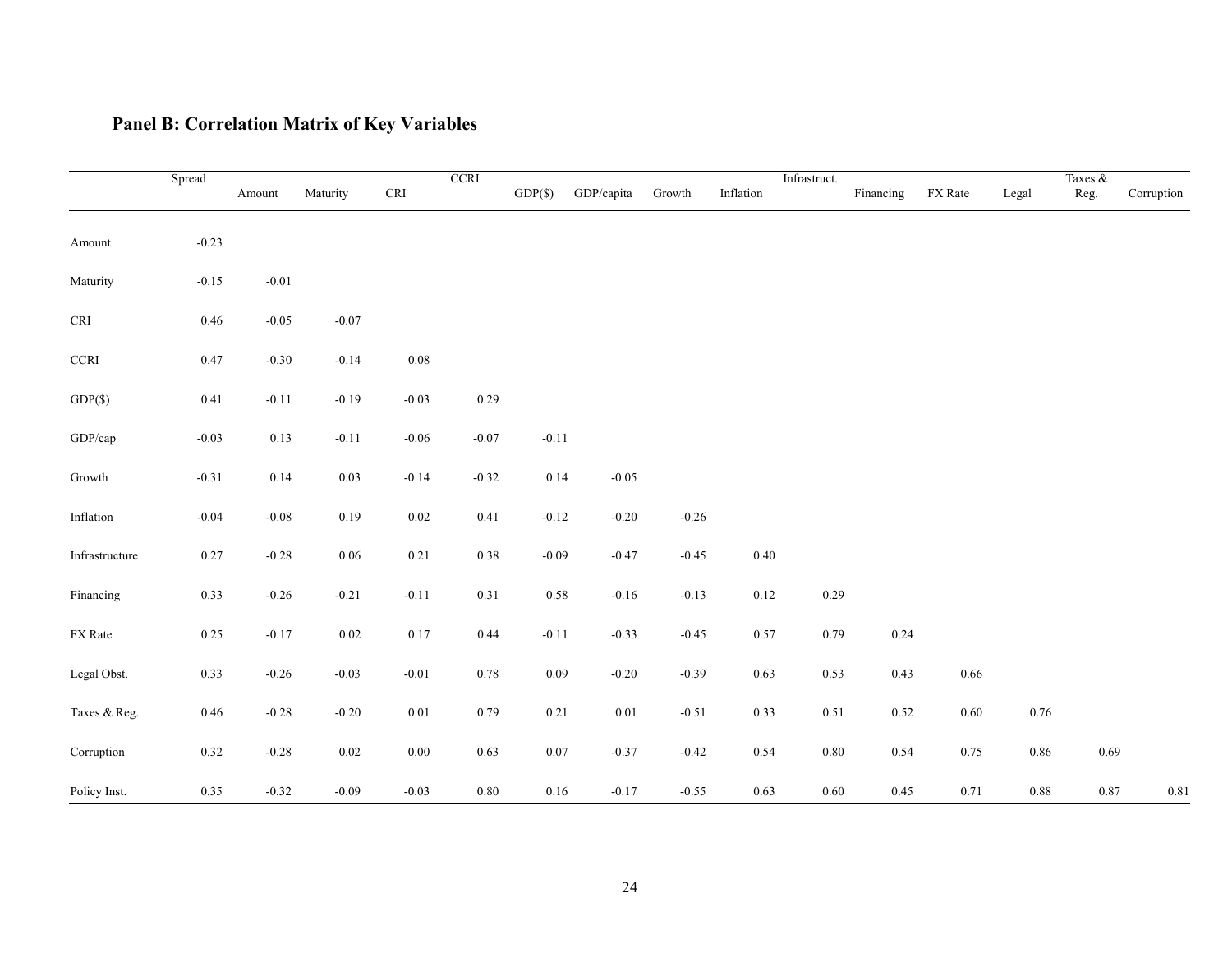## **Economic and Institutional Determinants of Project Bond Spreads**

$$
SPREADi = \beta0 + \sum_{1 \le k \le K_1} \beta_k ISSUE_{ki} + \sum_{K_1 < k \le K_2} \beta_k BCOV_{ki} + \sum_{K_2 < k \le K_3} \beta_k PROJ_{ki}
$$
  
+ 
$$
\sum_{K_4 < k \le K_5} \beta_k x_{kj} + \sum_{K_5 < k \le K_6} \beta_k INST_{kj} + \sum_{K_6 < k \le K_7} \beta_k BCOV_{kj} \cdot INST_{kj} + v_{ij}, \quad v_{ij} = e_{ij} + u_{ij}
$$

where the dependent variable *SPREAD* is the project bond's at-issue spread over US Treasuries, *ISSUE* the relevant issue information (amount, maturity, rating), *BCOV* the bond's covenant provisions (seniority, collateral, etc.), *IND* industry indicator variables (energy, power, water, etc.), *PROJ* a set of variables capturing financial and economic aspects of the underlying project, *x* a set of host country *j* economic indicators (GDP, growth, etc.), *INST* indices measuring host country *j*'s quality of financial, legal and political institutions, and the last term an interactive one.

| Specification                   | 1           |                            | $\overline{2}$ |
|---------------------------------|-------------|----------------------------|----------------|
| Constant                        | 234.2358    | Constant                   | $-254.5744$    |
|                                 | (0.3147)    |                            | (0.0318)       |
| <b>Economic indicators:</b>     |             | <b>Economic indictors:</b> |                |
| GDP in USD millions             | 0.0689      | Country credit rating      | $-39.4783$     |
|                                 | (0.3873)    |                            | (0.2219)       |
| Growth                          | $-5.8360$   | <b>Issue terms:</b>        |                |
|                                 | (0.1662)    | Issue credit rating        | 31.6986        |
| <b>Institutional obstacles:</b> |             |                            | (0.0000)       |
| Financing constraints           | 87.5000     | Amount                     | $-0.0008$      |
|                                 | (0.1238)    |                            | (0.9891)       |
| Legal obstacles                 | 144.0655    | Maturity                   | 2.0267         |
|                                 | (0.0333)    |                            | (0.0535)       |
| Change in legal confidence      | $-142.9761$ | Secured                    | $-39.4783$     |
|                                 | (0.2310)    |                            | (0.2219)       |
| Policy instability              | $-321.8449$ | Unsecured                  | $-61.1755$     |
|                                 | (0.0000)    |                            | (0.0722)       |
| Taxes and regulation            | 159.8684    | Asset-backed               | 49.5075        |
|                                 | (0.0311)    |                            | (0.2011)       |
| ICRG composite risk index       | 18.4925     | Guaranteed                 | 24.7833        |
|                                 | (0.0000)    |                            | (0.0219)       |
| ICRG corruption index           | $-174.3331$ | <b>Sector</b>              |                |
|                                 |             | Energy                     | 54.3452        |
|                                 |             |                            | (0.2912)       |
|                                 |             | Power                      | $-17.4807$     |
|                                 |             |                            | (0.7434)       |
|                                 |             | Telecommunications         | 56.7352        |
|                                 |             |                            | (0.3623)       |
|                                 |             | Transportation             | 233.3951       |
|                                 |             |                            | (0.0001)       |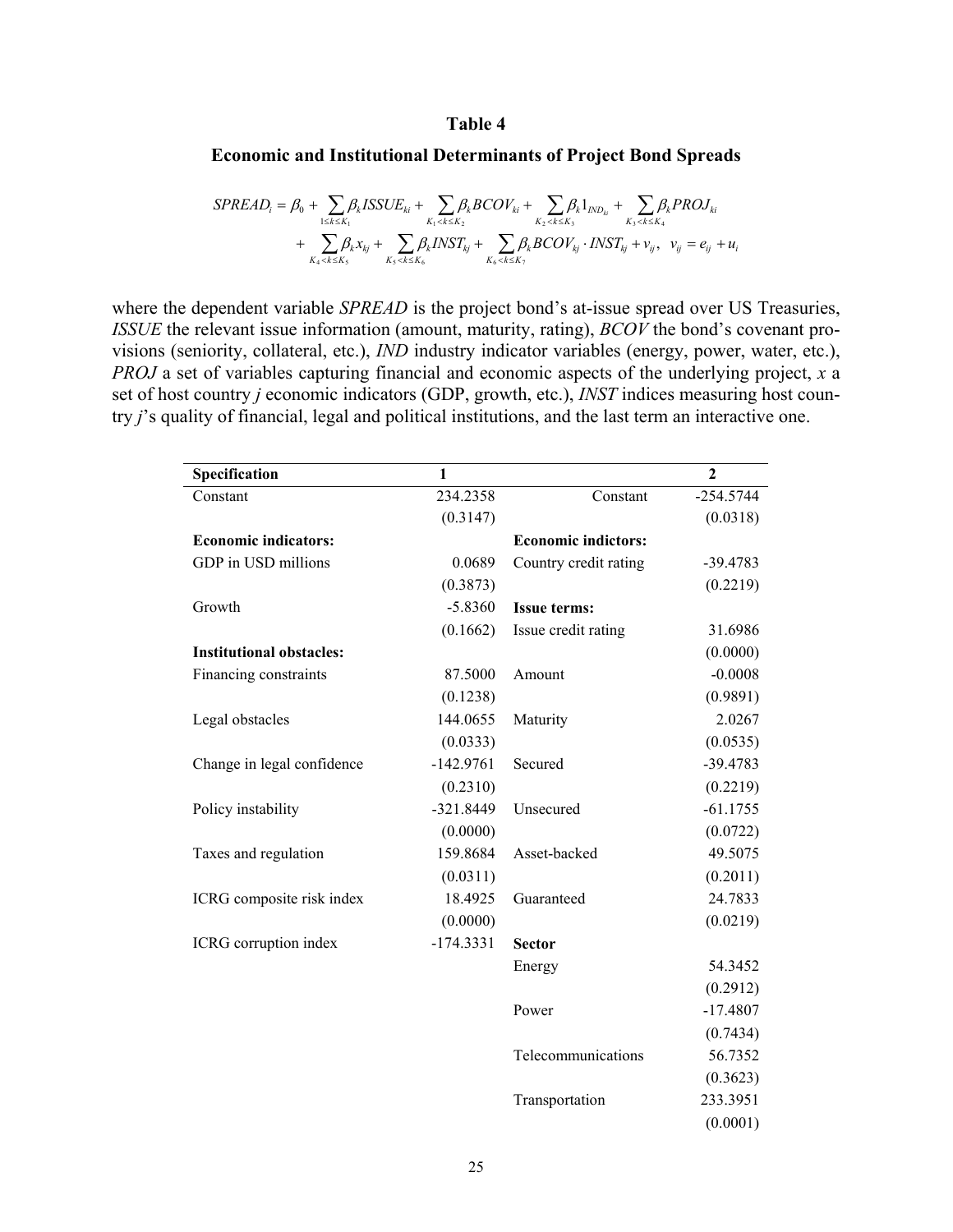| Specification    |      |              | $\mathbf{2}$ |
|------------------|------|--------------|--------------|
|                  |      | Water        | 135.3451     |
|                  |      |              | (0.0543)     |
|                  |      | Transmission | $-107.5791$  |
|                  |      |              | (0.0893)     |
| Adjusted $R^2$   | 0.46 |              | 0.54         |
| Observations     | 105  |              | 103          |
| No. of countries | 20   |              | 20           |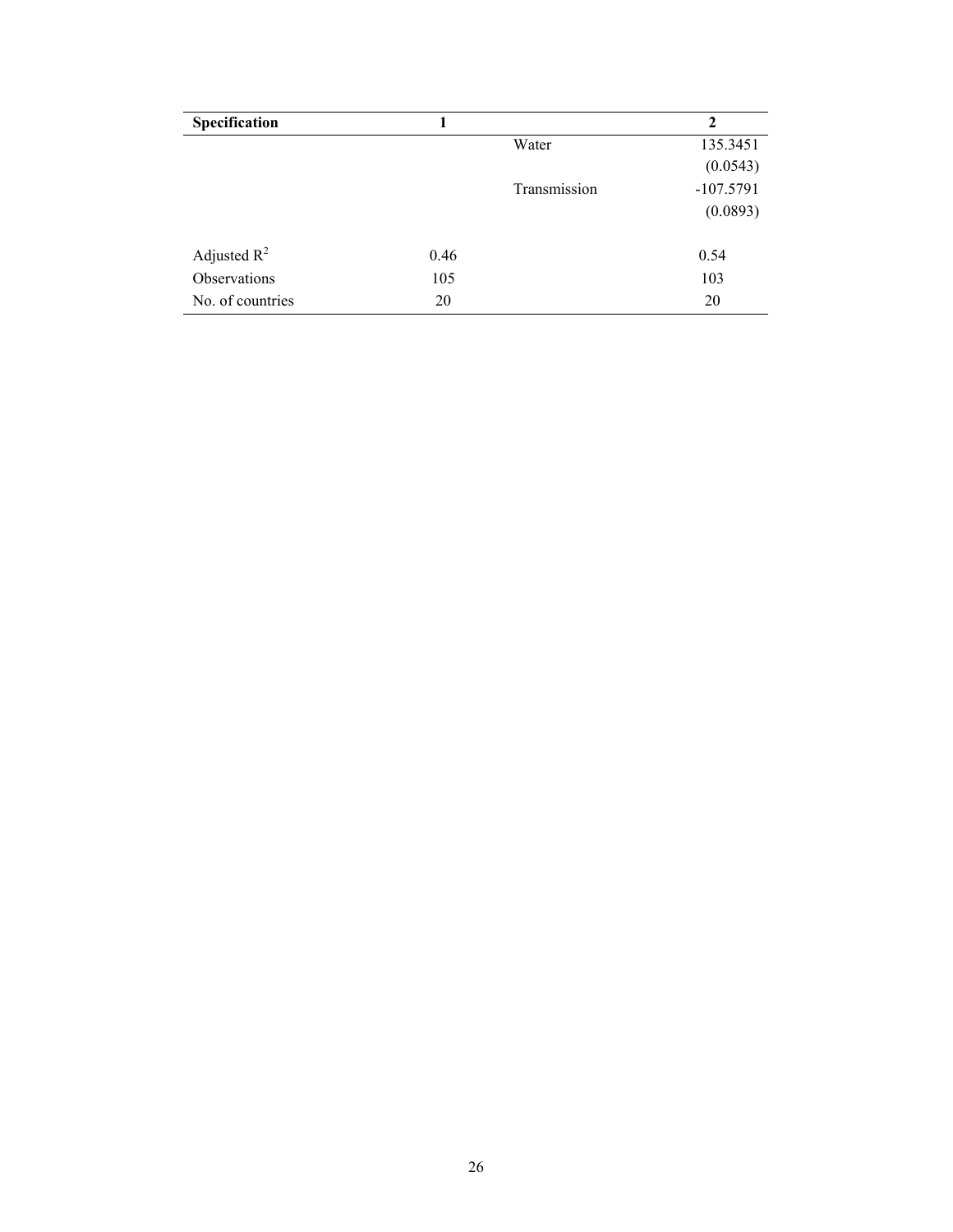## **Variable Definitions and Data Sources**

The following table summarized our explanatory variables in terms of definition and origin. Together with our data from the World Bank's World Development Indicators (WDI), it contains all variables extracted from the World Business Environment Survey (WBES) and, in particular, the relevant underlying questions and possible answer choices in the firm survey.

| Variable                              | Label         | <b>Definition</b>                                                                                                                                                                                                                                                                                         | <b>Source</b>       |  |  |  |  |  |  |
|---------------------------------------|---------------|-----------------------------------------------------------------------------------------------------------------------------------------------------------------------------------------------------------------------------------------------------------------------------------------------------------|---------------------|--|--|--|--|--|--|
|                                       |               | <b>Economic Indicators</b>                                                                                                                                                                                                                                                                                |                     |  |  |  |  |  |  |
| <b>GDP</b>                            | <b>GDP</b>    | GDP in current U.S. dollars, observed in bond's issue year                                                                                                                                                                                                                                                | <b>WDI</b>          |  |  |  |  |  |  |
| GDP per capita                        | <b>GDPCAP</b> | Real per capita GDP, observed in bond's issue year                                                                                                                                                                                                                                                        | WDI                 |  |  |  |  |  |  |
| <b>Country Credit Rating</b><br>Index | <b>CCRI</b>   | Index of host-country credit rating (average of Moody's and S&P)                                                                                                                                                                                                                                          |                     |  |  |  |  |  |  |
| Credit Rating Index                   | <b>CRI</b>    | Index of issue's credit rating (average of Moody's and S&P)                                                                                                                                                                                                                                               |                     |  |  |  |  |  |  |
| Growth                                | <b>GROWTH</b> | Growth rate of GDP, observed in bond's issue year                                                                                                                                                                                                                                                         | <b>WDI</b>          |  |  |  |  |  |  |
| Inflation rate                        | <b>INFLAT</b> | Log difference of Consumer Price Index, observed in bond's issue<br>year                                                                                                                                                                                                                                  | <b>WDI</b>          |  |  |  |  |  |  |
|                                       |               | ICRG Corruption Index ICRGCORR International Country Risk Group index of host-country corruption PRS<br>(rescaled: higher values correspond to more corruption)                                                                                                                                           | Group               |  |  |  |  |  |  |
|                                       | P             | ICRG Composite Index ICRGCOM International Country Risk Group index of host-country political,<br>economic and financial risk (rescaled: higher values correspond to<br>higher risk)                                                                                                                      | <b>PRS</b><br>Group |  |  |  |  |  |  |
|                                       |               | <b>Major Environment Categories</b>                                                                                                                                                                                                                                                                       |                     |  |  |  |  |  |  |
|                                       |               | Each firm was asked to select three major business impediments out<br>of 12 broad categories to which the following variables belong.                                                                                                                                                                     |                     |  |  |  |  |  |  |
| <b>Financing Obstacle</b>             | <b>FIN</b>    | How problematic is <i>financing</i> for the operation and growth of your WBES<br>business: no obstacle (1), a minor obstacle (2), a moderate obstacle<br>$(3)$ or a major obstacle $(4)$ ?                                                                                                                |                     |  |  |  |  |  |  |
| Legal Obstacle                        | <b>LEGAL</b>  | How problematic is <i>functioning of the judiciary</i> for the operation<br>and growth of your business: no obstacle $(1)$ , a minor obstacle $(2)$ , a<br>moderate obstacle $(3)$ or a major obstacle $(4)$ ?                                                                                            | <b>WBES</b>         |  |  |  |  |  |  |
| Change in Legal Con- DLEG<br>fidence  |               | Difference in reply over three years to: I am confident that the legal WBES<br>system will uphold my contract and property rights in business dis-<br>putes: $(1)$ fully agree, $(2)$ agree in most cases, $(3)$ tend to agree, $(4)$<br>tend to disagree, (5) disagree in most cases, (6) fully disagree |                     |  |  |  |  |  |  |
| Taxes and Regulation<br>Obstacle      | <b>TREG</b>   | How problematic are taxes and regulations for the operation and<br>growth of your business: no obstacle (1), a minor obstacle (2), a<br>moderate obstacle $(3)$ or a major obstacle $(4)$ ?                                                                                                               | <b>WBES</b>         |  |  |  |  |  |  |
| Political Instability<br>Obstacle     | <b>POLITI</b> | How problematic is <i>political instability</i> for the operation and growth WBES<br>of your business: no obstacle $(1)$ , a minor obstacle $(2)$ , a moderate<br>obstacle $(3)$ or a major obstacle $(4)$ ?                                                                                              |                     |  |  |  |  |  |  |
| <b>Corruption Obstacle</b>            | <b>CORR</b>   | How problematic is <i>corruption</i> for the operation and growth of your WBES<br>business: no obstacle (1), a minor obstacle (2), a moderate obstacle<br>$(3)$ or a major obstacle $(4)$ ?                                                                                                               |                     |  |  |  |  |  |  |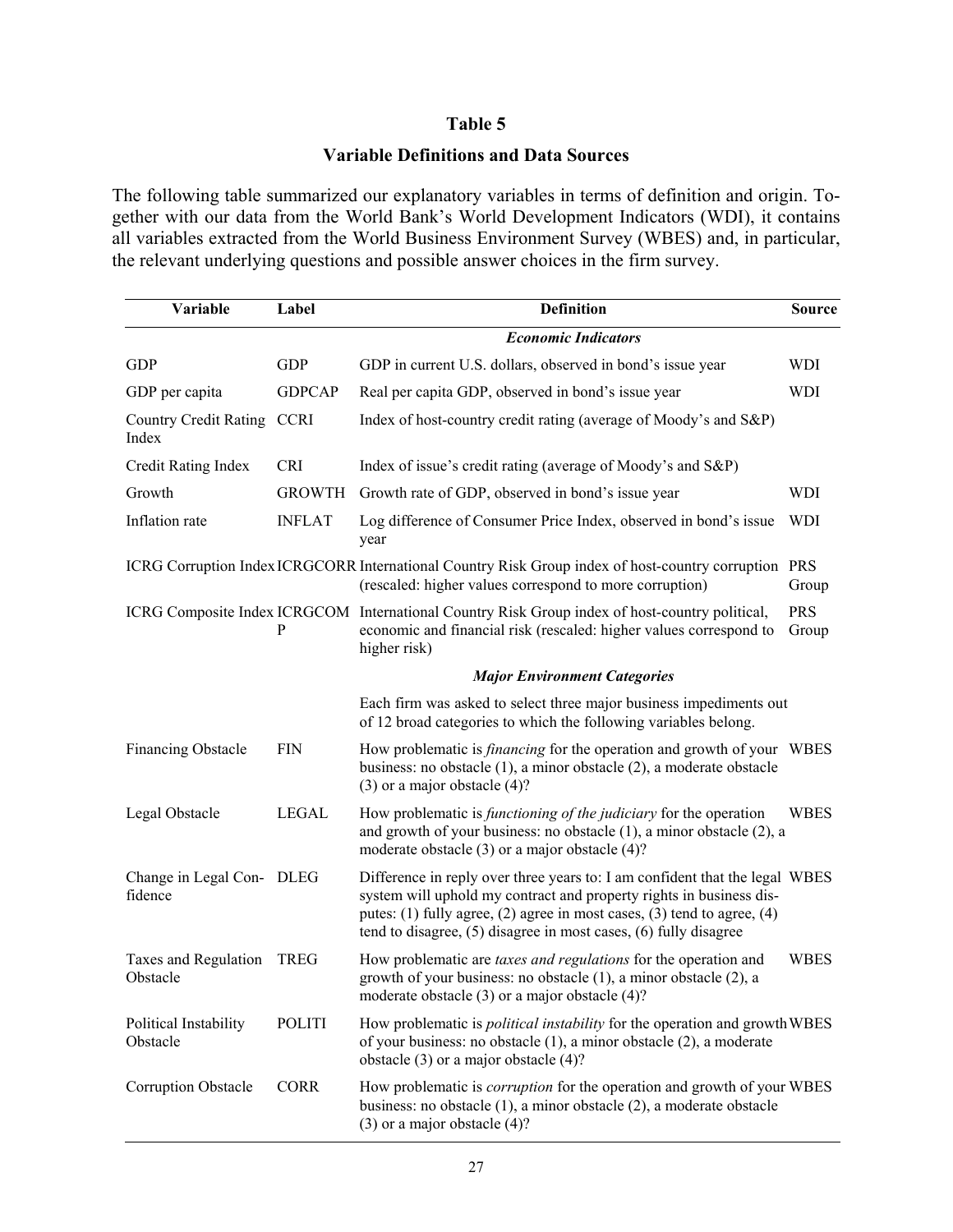| Variable                           | Label | <b>Definition</b>                                                                                                                                                                                 | <b>Source</b> |
|------------------------------------|-------|---------------------------------------------------------------------------------------------------------------------------------------------------------------------------------------------------|---------------|
| Infrastructure Obstacle INFRA      |       | How problematic is <i>infrastructure</i> for the operation and growth of WBES<br>your business: no obstacle (1), a minor obstacle (2), a moderate ob-<br>stacle $(3)$ or a major obstacle $(4)$ ? |               |
| Exchange Rate Obsta- FXRATE<br>cle |       | How problematic are <i>exchange rates</i> for the operation and growth<br>of your business: no obstacle $(1)$ , a minor obstacle $(2)$ , a moderate<br>obstacle $(3)$ or a major obstacle $(4)$ ? | <b>WBES</b>   |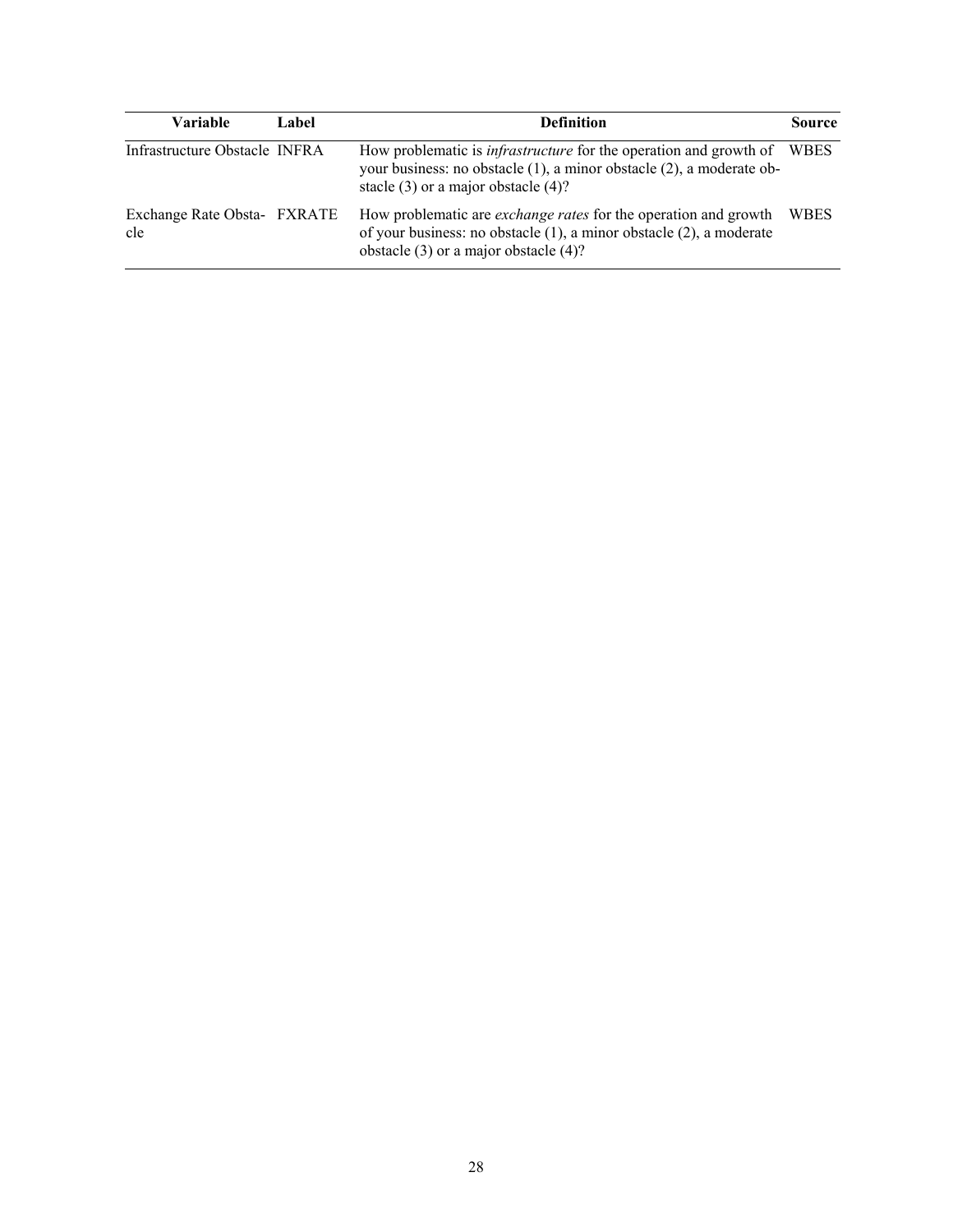## **Project Bonds**

The following table provides a detailed overview of our sample by reporting each bond's issue terms and legal structure. The information comes from the issue documentation and third sources such as Bloomberg, IDC, and Thomson Financial Securities Data. *Country* refers to the host-country, the *Maturity* is the project bond's time to redemption in years, the *At-issue Spread* the bond's yield spread over maturity-matched US Treasury securities, the *Host-Country Spread* the sovereign spread of the country's EMBI Global (JP Morgan) country index over US Treasuries, and all the other variables are selfexplanatory.

|                  |                                      |               |                |        |        | $At-$<br>issue | Host-<br>Coun- |                |                        |
|------------------|--------------------------------------|---------------|----------------|--------|--------|----------------|----------------|----------------|------------------------|
|                  |                                      |               | <b>Issue</b>   | Ma-    | Amoun  | <b>Sprea</b>   | try            |                |                        |
| Country          | Project                              | <b>Sector</b> | <b>Date</b>    | turity | t      | d              | <b>Spread</b>  | <b>Ratings</b> | <b>Structure</b>       |
| <b>ARGENTINA</b> | CAPEX S.A.                           |               | 9-Jan-98       | 6.40   | 105.00 | 324.62         | 559            | BB             | Senior, Un-            |
|                  |                                      | Power         |                |        |        | 5              |                |                | secured                |
| <b>ARGENTINA</b> | Empresa Distri-                      |               | $14$ -Aug-     | 5.00   | 125.00 | 246.37         | 689            | BBB-           | Senior, Un-            |
|                  | buidora de Ener-                     |               | 98             |        |        | 5              |                |                | secured                |
|                  | gia Norte S.A.                       | Power         |                |        |        |                |                |                |                        |
| <b>ARGENTINA</b> | Inversora Elec-                      |               | 24-Sep-97      | 5.00   | 100.00 | 266            | 314            | $BB+$          | Pari passu,            |
|                  | trica de Buenos                      |               |                |        |        |                |                |                | Asset                  |
|                  | Aires S.A.                           | Power         |                |        |        |                |                |                | Backed                 |
| <b>ARGENTINA</b> | Inversora Elec-                      |               | 24-Sep-97      | 7.00   | 130.00 | 292            | 314            | $BB+$          | Pari passu,            |
|                  | trica de Buenos<br>Aires S.A.        | Power         |                |        |        |                |                |                | Asset<br><b>Backed</b> |
| <b>ARGENTINA</b> | Metrogas S.A.                        |               | 27-Mar-        | 3.00   | 350.00 | 353            | 517            | B1             | Senior, Se-            |
|                  |                                      | Power         | 00             |        |        |                |                |                | cured                  |
| <b>ARGENTINA</b> | Transportadora                       |               | 27-Jun-97      | 7.00   | 24.00  | 211.89         | 344            | BBB-           | Senior, Un-            |
|                  | de Gas del Norte                     |               |                |        |        | 1              |                |                | secured                |
|                  | S.A. (TGN)                           | Energy        |                |        |        |                |                |                |                        |
| <b>ARGENTINA</b> | Transportadora                       |               | 25-Jul-00      | 12.00  | 175.00 | 486.92         | 620            | BBB-           | Senior, Un-            |
|                  | de Gas del Norte                     |               |                |        |        | 6              |                |                | secured                |
|                  | S.A. (TGN)                           | Energy        |                |        |        |                |                |                |                        |
| <b>ARGENTINA</b> | Transportadora                       |               | $25-Apr-00$    | 3.00   | 150.00 | 423            | 638            | B1             | Senior, Un-            |
|                  | de Gas del Sur<br>S.A. (TGS)         |               |                |        |        |                |                |                | secured                |
| <b>BRAZIL</b>    | Companhia                            | Energy        | 26-Sep-00      | 8.00   | 200.00 | 662            | 659            | B2             | Senior, Se-            |
|                  | Petrolifera Mar-                     |               |                |        |        |                |                |                | cured                  |
|                  | lim                                  | Energy        |                |        |        |                |                |                |                        |
| <b>BRAZIL</b>    | Companhia                            |               | 17-Dec-99      | 5.00   | 200.00 | 715            | 567            | B <sub>2</sub> | Senior, Se-            |
|                  | Petrolifera Mar-                     |               |                |        |        |                |                |                | cured                  |
|                  | lim                                  | Energy        |                |        |        |                |                |                |                        |
| <b>BRAZIL</b>    | Eletrobras - Cen-                    |               | 27-Jun-96      | 8.00   | 250.00 | 338            | 681            | $B+$           | Senior, Un-            |
|                  | trais Eletricas                      |               |                |        |        |                |                |                | secured                |
|                  | Brasileiras S.A.                     | Power         |                |        |        |                |                |                |                        |
| <b>BRAZIL</b>    | Eletrobras - Cen-<br>trais Eletricas |               | $9$ -Jun- $00$ | 5.00   | 300.00 | 568            | 650            | $B+$           | Senior, Un-<br>secured |
|                  | Brasileiras S.A.                     | Power         |                |        |        |                |                |                |                        |
| <b>BRAZIL</b>    | Espirito Santo                       |               | 28-Jul-97      | 10.00  | 500.00 | 387.5          | 323            | B1             | Senior, Un-            |
|                  | Centrais Eletri-                     |               |                |        |        |                |                |                | secured                |
|                  | cas S.A.                             | Power         |                |        |        |                |                |                |                        |
|                  |                                      |               |                |        |        |                |                |                |                        |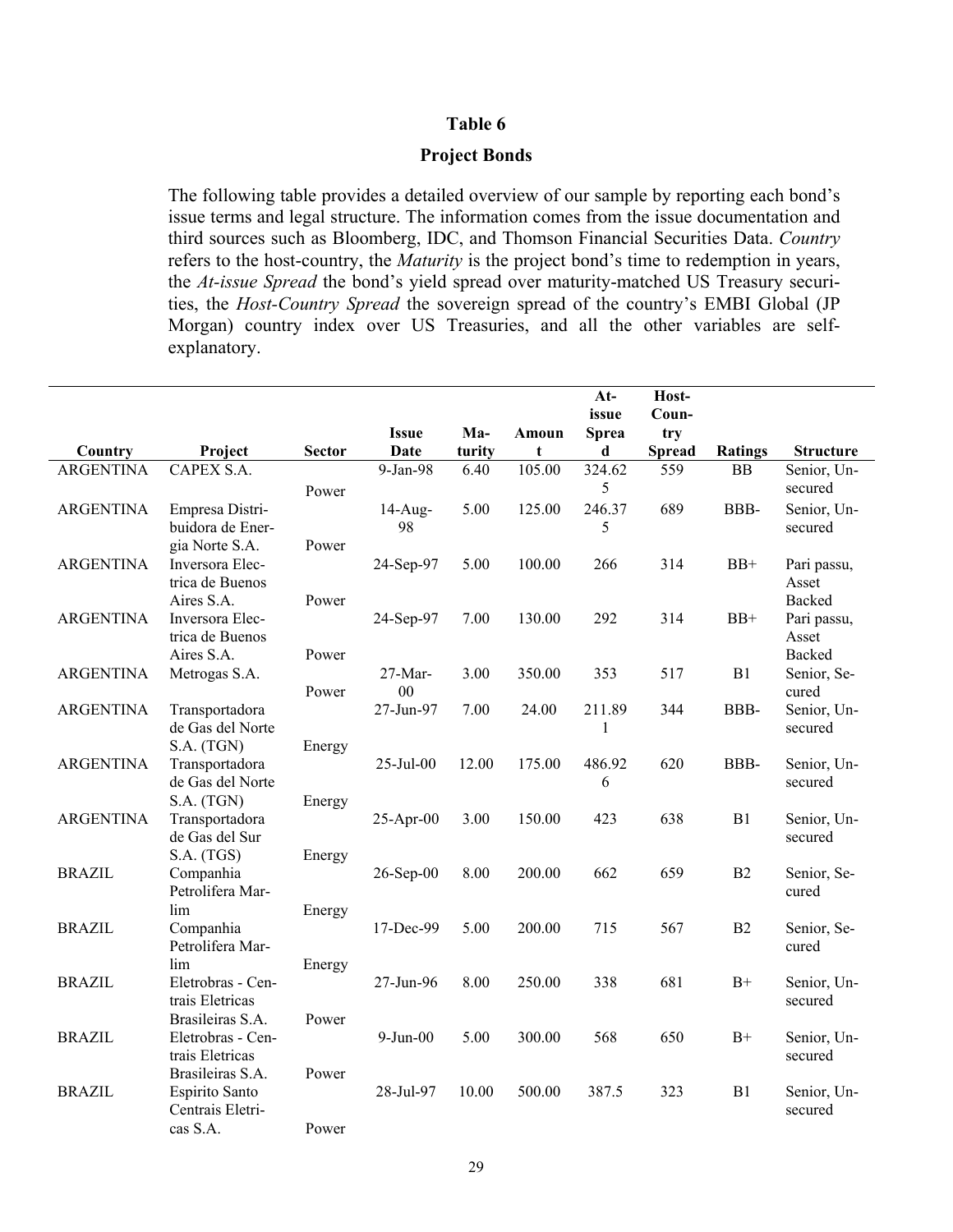|               |                                                               |                        | <b>Issue</b>    | Ma-    | Amoun  | $At-$<br>issue<br><b>Sprea</b> | Host-<br>Coun-<br>try |                   |                                              |
|---------------|---------------------------------------------------------------|------------------------|-----------------|--------|--------|--------------------------------|-----------------------|-------------------|----------------------------------------------|
| Country       | Project                                                       | <b>Sector</b>          | Date            | turity | t      | d                              | <b>Spread</b>         | <b>Ratings</b>    | <b>Structure</b>                             |
| <b>BRAZIL</b> | LIGHT- Servi-<br>cos de Eletrici-                             |                        | 13-Oct-00       | 5.00   | 23.00  | 403.5                          | 697                   | B1                | Pari-Passu,<br>Unsecured                     |
| <b>CHILE</b>  | dade S.A.<br>Chilgener S.A.                                   | Power<br>Power         | 26-Jan-96       | 10.00  | 200.00 | 99                             | 793                   | Baa1              | Senior, Un-<br>secured                       |
| <b>CHILE</b>  | EDELNOR S.A.                                                  | Power                  | 27-Mar-<br>96   | 10.00  | 250.00 | 148.96<br>7                    | 836                   | Baa1              | Senior, Un-<br>secured                       |
| <b>CHILE</b>  | Empresa Electri-<br>ca del Norte<br>Grande S.A.               | Power                  | $2-Apr-98$      | 7.00   | 90.00  | 480                            | 450                   | Baa1              | Senior, Un-<br>secured                       |
| <b>CHILE</b>  | Empresa Electri-<br>ca Guacolda                               |                        | 29-Apr-96       | 7.00   | 80.00  | 143.99<br>2                    | 729                   | Baa3              | Senior, Se-<br>cured                         |
| <b>CHILE</b>  | S.A.<br>Empresa Electri-<br>ca Pehuenche                      | Power                  | 2-May-96        | 7.00   | 170.00 | 90                             | 741                   | Baa1              | Senior, Un-<br>secured                       |
| <b>CHILE</b>  | S.A.<br>Enersis S.A.                                          | Power<br>Power         | 26-Nov-<br>96   | 10.00  | 300.00 | 82                             | 498                   | Baa1              | Senior, Un-<br>secured                       |
| <b>CHILE</b>  | <b>SCL Terminal</b><br>Aereo Santiago<br>S.A.                 | Trans-<br>port         | 22-Dec-98       | 13.53  | 213.00 | 237.5                          | 953                   | Baa2              | Senior, Se-<br>cured &<br>Asset<br>Backed    |
| <b>CHILE</b>  | Telefonica CTC<br>Chile S.A.                                  | Telecom                | 25-Jul-96       | 10.00  | 200.00 | 83                             | 700                   | Baa1              | Senior, Un-<br>secured                       |
| <b>CHILE</b>  | Telefonica CTC<br>Chile S.A.                                  | Telecom                | 8-Jan-99        | 7.00   | 200.00 | 350                            | 931                   | Baa1              | Senior, Un-<br>secured                       |
| <b>CHINA</b>  | AES China Gen-<br>erating Co. Ltd.                            | Power                  | 19-Dec-96       | 10.00  | 180.00 | 375                            | 479                   | Ba3               | Senior, Un-<br>secured                       |
| <b>CHINA</b>  | Cathay Interna-<br>tional Limited                             | Trans-<br>port         | 15-Apr-98       | 10.00  | 350.00 | 745                            | 440                   | Ba3               | Senior, Un-<br>secured                       |
| <b>CHINA</b>  | China Mobile<br>(Hong Kong)<br>Ltd.                           | Telecom                | 2-Nov-99        | 5.00   | 600.00 | 190                            | 712                   | A3/BB<br>$\bf{B}$ | Senior, Un-<br>secured                       |
| <b>CHINA</b>  | China Telecom<br>(Hong Kong)<br>Ltd.                          | Telecom                | 31-Oct-00       | 5.00   | 690.00 | 240                            | 657                   | Baa2              | Senior, Un-<br>secured                       |
| <b>CHINA</b>  | GH Water Sup-<br>ply [Holdings]<br>Limited                    | Water                  | 22-Dec-00       | 10.00  | 400.00 | 194.66<br>7                    | 741                   | Ba3               | Senior, Se-<br>cured $\&$<br>Asset<br>Backed |
| <b>CHINA</b>  | Guangzhou-<br>Shenzhen Super-<br>highway (Hold-<br>ings) Ltd. | Trans-                 | $11-Aug-$<br>97 | 7.00   | 200.00 | 375                            | 313                   | Ba3               | Senior, Un-<br>secured                       |
| <b>CHINA</b>  | Guangzhou-<br>Shenzhen Super-<br>highway (Hold-<br>ings) Ltd  | port<br>Trans-<br>port | $11-Aug-$<br>97 | 10.00  | 400.00 | 412.5                          | 313                   | Ba3               | Senior, Un-<br>secured                       |

.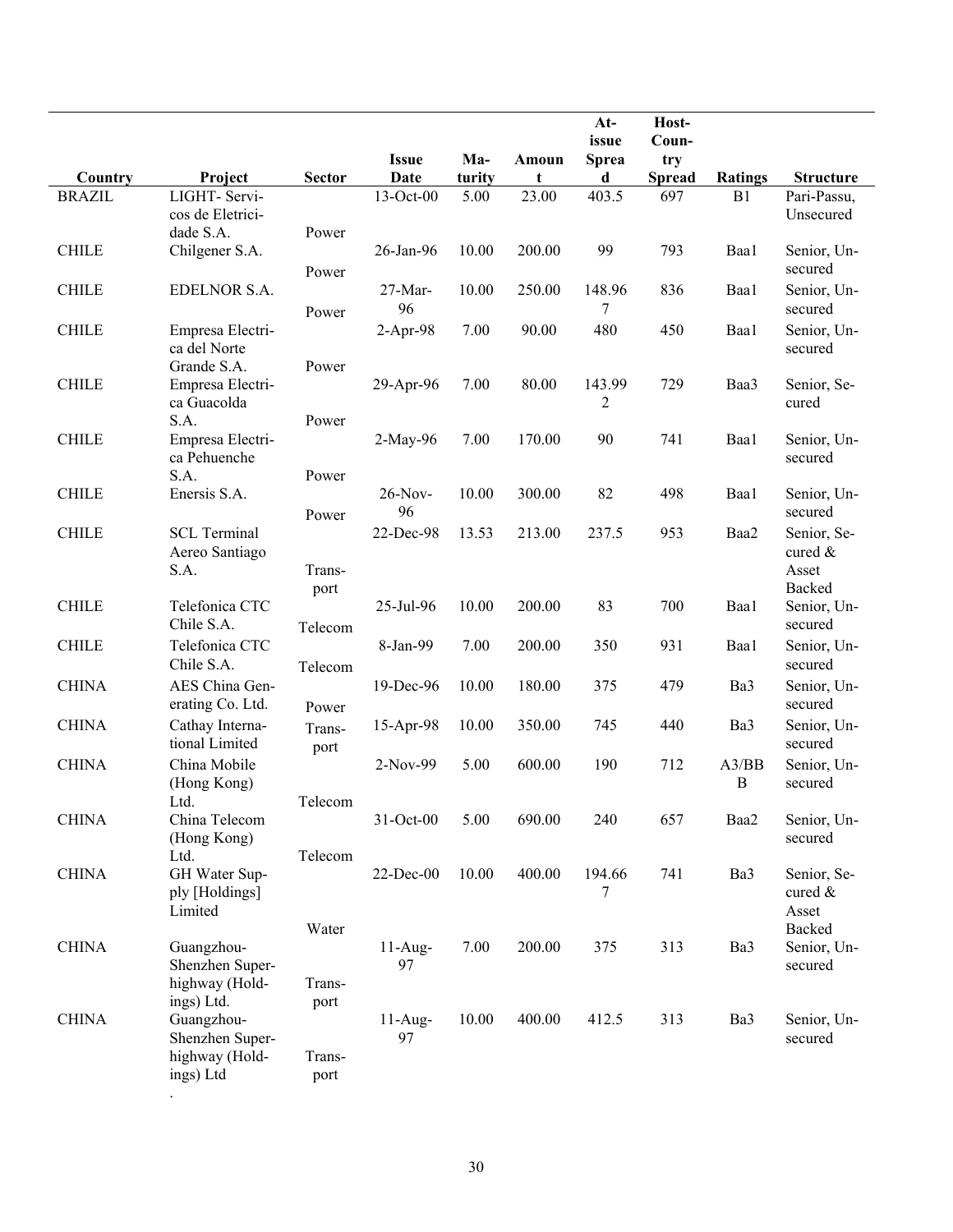|                          |                                            |                             | <b>Issue</b>      | Ma-    | Amoun   | $At-$<br>issue<br><b>Sprea</b> | Host-<br>Coun-<br>try |                |                                                           |
|--------------------------|--------------------------------------------|-----------------------------|-------------------|--------|---------|--------------------------------|-----------------------|----------------|-----------------------------------------------------------|
| Country                  | Project                                    | <b>Sector</b>               | Date              | turity | t       | d                              | <b>Spread</b>         | <b>Ratings</b> | <b>Structure</b>                                          |
| <b>CHINA</b>             | Huaneng Power<br>International Inc.        | Energy                      | $21-Nov-$<br>97   | 6.50   | 230.00  | 10                             | 473                   | <b>BBB</b>     | Senior, Un-<br>secured                                    |
| <b>CHINA</b>             | Suzhou Devel-<br>opment Trust              | Other                       | 7-Oct-97          | 15.00  | 103.50  | 237.74<br>8                    | 297                   | Ba3            | Pari-Passu,<br>Asset<br><b>Backed</b><br>Guaranteed       |
| <b>CHINA</b>             | Zhuhai Highway<br>Co.                      | Trans-<br>port              | 7-Aug-96          | 10.00  | 85.00   | 250                            | 655                   | Baa3           | Senior, Un-<br>secured                                    |
| <b>CHINA</b>             | Zhuhai Highway<br>Co.                      | Trans-<br>port              | 7-Aug-96          | 12.00  | 115.00  | 475                            | 655                   | Baa3           | Senior, Un-<br>secured                                    |
| <b>COLOMBIA</b>          | Oil Purchase<br>Company II                 |                             | $11$ -May-<br>99  | 5.00   | 175.60  | 532.89<br>6                    | 698                   | Ba2            | Senior Se-<br>cured &<br>Asset<br>Backed                  |
| <b>COLOMBIA</b>          | Oleoducto Cen-<br>tral S.A.                | Energy<br>Trans-<br>mission | 28-Jun-95         | 10.00  | 150.00  | 324.62<br>4                    | 1109                  | Baa3           | Senior Se-<br>cured &<br>Guaranteed                       |
| <b>COLOMBIA</b>          | TermoEmcali<br>Funding Corp.               | Power                       | 16-Apr-97         | 17.68  | 165.00  | 300.01<br>3                    | 435                   |                | Senior, Se-<br>cured                                      |
| <b>COLOMBIA</b>          | TransGas de<br>Occidente S.A.              | Trans-<br>mission           | $10-Nov-$<br>95   | 15.00  | 240.00  | 359.42<br>9                    | 1187                  | Baa3           | Senior, Se-<br>cured                                      |
| <b>COLOMBIA</b>          | Transtel                                   | Telecom                     | 28-Oct-97         | 10.00  | 150.00  | 651.94<br>4                    | 468                   | B2             | Senior, Se-<br>cured                                      |
| <b>CZECH REP.</b>        | Aero Vodochody                             | Other                       | 17-Nov-<br>98     | 7.00   | 200.00  | 280                            | 920                   | Baa1           | Senior, Un-<br>secured &<br>Asset<br>Backed<br>Guaranteed |
| <b>CZECH REP.</b>        | CEZ Finance BV                             | Power                       | 22-Jul-97         | 10.00  | 200.00  | 95                             | 340                   | Baa1           | Senior, Un-<br>secured &<br>Asset<br><b>Backed</b>        |
| <b>DOMINICAN</b><br>REP. | Tricom                                     |                             | $21-Aug-$<br>97   | 7.00   | 200.00  | 510                            | 314                   | B <sub>2</sub> | Senior, Un-<br>secured &<br>Asset                         |
| <b>HONG KONG</b>         | Kowloon Canton<br>Railway Corp.            | Telecom<br>Trans-<br>port   | 16-Mar-<br>$00\,$ | 10.00  | 1000.00 | 168                            | 530                   | A <sub>3</sub> | Backed<br>Senior, Un-<br>secured                          |
| <b>HONG KONG</b>         | New World In-<br>frastructure Lim-<br>ited | Other                       | 24-Mar-<br>98     | 5.00   | 300.00  | 173                            | 434                   | Ba3            | Senior, Un-<br>secured                                    |
| <b>INDIA</b>             | Tata Electric<br>Companies (The)           | Power                       | $12$ -Aug-<br>97  | 10.00  | 150.00  | 160                            | 309                   | Baa3           | Senior, Un-<br>secured                                    |
| <b>INDIA</b>             | Tata Electric<br>Companies (The)           | Power                       | $12$ -Aug-<br>97  | 20.00  | 150.00  | 193                            | 309                   | Baa3           | Senior, Un-<br>secured                                    |
| <b>INDONESIA</b>         | <b>DSPL</b> Finance<br>Company B.V.        |                             | 28-Aug-<br>96     | 14.35  | 150.00  | 219.32<br>6                    | 617                   | Baa3           | Senior, Se-<br>cured $\&$<br>Asset<br>Backed              |
|                          |                                            | Power                       |                   |        |         |                                |                       |                | Guaranteed                                                |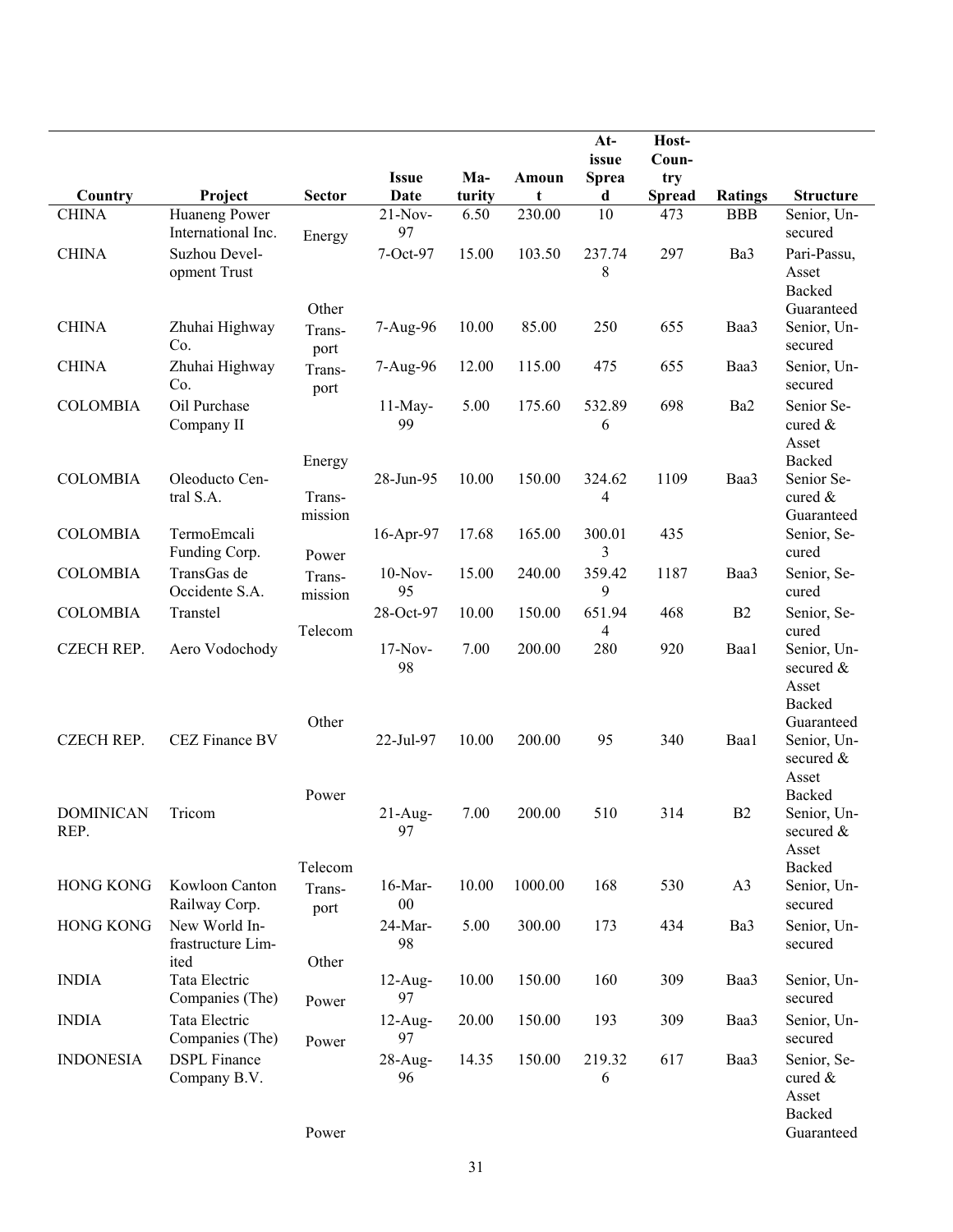|                 |                                       |                  | <b>Issue</b>        | Ma-                       | Amoun  | $At-$<br>issue<br><b>Sprea</b> | Host-<br>Coun-<br>try |                |                                                                             |
|-----------------|---------------------------------------|------------------|---------------------|---------------------------|--------|--------------------------------|-----------------------|----------------|-----------------------------------------------------------------------------|
| Country         | Project                               | <b>Sector</b>    | <b>Date</b>         | turity                    | t      | d                              | <b>Spread</b>         | <b>Ratings</b> | <b>Structure</b>                                                            |
| <b>KOREA</b>    | Korea Electric<br>Power Corp.         | Power            | $31-Mar-$<br>$00\,$ | 5.00                      | 300.00 | 190                            | 556                   | Ba1            | Senior, Un-<br>secured                                                      |
| <b>MALAYSIA</b> | Petroliam Na-<br>sional Berhard       | Energy           | $1-Jul-93$          | 10.00                     | 500.00 | 98                             | 405                   | A2             | Senior, Un-<br>secured                                                      |
| <b>MALAYSIA</b> | Petroliam Na-<br>sional Berhard       | Energy           | $17-Aug-$<br>95     | 10.00                     | 375.00 | 69                             | 1056                  | A1             | Senior, Un-<br>secured                                                      |
| <b>MALAYSIA</b> | Petroliam Na-<br>sional Berhard       | Energy           | $17-Aug-$<br>95     | 20.00                     | 625.00 | 86                             | 1056                  | A1             | Senior, Un-<br>secured                                                      |
| <b>MALAYSIA</b> | Petroliam Na-<br>sional Berhard       |                  | 18-Oct-96           | 10.00                     | 800.00 | 57                             | 536                   | A1             | Senior, Un-<br>secured                                                      |
| <b>MALAYSIA</b> | Petroliam Na-<br>sional Berhard       | Energy<br>Energy | $12$ -Aug-<br>99    | 5.00                      | 650.00 | 320                            | 844                   | Baa3           | Senior, Un-<br>secured                                                      |
| <b>MALAYSIA</b> | Telekom Malay-<br>sia                 | Telecom          | $10-Aug-$<br>95     | 10.00                     | 200.00 | 72                             | 1022                  | A1             | Senior, Un-<br>secured                                                      |
| <b>MALAYSIA</b> | Telekom Malay-<br>sia                 | Telecom          | $3-Aug-95$          | 10.00                     | 300.00 | 102                            | 1071                  | A1             | Senior, Un-<br>secured                                                      |
| <b>MALAYSIA</b> | Tenaga Nasional<br>Berhad             | Power            | 22-Jun-94           | 10.00                     | 600.00 | 89                             | 874                   | A2             | Senior, Un-<br>secured                                                      |
| <b>MALAYSIA</b> | Tenaga Nasional<br>Berhad             | Power            | 31-Oct-95           | 30.00                     | 350.00 | 121.90<br>6                    | 1124                  | A1             | Senior, Un-<br>secured                                                      |
| <b>MALAYSIA</b> | Tenaga Nasional<br>Berhad             | Power            | 16-Jan-96           | 100.0<br>$\boldsymbol{0}$ | 150.00 | 155.40<br>6                    | 866                   | A <sub>1</sub> | Senior, Un-<br>secured                                                      |
| <b>MALAYSIA</b> | Tenaga Nasional<br>Berhad             | Power            | 29-Apr-97           | 10.00                     | 300.00 | 42                             | 407                   | A1             | Senior, Un-<br>secured                                                      |
| <b>MALAYSIA</b> | Tenaga Nasional<br>Berhad             | Power            | 29-Apr-97           | 10.00                     | 500.00 | 73                             | 407                   | A1             | Senior, Un-<br>secured                                                      |
| <b>MALAYSIA</b> | Tenaga Nasional<br>Berhad             | Power            | $4-Apr-01$          | 10.00                     | 600.00 | 295                            | 753                   | Baa3           | Senior, Un-<br>secured                                                      |
| <b>MEXICO</b>   | Conproca S.A.<br>De C.V               |                  | 30-Jun-98           | 12.00                     | 370.30 | 653                            | 598                   | Ba2            | Senior, Se-<br>cured &<br>Asset                                             |
| <b>MEXICO</b>   | El Habal Fun-<br>ding Trust           | Energy           | 17-Jun-98           | 13.00                     | 60.00  | 471.95<br>6                    | 540                   | Ba2            | Backed<br>Senior, Se-<br>cured &<br>Asset                                   |
| <b>MEXICO</b>   | Fideicomiso Pe-<br>tacalco            | Power            | 23-Apr-97           | 13.00                     | 308.90 | 325                            | 421                   | Ba2            | Backed<br>Senior, Se-<br>cured &<br>Asset                                   |
| <b>MEXICO</b>   | Monterrey Po-<br>wer, S.A. de<br>C.V. | Power<br>Power   | 24-Apr-98           | 11.57                     | 235.54 | 400                            | 445                   | Ba2            | <b>Backed</b><br>Guaranteed<br>Senior, Se-<br>cured $\&$<br>Asset<br>Backed |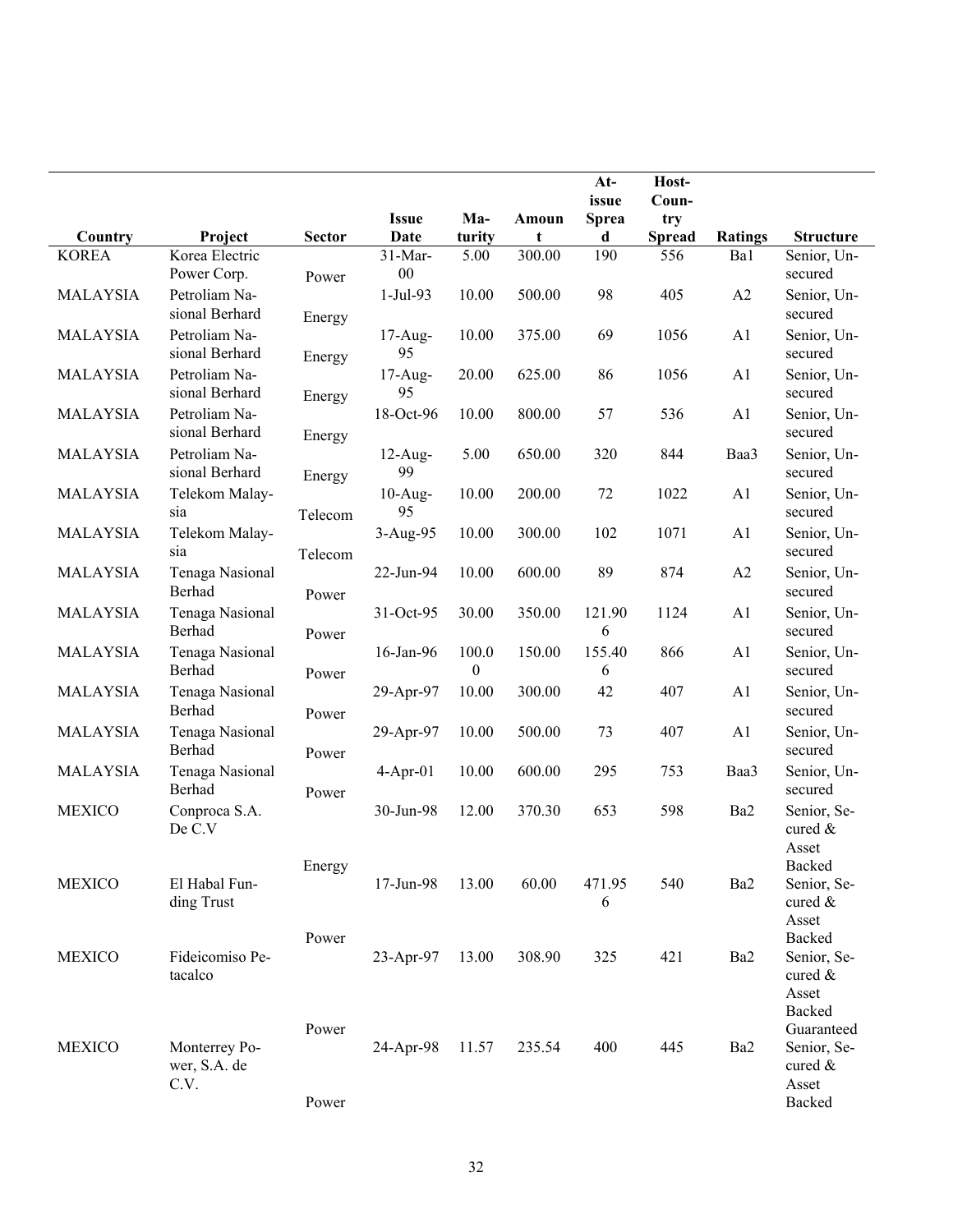## MEXICO Pemex Finance

14-Dec-98 20.00 250.00 412.5 1027 Baa1 Pari-Passu

Asset Backed

Energy

| Country       | Project                                  | <b>Sector</b>    | <b>Issue</b><br>Date | Ma-<br>turity | Amoun<br>t | $At-$<br>issue<br><b>Sprea</b> | Host-<br>Coun-<br>try<br><b>Spread</b> | <b>Ratings</b> | <b>Structure</b>                                         |
|---------------|------------------------------------------|------------------|----------------------|---------------|------------|--------------------------------|----------------------------------------|----------------|----------------------------------------------------------|
| <b>MEXICO</b> | Pemex Finance                            |                  | 14-Dec-98            | 8.42          | 350.00     | d<br>350                       | 1027                                   | Baa1           | Pari-Passu                                               |
| <b>MEXICO</b> | Pemex Finance                            | Energy           | 25-Feb-99            | 8.00          | 200.00     | 362.5                          | 961                                    | Baa1           | Asset<br>Backed<br>Pari-Passu<br>Asset                   |
| <b>MEXICO</b> | Pemex Finance                            | Energy           | 25-Feb-99            | 11.73         | 200.00     | 400                            | 961                                    | Baa1           | <b>Backed</b><br>Pari-Passu<br>Asset                     |
| <b>MEXICO</b> | Pemex Finance                            | Energy           | 25-Feb-99            | 5.00          | 300.00     | 115                            | 961                                    | Aaa            | Backed<br>Pari-Passu<br>Asset                            |
| <b>MEXICO</b> | Pemex Finance                            | Energy           | 27-Jul-99            | 5.00          | 50.00      | 380                            | 838                                    | Baa1           | Backed<br>Pari-Passu,<br>Unsecured<br>& Asset            |
| <b>MEXICO</b> | Pemex Finance                            | Energy           | 27-Jul-99            | 18.00         | 200.00     | 475                            | 838                                    | Baa1           | Backed<br>Pari-Passu,<br>Unsecured                       |
| <b>MEXICO</b> | Pemex Finance                            | Energy           | 27-Jul-99            | 5.00          | 225.00     | 365                            | 838                                    | Baa1           | & Asset<br>Backed<br>Pari-Passu,<br>Unsecured<br>& Asset |
| <b>MEXICO</b> | Pemex Finance                            | Energy           | 27-Jul-99            | 13.00         | 250.00     | 137.01<br>9                    | 838                                    | Aaa            | Backed<br>Pari-Passu,<br>Unsecured<br>& Asset            |
| <b>MEXICO</b> | Pemex Finance                            | Energy           | 27-Jul-99            | 10.00         | 600.00     | 400                            | 838                                    | Baa1           | Backed<br>Pari-Passu,<br>Unsecured<br>& Asset            |
| <b>MEXICO</b> | Pemex Finance                            | Energy<br>Energy | 10-Feb-00            | 13.00         | 150.00     | 150                            | 532                                    | Aaa            | <b>Backed</b><br>Senior, As-<br>set Backed               |
| <b>MEXICO</b> | Pemex Finance                            |                  | 10-Feb-00            | 11.00         | 800.00     | 275                            | 532                                    | Baa1           | Senior, As-<br>set Backed                                |
| <b>MEXICO</b> | Pemex Finance                            | Energy           | 12-Feb-01            | 7.00          | 1000.00    | 360                            | 674                                    | Baa1           | Senior, Un-<br>secured As-<br>set Backed                 |
| <b>MEXICO</b> | Pemopro S.A. de<br>C.V.                  | Energy           | 26-Oct-99            | 3.35          | 161.00     | 455.25                         | 708                                    | Ba1            | Senior, Se-<br>cured Gu-<br>ranteed                      |
| <b>MEXICO</b> | Proyectos de<br>Energia, S.A. de<br>C.V. | Energy<br>Power  | $14$ -May-<br>98     | 5.00          | 100.00     | 405.41<br>9                    | 479                                    | Ba2            | Senior, Se-<br>cured &<br>Asset<br>Backed                |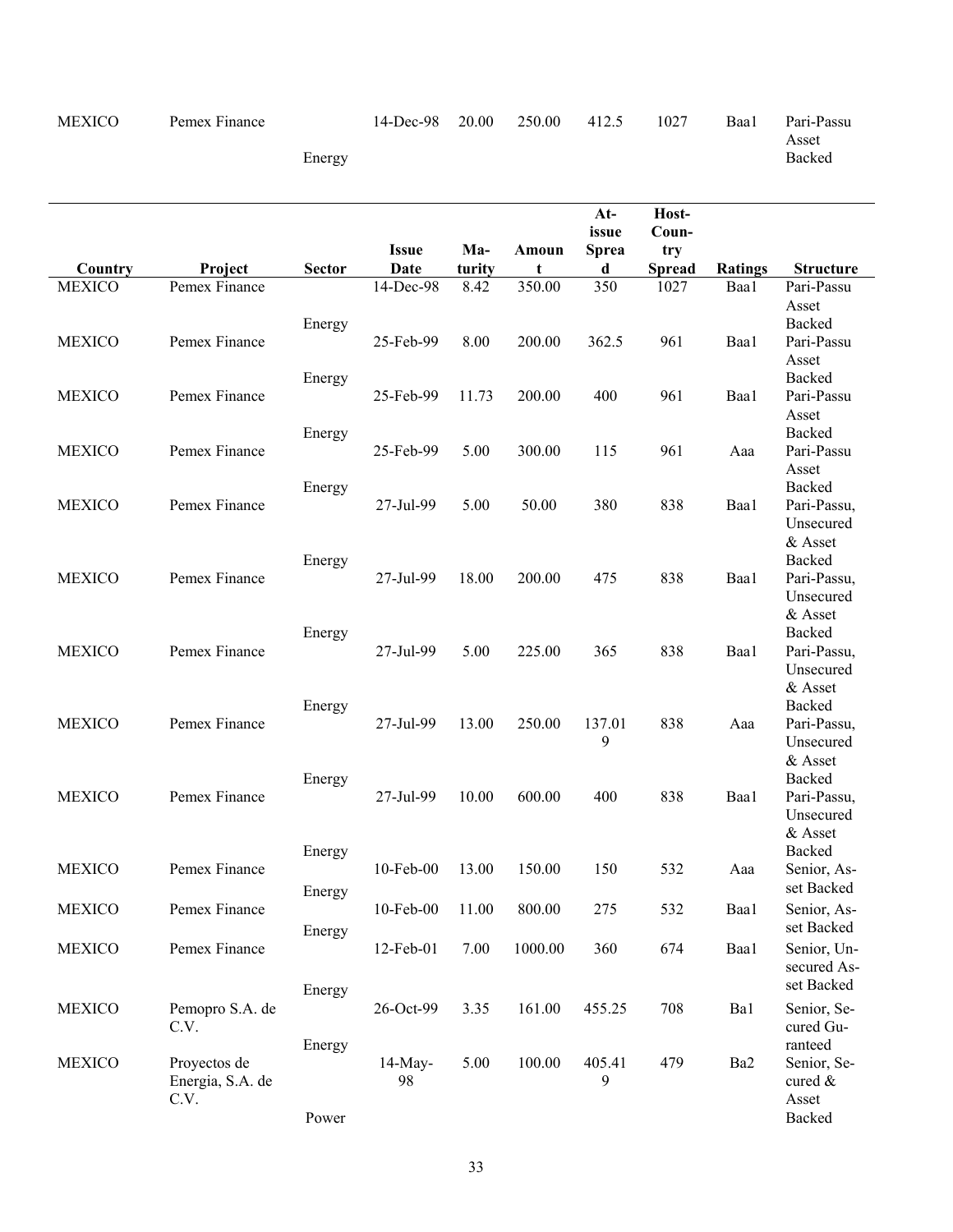| <b>PANAMA</b>                 | PYCSA Panama<br>S.A.                              | Trans-<br>port                 | 6-Oct-97             | 15.00         | 131.00     | 425                                 | 299                                    | Ba3            | Senior, Un-<br>secured                                     |
|-------------------------------|---------------------------------------------------|--------------------------------|----------------------|---------------|------------|-------------------------------------|----------------------------------------|----------------|------------------------------------------------------------|
| Country                       | Project                                           | <b>Sector</b>                  | <b>Issue</b><br>Date | Ma-<br>turity | Amoun<br>t | $At-$<br>issue<br><b>Sprea</b><br>d | Host-<br>Coun-<br>try<br><b>Spread</b> | <b>Ratings</b> | <b>Structure</b>                                           |
| <b>PHILIPPINES</b>            | <b>Bauang Private</b><br>Power Corp.              |                                | 28-Mar-<br>96        | 12.00         | 85.00      | 366.14<br>3                         | 850                                    | Ba2            | Senior, Se-<br>cured &<br>Asset<br>Backed                  |
| <b>PHILIPPINES</b>            | CE Casecnan<br>Water and En-<br>ergy Co. Inc.     | Power<br>Wa-<br>ter&Ener<br>gy | $21-Nov-$<br>95      | 7.00          | 75.00      | 337.10<br>9                         | 1140                                   | Ba2            | Guaranteed<br>Senior, Se-<br>cured $\&$<br>Asset<br>Backed |
| <b>PHILIPPINES</b>            | CE Casecnan<br>Water and En-<br>ergy Co. Inc.     | Wa-<br>ter&Ener<br>gy          | $27-Nov-$<br>95      | 10.00         | 125.00     | 556.83<br>2                         | 1125                                   | Ba2            | Senior, Se-<br>cured $&$<br>Asset<br>Backed                |
| <b>PHILIPPINES</b>            | CE Casecnan<br>Water and En-<br>ergy Co. Inc.     | Wa-<br>ter&Ener<br>gy          | $27-Nov-$<br>95      | 15.00         | 171.50     | 585.34<br>5                         | 1125                                   | Ba2            | Senior, Se-<br>cured &<br>Asset<br>Backed                  |
| <b>PHILIPPINES</b>            | Globe Telecom                                     | Telecom                        | 27-Mar-<br>02        | 10.00         | 200.00     | 442                                 | 487                                    | Ba3            | Senior, Un-<br>secured                                     |
| <b>PHILIPPINES</b>            | Globe Telecom                                     | Telecom                        | 6-Aug-99             | 10.00         | 220.00     | 709                                 | 872                                    | B1             | Senior, Un-<br>secured                                     |
| <b>PHILIPPINES</b>            | National Power<br>Corp.                           |                                | 13-Dec-96            | 10.00         | 200.00     | 167                                 | 492                                    | Ba2            | Senior, Un-<br>secured $\&$<br>Asset                       |
| <b>PHILIPPINES</b>            | National Power<br>Corp.                           | Power                          | 13-Dec-96            | 20.00         | 160.00     | 190                                 | 492                                    | Ba2            | Backed<br>Senior, Un-<br>secured $\&$<br>Asset             |
| <b>PHILIPPINES</b>            | National Power<br>Corp.                           | Power                          | 6-May-98             | 30.00         | 300.00     | 386.5                               | 460                                    | Ba1            | Backed<br>Senior, Un-<br>secured &<br>Asset                |
| <b>PHILIPPINES</b>            | Quezon Power<br>(Philippines)<br>Ltd.             | Power<br>Power                 | 3-Jul-97             | 10.00         | 215.00     | 245                                 | 330                                    | Ba1            | Backed<br>Senior, Se-<br>cured                             |
| QATAR                         | Ras Laffan Liq-<br>uefied Natural                 |                                | 12-Dec-96            | 10.00         | 400.00     | 137.5                               | 498                                    | A3             | Senior, Se-<br>cured                                       |
| QATAR                         | Gas Co. Ltd.<br>Ras Laffan Liq-<br>uefied Natural | Energy                         | 12-Dec-96            | 18.00         | 800.00     | 187.5                               | 498                                    | A <sub>3</sub> | Senior, Se-<br>cured                                       |
| <b>RUSSIA</b>                 | Gas Co. Ltd.<br>Mosenergo, AO                     | Energy<br>Power                | 9-Oct-97             | 5.00          | 200.00     | 250                                 | 305                                    | BB-            | Senior, Un-<br>secured                                     |
| <b>SOUTH</b><br><b>AFRICA</b> | Transnet Ltd.                                     | Trans-<br>port                 | 17-Apr-98            | 30.00         | 396.82     | 802.17<br>2                         | 447                                    | Baa1           | Senior, Un-<br>secured &<br>Guaranteed                     |